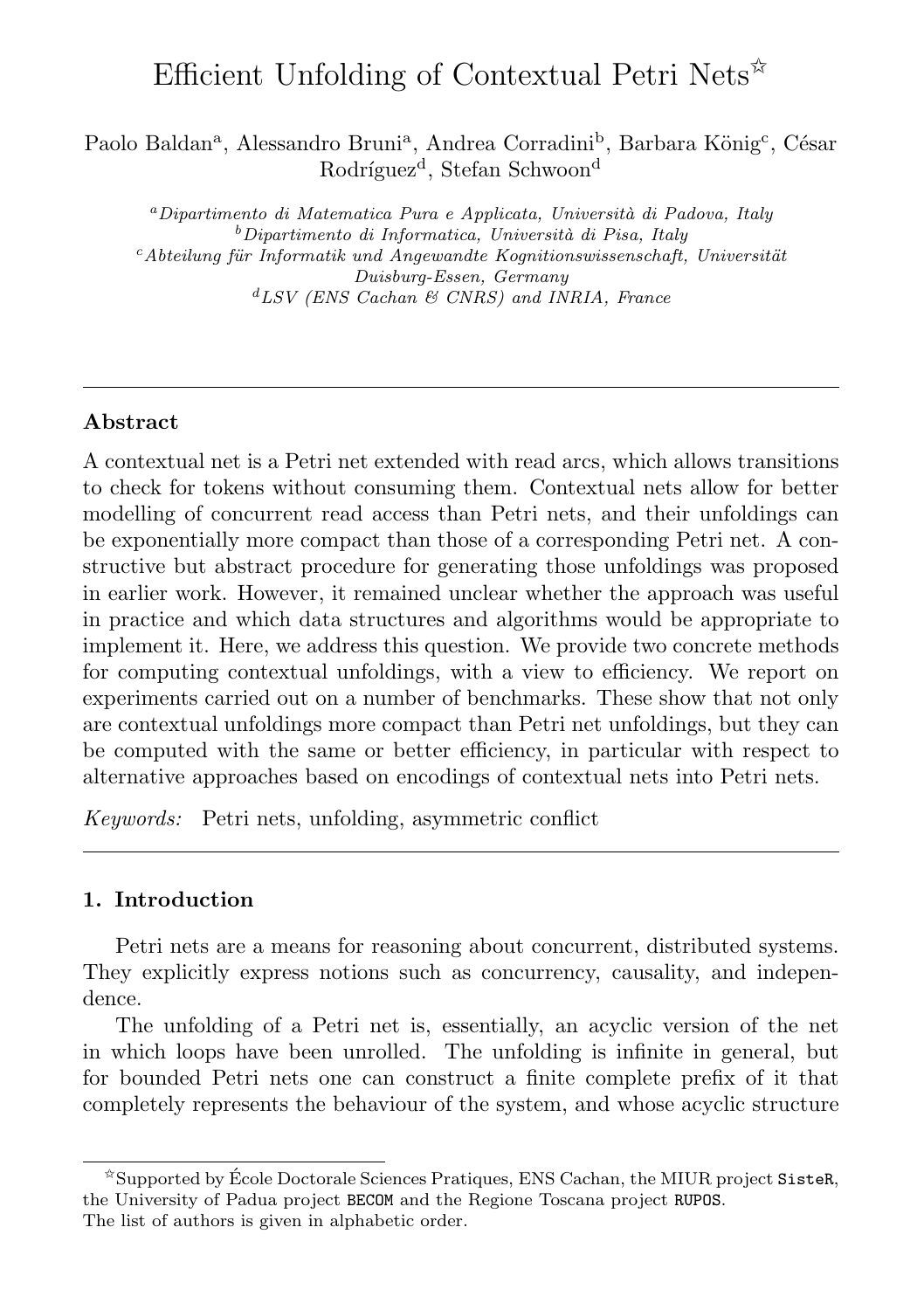permits efficient analyses. This prefix is typically much smaller than the reachability graph because an unfolding exploits the inherently concurrent nature of the underlying system; loosely speaking, the more concurrency there is in the net, the more advantages unfoldings have over reachability-graph techniques.

Petri net unfoldings may serve as a basis for further analyses. There is a large body of work describing their construction, their properties, and their use in various fields; see [1] for an extensive survey. For bounded Petri nets, a finite complete prefix of an unfolding can be understood as the compact description of the set of reachable markings of the underlying net. Moreover, while the reachability problem is PSPACE-complete for bounded nets, it is only NPcomplete for complete prefixes. Notwithstanding the fact that the size of such a prefix is typically rather larger than the net itself, this opens avenues for efficient reachability checking [2].

However, Petri nets are not well-suited to model concurrent read accesses, that is, multiple actions requiring non-exclusive access to one common resource. The typical way of representing such a situation using a standard net is with "consume-produce loops": each action can consume the common resource when needed, regenerating it immediately after. Unfortunately, this can make the unfolding technique inefficient. In fact, actions reading the common resource are sequentialised so that all their possible interleavings have to be generated, at least in principle. It is possible to mitigate this problem with a place-replication  $(PR)$  encoding [3]. Here, a resource with n readers is duplicated n times, and each reader obtains a "private" copy which is accessed with a consume-produce loop. However, the resulting unfolding may still be exponential in  $n$ .

Contextual nets explicitly model concurrent read accesses and address this problem. They extend Petri nets with read arcs, allowing an action to check for the presence of a resource without consuming it. They have been used, e.g., to model concurrent database access [4], concurrent constraint programs [5], priorities [6], and asynchronous circuits [3]. Their accurate representation of concurrency makes contextual unfoldings up to exponentially smaller in the presence of multiple readers, which promises to yield more efficient analysis procedures.

While the properties and construction of ordinary Petri net unfoldings are well-understood, research on how to construct and exploit the properties of contextual unfoldings has been lacking so far. Contextual unfoldings are introduced in [3, 7], and a first unfolding procedure for a restricted subclass can be found in [3]. A general but non-constructive procedure is proposed in [8].

A constructive, general solution was finally given in [9], at the price of making the underlying theory notably more complicated. In particular, computing a complete prefix required to annotate every event e with a subset of its histories; roughly speaking, a history of  $e$  is a set of events that must precede  $e$  in a possible execution. However, it remained unclear whether the approach could be implemented with reasonable efficiency, and how. For safe nets, the interest of computing a complete contextual prefix was not evident from a practical point of view: while the prefix can be exponentially smaller than the complete prefix of the corresponding PR-encoding, the intermediate structure used to produce it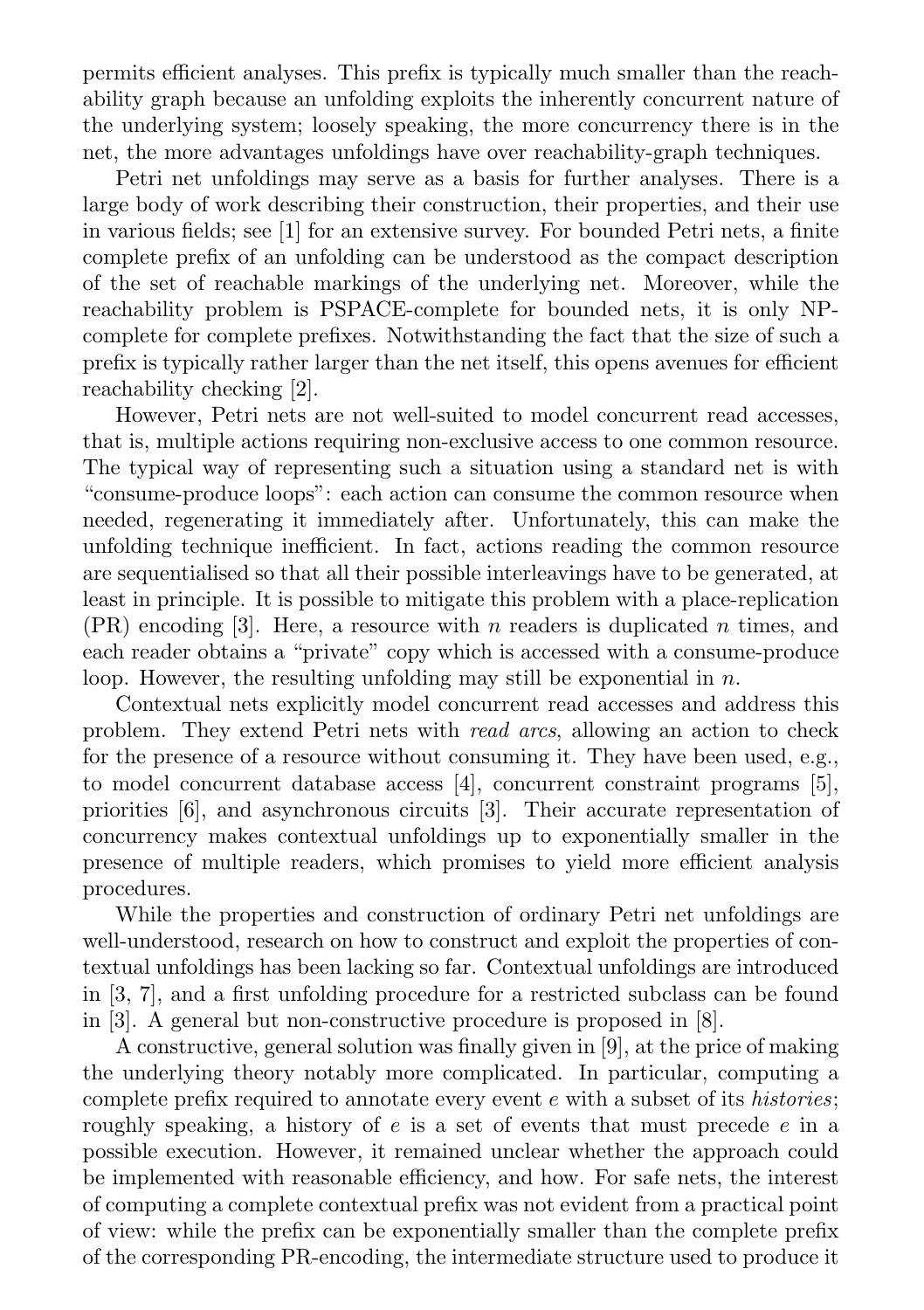has asymptotically the same size. More precisely, the number of histories in the contextual prefix matches the number of events in the prefix of the PR-encoding (for general bounded nets, this is not the case).

The purpose of this paper is to address these open issues and to resolve the algorithmic problems related to contextual-net unfolding. In particular, we make the following contributions:

- We provide key elements to implement contextual-net unfoldings efficiently, including data structures and algorithms such as for computing the events of an unfolding (called possible extensions) and maintaining a concurrency relation. For the latter, we provide multiple approaches and compare them.
- We generalise the results in [9] in order to deal with (a slight generalisation of) the adequate orders from [10]. Although not very surprising, this extension is quite relevant in practice as it drastically reduces the size of the resulting prefixes.
- We implemented both approaches, aiming for efficiency. The resulting tool, called Cunf [11], matches dedicated Petri net unfolders like Mole [12] on pure Petri nets and additionally handles contextual unfoldings. The new unfolder is not a simple extension of an existing one because the presence of histories influences the data structures at every level.
- We ran the tool on a set of benchmarks and report on the experiments, for both approaches. In particular, it turns out that, even for safe nets, our construction of contextual unfoldings is faster than that for PR-unfoldings.

Apart from details of the prefix computation, our main message is that efficient contextual unfolding is possible and performs better than the PR-encoding, even for safe nets. Contextual nets and their unfoldings therefore have a rightful place in research on concurrency, also from an efficiency point of view.

The paper is structured as follows. Section 2 introduces Petri and contextual nets, and discusses how to encode a contextual net into a Petri net. Sections 3 and 4 recall fundamental notions of contextual unfoldings. Section 5 contains most of the technical results, including two approaches to the unfolding construction. Section 6 discusses data structures and other elements related to the efficient construction of a complete prefix. Section 7 reports on experiments, and Section 8 sketches applications in verification. We conclude in Section 9. Preliminary versions of the contents in this paper have appeared in [13, 14, 15].

# 2. Basic notions

A contextual net (c-net) is a tuple  $N = \langle P, T, F, C, m_0 \rangle$ , where P and T are disjoint sets of places and transitions,  $F \subseteq (P \times T) \cup (T \times P)$  is the flow relation,  $C \subseteq P \times T$  is the context relation and  $m_0 \subseteq P$  is the initial marking. A pair  $(p, t) \in C$  is called *read arc.* The net N is called *finite* when the sets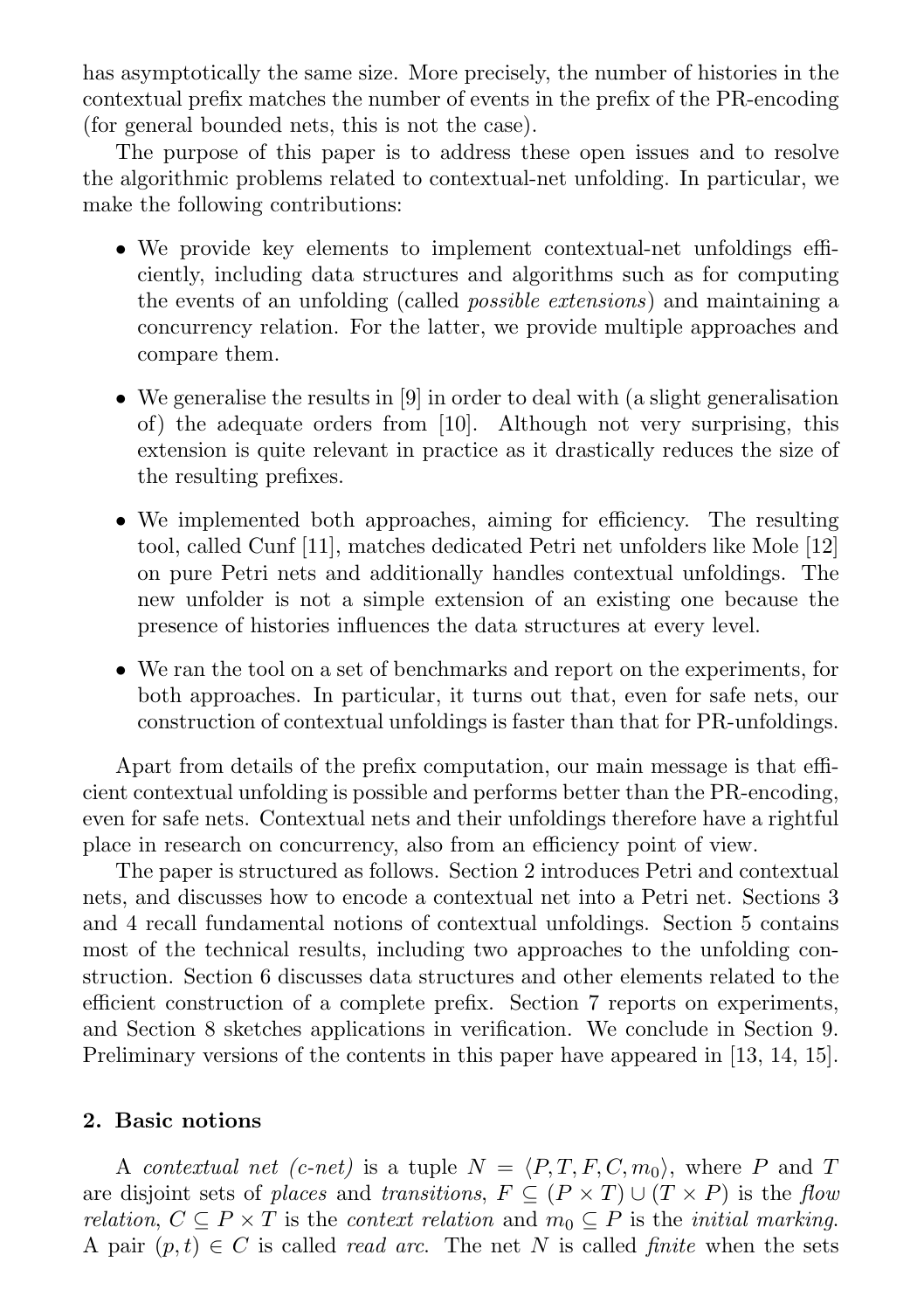

Figure 1: (a) A safe c-net; and (b) an unfolding prefix.

of places and transitions are finite. In general, a *marking* of  $N$  is any function  $m: P \to \mathbb{N}$ . The set  $m_0$  is seen as a marking in the obvious way, by letting  $m_0(p) = 1$  if  $p \in m_0$  and  $m_0(p) = 0$ , otherwise. A *Petri net* is a c-net without read arcs.

For  $x \in P \cup T$ , we call  $\bullet x := \{ y \in P \cup T \mid (y, x) \in F \}$  the preset of x and  $x^{\bullet} := \{ y \in P \cup T \mid (x, y) \in F \}$  the postset of x. The context of a place p is defined as  $p := \{ t \in T \mid (p,t) \in C \}$ , and the context of a transition t as  $\underline{t} := \{ p \in P \mid (p, t) \in C \}.$  These notions are extended to sets in the usual fashion. For the sake of simplicity, we assume for any transition  $t$  that its context is disjoint from its preset and its postset, i.e.  $\bullet$   $t \cap \underline{t} = \emptyset$  and  $t^{\bullet} \cap \underline{t} = \emptyset$ .

A set  $A \subseteq T$  of transitions is *enabled* at marking m if for all  $p \in P$ ,

$$
m(p) \ge |p^{\bullet} \cap A| + \begin{cases} 1 & \text{if } \underline{p} \cap A \neq \emptyset \\ 0 & \text{otherwise} \end{cases}
$$

Such A can occur or be executed, leading to a new marking  $m'$ , where  $m'(p) =$  $m(p) - |p^{\bullet} \cap A| + |^{\bullet} p \cap A|$  for all  $p \in P$ . We call  $\langle m, A, m' \rangle$  a step of  $N$ <sup>1</sup>

Note that in order to enable concurrently a set of transitions, a marking must include the pre-sets of all transitions and an additional token for each place used as context, i.e., a token cannot be read and consumed at the same time. This is needed to ensure that transitions which are concurrently enabled can also fire sequentially in any order. As a consequence concurrency represents event independency, a fact that is at the heart of unfolding approaches. For instance, in the net in Fig. 2, transitions  $t_1$  and  $t_2$  are not concurrently enabled by the

<sup>1</sup>One could define enabledness for multisets of transitions, but this is irrelevant for our purposes. The set-wise definition will be sufficient to illustrate the advantage of c-nets over Petri nets in Section 2.1.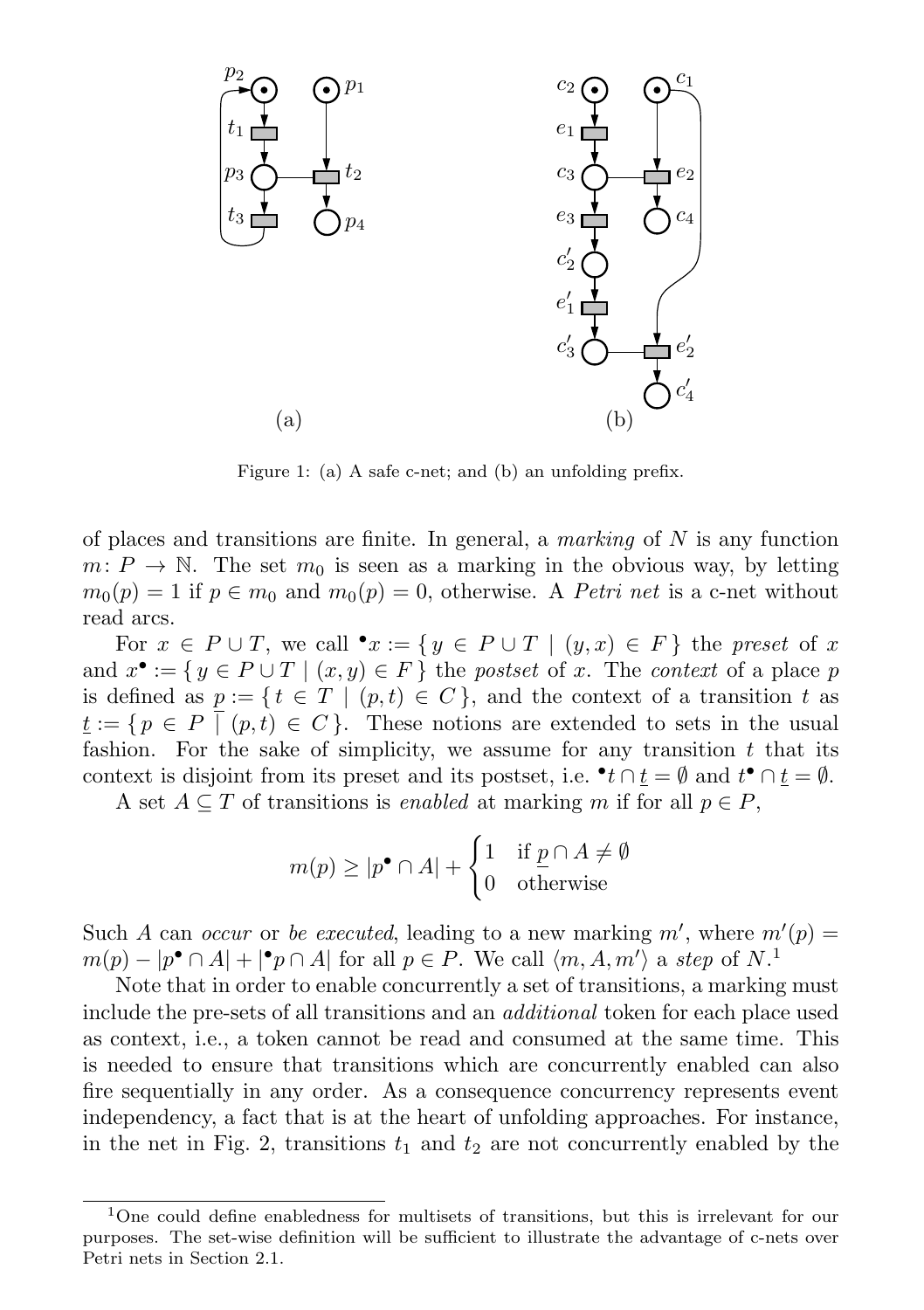

Figure 2: A net with a contextual cycle.

initial marking. Indeed, the firing of  $t_1$  disables  $t_2$  as it consumes a token in  $p_2$ , which  $t_2$  must read to fire; similarly, the firing of  $t_2$  disables  $t_1$ . Hence  $t_1$  and  $t_2$ cannot occur in the same computation and  $t_3$  is not firable. This dependency is later explained in terms of an asymmetric form of conflict, see Section 4.1. It is worth reminding that different notions of enabling are conceivable (see e.g., [16]) where the simultaneous parallel executions of transitions in contextual cycle, like  $t_1$  and  $t_2$ , is allowed.

A finite sequence of transitions  $\sigma = t_1 \dots t_n \in T^*$  is a run if there exist markings  $m_1, \ldots, m_n$  such that  $\langle m_{i-1}, \{t_i\}, m_i \rangle$  is a step for  $1 \le i \le n$ , and  $m_0$ is the initial marking of  $N$ ; if such a run exists,  $m_n$  is said to be *reachable*.

A marking m is n-safe if  $m(p) \leq n$  for all  $p \in P$ . A c-net N is said to be n-safe if every reachable marking of N is n-safe. It is called bounded if there exists an n such that N is n-safe. A 1-safe net is simply called *safe*. As done for the initial marking, we will occasionally treat 1-safe markings as sets of places. Fig. 1 (a) depicts a safe c-net. Read arcs are drawn as undirected lines. For  $t_2$ , we have  $\{p_1\} = \bullet t_2$ ,  $\{p_3\} = \underline{t_2}$  and  $\{p_4\} = t_2^{\bullet}$ .

Remarks. The class of c-nets used in this paper constrains the initial marking to be a set and does not allow for weights on the flow relation. This restrictions allow for a simplified presentation, in particular because they ensure that conditions and events in the unfolding are identified uniquely by their causal history.

#### 2.1. Encodings of contextual nets

A c-net N can be encoded into a Petri net whose reachable markings are in one-to-one correspondence with those of  $N$ . We discuss two such encodings, and illustrate them by the c-net N in Fig. 3 (a). Place  $p$  has two transitions  $b, c$ in its context, modelling a situation where, e.g., two processes are accessing in a read-only way a common resource represented by p. Note that the step  $\{b, c\}$ can occur in N after executing a.

Plain encoding. Given a c-net N, the plain encoding of N is the net N' obtained by replacing every read arc  $(p, t)$  in the context relation by a consume/produce loop  $(p, t)$ ,  $(t, p)$  in the flow relation. The net N' has the same reachable markings as  $N$ ; it also has the same runs but not the same steps as  $N$ . The plain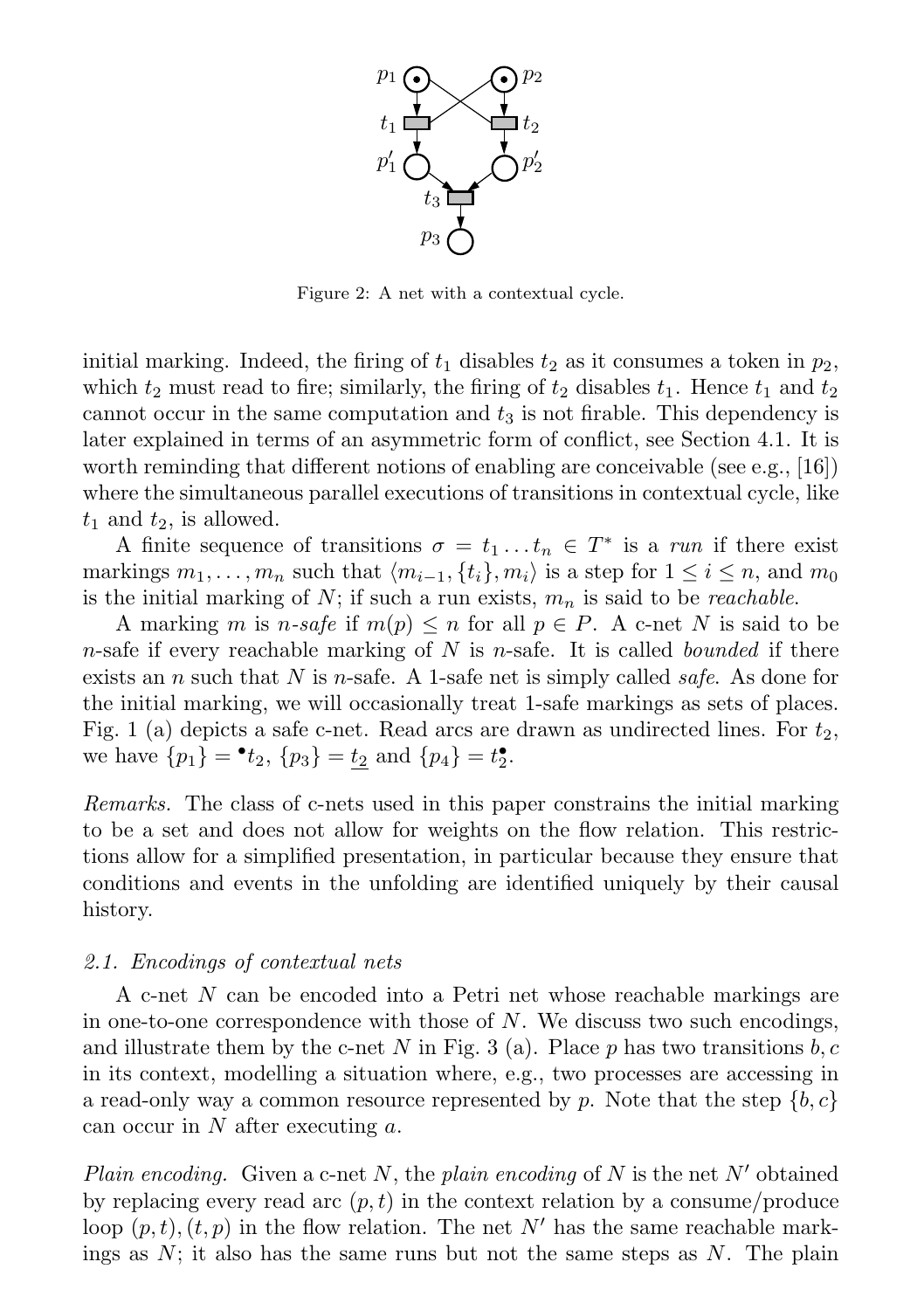

Figure 3: C-net N, its plain encoding  $N'$  and its Place-Replication encoding  $N''$ .

encoding of the net  $N$  in Fig. 3 (a) is the net  $N'$  in Fig. 3 (b). Observe that in N' the firings of  ${b}$  and  ${c}$  are sequentialised, hence, after executing a, the step  $\{b, c\}$  can no longer occur.

 $PR\text{-}encoding$ . The place-replication (PR-) encoding [3] of a c-net N is a Petri net N<sup>0</sup> in which we substitute every place p in the context of  $n \geq 1$  transitions  $t_1, \ldots, t_n$  by places  $p_1, \ldots, p_n$  and update the flow relation of  $N''$  as follows. For all  $i \in \{1, ..., n\},\$ 

- 1. transition  $t_i$  consumes and produces place  $p_i$ , i.e.,  $p_i \in \cdot t_i$  and  $p_i \in t_i^{\bullet}$ ;
- 2. any transition t producing p in N produces  $p_i$  in  $N''$ , i.e.,  $p_i \in t^{\bullet}$ ;
- 3. any transition t consuming p in N consumes  $p_i$  in  $N''$ , i.e.,  $p_i \in \cdot t$ .

The PR-encoding of the net  $N$  in Fig. 3 (a) is the net  $N''$  depicted in Fig. 3 (c). Reachable markings, runs, and steps of  $N''$  are in one-to-one correspondence to those of N.

#### 3. Contextual unfoldings and their prefixes

In this section, we mostly recall basic definitions from [9] concerning unfoldings. We fix a finite c-net  $N = \langle P, T, F, C, m_0 \rangle$  for the rest of the section. Intuitively, the unfolding of  $N$  is a safe acyclic c-net where loops of  $N$  are "unrolled"; in general, the unfolding is infinite.

**Definition 1 (unfolding).** The unfolding of N, denoted by  $U_N$ , is a c-net  $(B, E, G, D, \hat{m}_0)$  equipped with a mapping  $f : (B \cup E) \rightarrow (P \cup T)$ . We call the elements of B conditions, and those of E events; f maps conditions to places and events to transitions. We extend f to sets, multisets, and sequences in the usual way; f applied to a marking of  $U_N$  (a set) will yield a marking of N (a multiset).

Conditions will take the form  $\langle p, e' \rangle$ , where  $p \in P$  and  $e' \in E \cup \{\perp\}$ , and events will take the form  $\langle t, M \rangle$ , where  $t \in T$  and  $M \subseteq B$ . We shall assume  $f(\langle p, e' \rangle) = p$  and  $f(\langle t, M \rangle) = t$ , respectively. A set M of conditions is called concurrent, written conc $(M)$ , when  $\mathcal{U}_N$  has a reachable marking M' s.t.  $M' \supseteq$  $M$ .

Then  $U_N$  is the smallest net containing the following elements: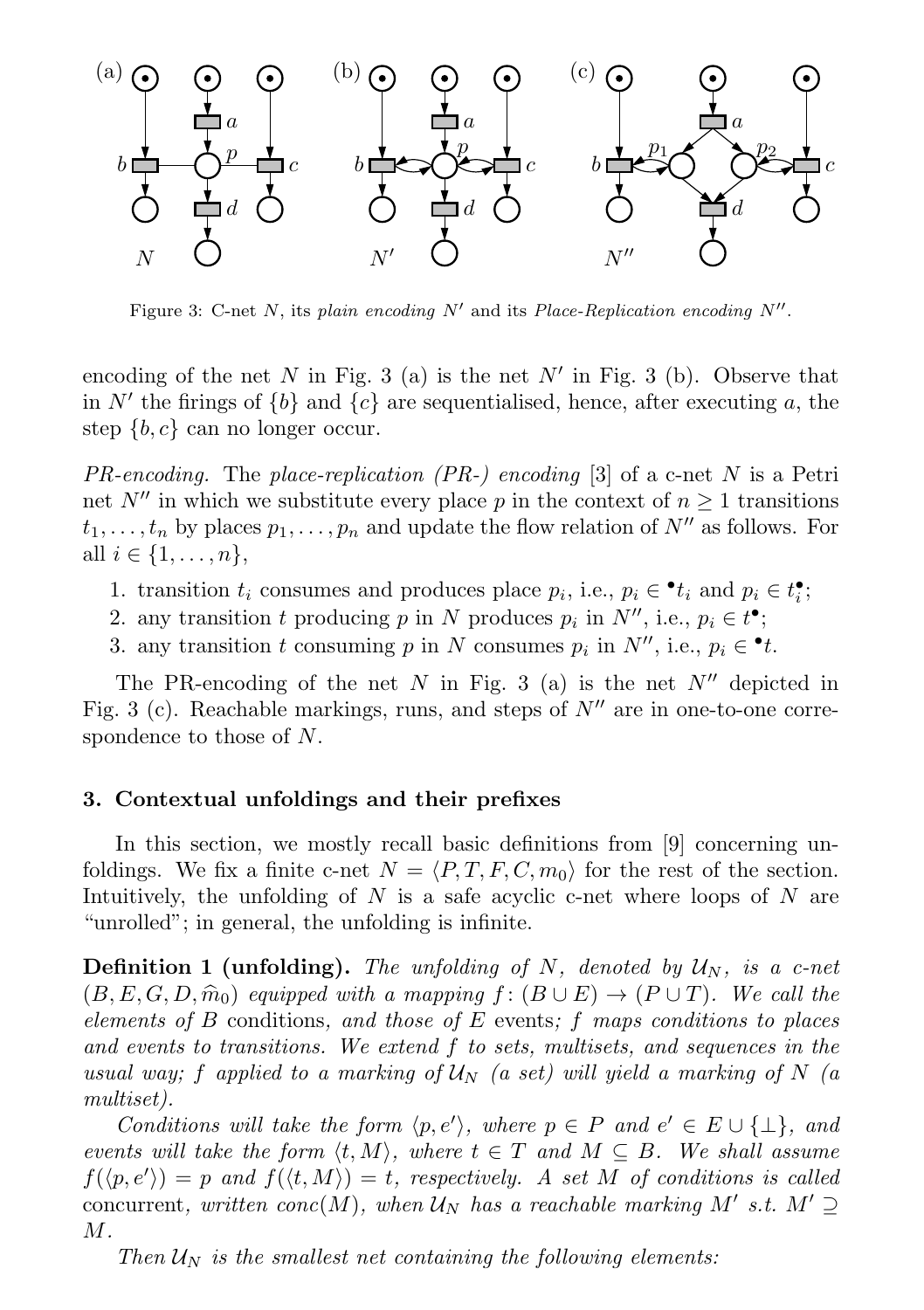

Figure 4: Unfoldings of  $N$ ,  $N'$ , and  $N''$  from Fig. 3

- if  $p \in m_0$ , then  $\langle p, \perp \rangle \in B$  and  $\langle p, \perp \rangle \in \hat{m}_0$ ;
- for any  $t \in T$  and disjoint pair of sets  $M_1, M_2 \subseteq B$  such that conc $(M_1 \cup$  $(M_2)$ ,  $f(M_1) = \cdot t$ ,  $f(M_2) = \underline{t}$ , we have  $e := \langle t, M_1 \cup M_2 \rangle \in E$ , and for all  $p \in t^{\bullet}$ , we have  $\langle p, e \rangle \in B$ . Moreover, G and D are such that  $\bullet e = M_1$ ,  $\underline{e} = M_2$ , and  $e^{\bullet} = \{ \langle p, e \rangle \mid p \in t^{\bullet} \}.$

Note that in some previous works on unfoldings the intial marking is omitted from the unfolding because it is determined as their minimal set of places. Here we include the initial marking explicitly to be consistent with the definition of unfoldings as special c-nets.

Fig. 4 shows the unfoldings of the nets from Fig. 3, where  $f$  is implicitly indicated by the labels of conditions and events. Note that in this case, the cnet  $N$  is isomorphic to its unfolding; crucially, it is smaller than the unfoldings of its two encodings. Call events labelled by b and c "readers", and events labelled by d "consumers". Suppose that we were to replace b and c in Fig. 3 with n transitions reading from  $p$ . Then there would be  $n$  readers and one consumer in the contextual unfolding;  $\mathcal{O}(n!)$  readers and consumers in the plain unfolding; and *n* readers but  $2^n$  consumers in the PR-unfolding.

The net  $U_N$  represents all possible behaviours of N, and in particular a marking m is reachable in N iff some  $\hat{m}$  with  $f(\hat{m}) = m$  is reachable in  $\mathcal{U}_N$ . Intuitively, the plain unfolding explodes because it represents the step  $\{b, c\}$  of the c-net by two runs (in general, by its possible sequentialisations). Instead, in the PR-encoding the consume/produce loops lead to more consuming events in the unfolding.

**Definition 2 (causality).** The causality relation on  $U_N$ , denoted  $\lt$ , is the transitive closure of  $G \cup \{ (e, e') \in E \times E \mid e^{\bullet} \cap \underline{e'} \neq \emptyset \}$ . For  $x \in B \cup E$ , we write [x] for the set of causes of x, defined as  $\{e \in E \mid e \leq x\}$ , where  $\leq$  is the reflexive closure of  $\lt$ . A set  $X \subseteq E$  is called causally closed if  $[e] \subseteq X$  for all  $e \in X$ .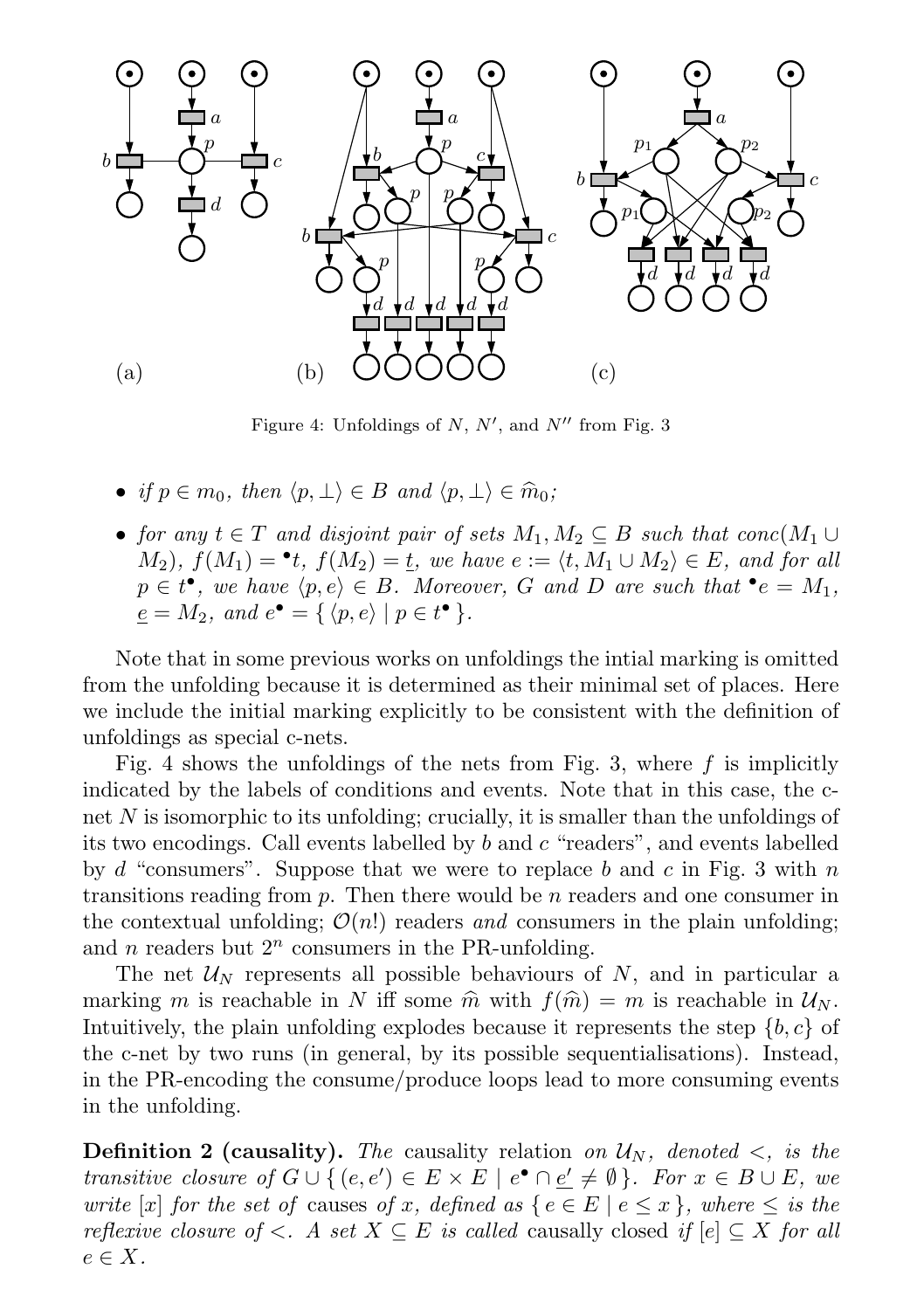In Fig. 1 (b), we have, e.g.,  $c_2 < e_1$ ,  $e_1 < e_2$ , and  $c_2 < e_2$ . The causality relation between a pair of events  $e < e'$  captures the intuition that e must occur before  $e'$  in any run that fires  $e'$ .

**Definition 3 (prefix).** A prefix of  $U_N$  is a net  $\mathcal{P} = \langle B', E', G', D', \hat{m}_0 \rangle$  such that  $E' \subseteq E$  is causally closed  $B' = \hat{m}_{0,1} + (E')$ <sup>o</sup> and  $G' \cap D'$  are the restrictions that  $E' \subseteq E$  is causally closed,  $B' = \widehat{m}_0 \cup (E')^{\bullet}$ , and  $G', D'$  are the restrictions of  $G, D$  to  $(B' \cup F')$ of  $G, D$  to  $(B' \cup E')$ .

In other words, a prefix is a causally closed subnet of  $\mathcal{U}_N$ . Surely, if  $\mathcal{P}$  is a prefix and  $\hat{m}$  a marking reachable in it, then  $f(\hat{m})$  is reachable in N. We are interested in computing a prefix for which the inverse also holds.

**Definition 4 (finite, complete prefix).** A prefix  $P$  is called finite if it contains finitely many events. It is called complete if for all markings  $m$  of  $N$ ,  $m$  is reachable in N iff there exists a marking  $\hat{m}$  reachable in P such that  $f(\hat{m}) = m$ .

A finite complete prefix thus preserves all behavioural information about N, while being typically smaller than its reachability graph; its acyclic structure makes the reachability problem easier than for  $N$  itself [17]. Moreover, as we saw in Fig. 4, a contextual unfolding is more succinct than its corresponding Petri net unfolding. (In fact, readers familiar with unfoldings may note that in Fig. 4 there exists a complete prefix of the plain unfolding with  $2^n$  rather than  $\mathcal{O}(n!)$  reading and consuming events; but this still makes them the largest of the three unfolding types.)

Other papers consider different notions of completeness, requiring e.g. that not only reachable markings, but also the fireability of transitions is preserved (see, e.g., [18]). Roughly, this means that if a cut-off free configuration of the prefix enables a transition, then a representative of that transition should be included in the prefix. This is useful for certain deadlock checking algorithms, and it can be ensured by inserting cut-off events into the prefix. The results presented in the following could be easily adapted accordingly. See our experimental data in Section 7 for another discussion of this issue.

#### 4. Constructing finite complete prefixes

In this section, we study the construction of a finite and complete prefix for a c-net. In Section 4.1, which mostly recalls elements from [9] with minor modifications, we develop a generic algorithm for constructing prefixes. In Section 4.2, we then turn to the question of ensuring that the resulting prefix is complete.

For the rest of the section, we fix a finite c-net N and its unfolding  $\mathcal{U}_N$  as in Section 3.

### 4.1. On finite prefixes

Consider events  $e_2$  and  $e_3$  in Fig. 1 (b). Clearly,  $e_2 < e_3$  does not hold. However, any run that fires *both*  $e_2$  and  $e_3$  will fire  $e_2$  before  $e_3$  (since  $e_3$  consumes  $c_3$ ). This situation arises due to read arcs and motivates the next definition.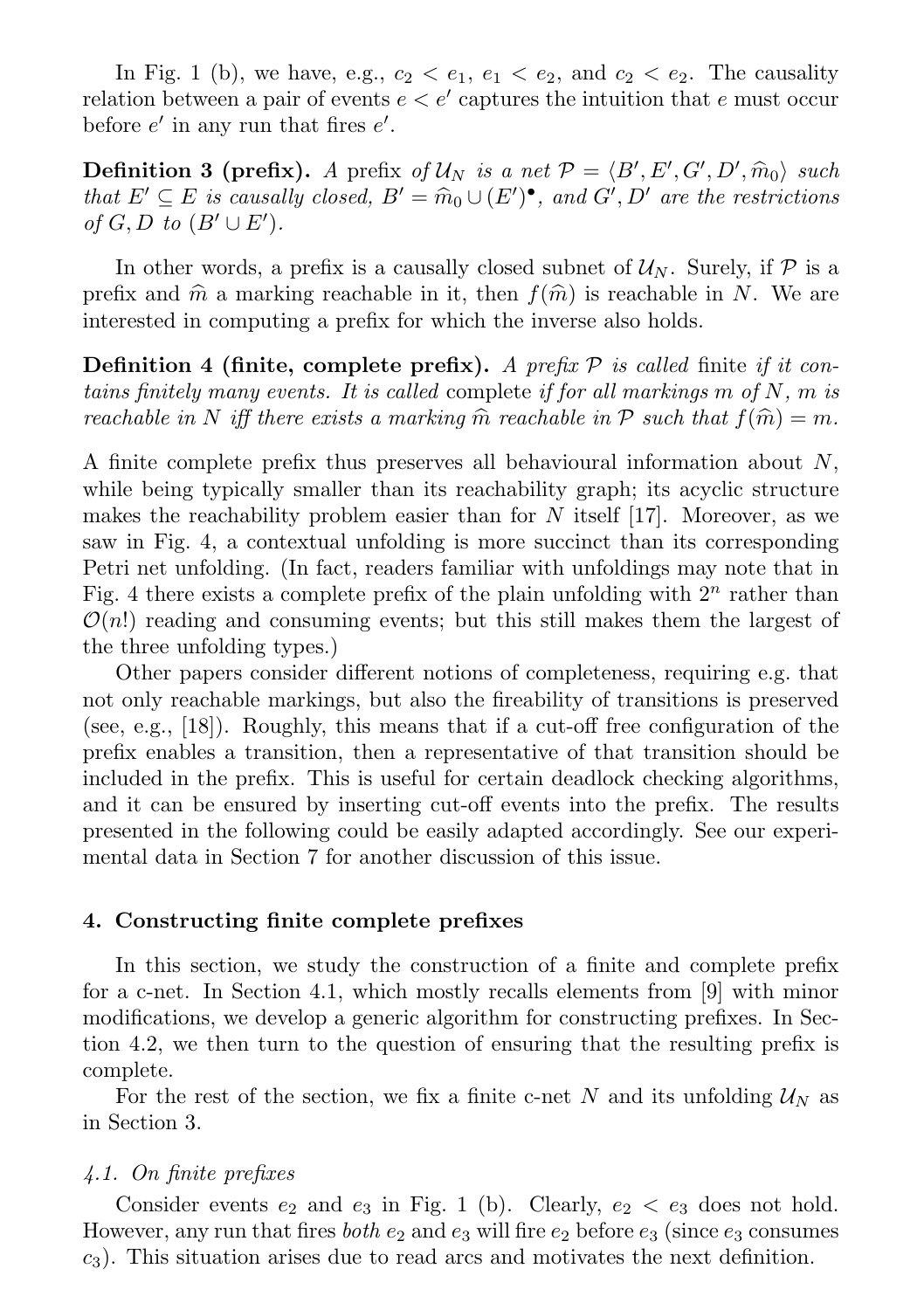**Definition 5 (asymmetric conflict).** Two events  $e, e' \in E$  are in asymmetric conflict, written  $e \nearrow e'$ , iff  $(i) e < e'$ , or  $(ii) e \cap \bullet e' \neq \emptyset$ , or  $(iii) e \neq e'$  and  $\bullet$ e ∩ $\bullet$ e'  $\neq$  Ø. For a set of events  $X \subseteq E$ , we write  $\nearrow_X$  to denote the relation  $\nearrow \cap (X \times X).$ 

Note that the asymmetric-conflict relation  $\nearrow$  gives rise to a digraph  $(E, \nearrow)$ , which we henceforth identify with  $\nearrow$  itself.

An asymmetric conflict can be thought of as a scheduling constraint: if both e, e' occur in a run, then e must occur first. Note that in case (iii) this is vacuously true, as  $e, e'$  cannot both occur. Thus, by condition (iii)  $\nearrow$  subsumes the symmetric conflicts known from Petri net unfoldings as cycles of length two.

**Definition 6 (configuration).** A configuration of the unfolding  $U_N$  is a finite, causally closed set of events C such that  $\sum_{\mathcal{C}}$  is acyclic. Conf( $\mathcal{U}_N$ ) denotes the set of all such configurations.

Thus a set of events is a configuration iff all its events can be ordered to form a run that respects the scheduling constraints given by  $\nearrow$ .

Definition 7 (order and conflict on configurations). We say that configuration C evolves to configuration C', written  $\mathcal{C} \subseteq \mathcal{C}'$ , iff  $\mathcal{C} \subseteq \mathcal{C}'$  and  $\neg(e' \nearrow e)$ for all  $e \in \mathcal{C}$  and  $e' \in \mathcal{C}' \setminus \mathcal{C}$ . By  $\mathcal{C} \sqsubset \mathcal{C}'$  we denote  $\mathcal{C} \sqsubseteq \mathcal{C}'$  and  $\mathcal{C} \neq \mathcal{C}'$ .

Configurations C, C' are said to be in conflict, written  $C \# C'$ , when there is no configuration  $\mathcal{C}''$  satisfying  $\mathcal{C} \subseteq \mathcal{C}''$  and  $\mathcal{C}' \subseteq \mathcal{C}''$ .

Note that  $\Box$  is not merely the subset relation between configurations. Intuitively,  $C \sqsubseteq C'$  when a run of  $C$  can be extended into a run of  $C'$ . Instead,  $C \# C'$ when they cannot evolve to a common future configuration. For instance, in Fig. 1 (b) we have  ${e_1, e_3} \not\sqsubseteq {e_1, e_2, e_3}$  (and actually  ${e_1, e_3} \not\equiv {e_1, e_2, e_3}$ ) because  $e_2$  would have to fire before  $e_3$ . However, if two configurations are not in conflict, then their union is a configuration.

**Remark 1.** [9] For two configurations  $C_1, C_2$ , we have  $C_1 \# C_2$  iff there exists  $e_1 \in C_1$  and  $e_2 \in C_2 \setminus C_1$  such that  $e_2 \nearrow e_1$ , or the symmetric condition holds.

The cut of a configuration C is the marking reached in  $\mathcal{U}_N$  by a run of C. We define  $\text{Cut}(\mathcal{C}) := (\widehat{m}_0 \cup \mathcal{C}^{\bullet}) \setminus {}^{\bullet}\mathcal{C}$ . The *marking* of  $\mathcal{C}$  is its image through  $f:$ <br>Mark $(\mathcal{C}) := f(\text{Cut}(\mathcal{C}))$  $Mark(\mathcal{C}) := f(Cut(\mathcal{C})).$ 

**Definition 8 (history).** Let e be an event and C a configuration with  $e \in \mathcal{C}$ . We call the configuration  $\mathcal{C}[[e]] := \{ e' \in \mathcal{C} \mid e'(\mathcal{N}_c)^* e \}$  the history of e in  $\mathcal{C}$ . Moreover,  $Hist(e) := \{ \mathcal{C}[[e]] \mid \mathcal{C} \in Conf(\mathcal{U}_N) \land e \in \mathcal{C} \}$  is the set of histories of e.

**Remark 2.** Let C be a configuration, and  $e \in \mathcal{C}$ . Then  $\mathcal{C}[\![e]\!] \sqsubseteq \mathcal{C}$ .

While in Petri net unfoldings each event has exactly one history, a contextual unfolding may have multiple (even infinitely many) histories per event. For instance, in Fig. 1 (b)  $Hist(e_3) = {\{e_1, e_3\}, \{e_1, e_2, e_3\}}$ . To compute a complete prefix, one annotates events with a finite subset of their histories.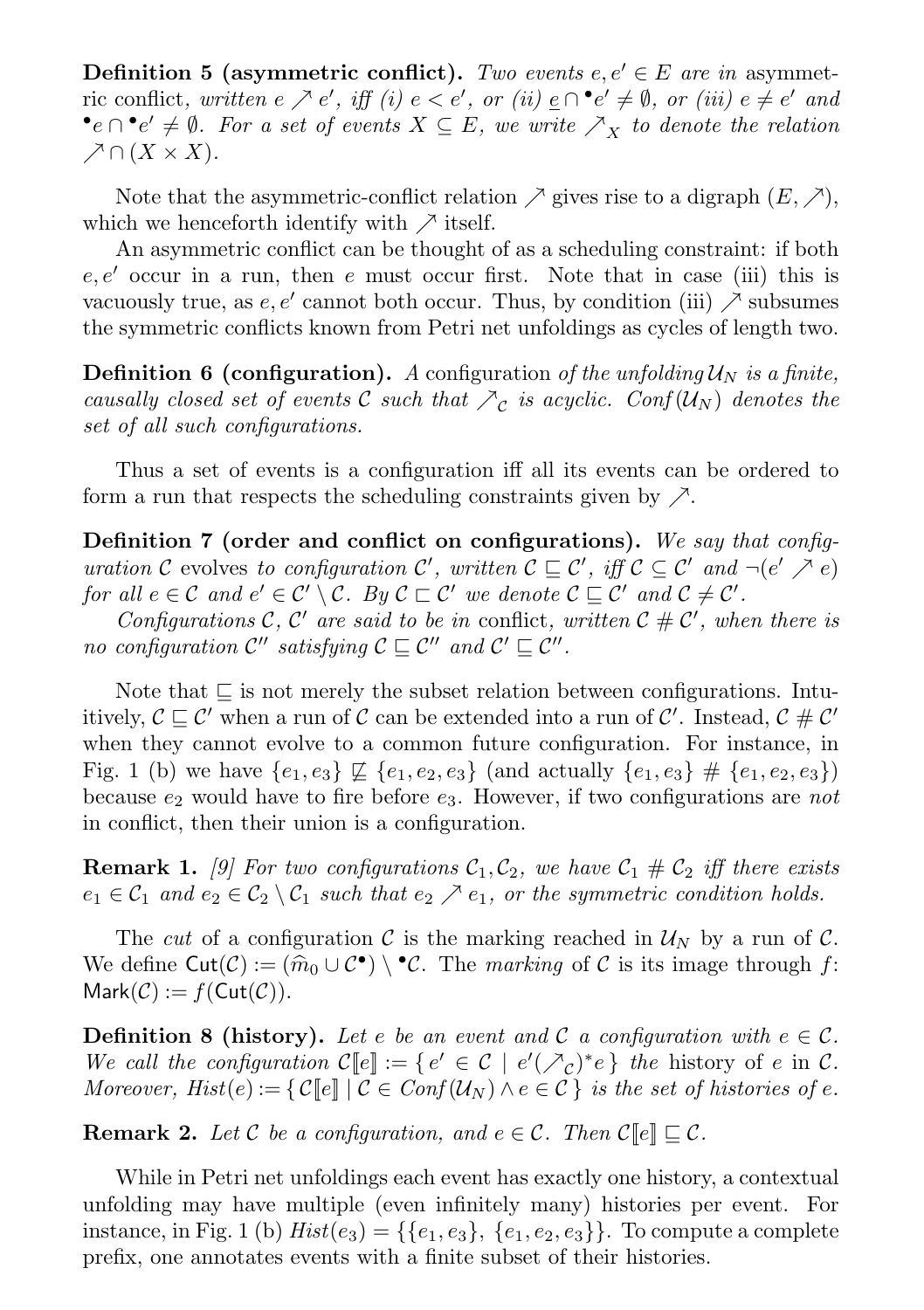**Definition 9 (enriched prefix).** An enriched event is a pair  $\langle e, H \rangle$  where  $e \in \mathcal{E}$ E and  $H \in Hist(e)$ . An enriched prefix (EP) of  $\mathcal{U}_N$  is a pair  $\mathcal{E} = \langle \mathcal{P}, \chi \rangle$  such that  $P = \langle B', E', G', D', \hat{m}_0 \rangle$  is a prefix and  $\chi: E' \to 2^{2^E}$  satisfies for all  $e \in E'$ <br>(i)  $\emptyset \neq \chi(e) \subset$  Hist $(e)$  and (ii)  $H \in \chi(e)$  and  $e' \in H$  imply  $H[[e']] \in \chi(e')$  For  $(i)$   $\emptyset \neq \chi(e) \subseteq Hist(e)$ , and  $(ii)$   $H \in \chi(e)$  and  $e' \in H$  imply  $H[[e']] \in \chi(e')$ . For an enriched event  $\langle e, H \rangle$ , we write  $\langle e, H \rangle \in \mathcal{E}$  if  $e \in E'$  and  $H \in \chi(e)$ .

In [9], a complete prefix of  $\mathcal{U}_N$  is constructed by a saturation procedure that adds one enriched event at a time until there remains no addition that would "contribute" new markings. We make this idea concrete in the following:

**Definition 10 (possible extension).** An enriched event  $\langle e, H \rangle$  is a possible extension of an EP  $\mathcal{E}$  if  $\langle e', H [e'] \rangle \in \mathcal{E}$  for all  $e' \in H \setminus \{e\}$  and  $\langle e, H \rangle \notin \mathcal{E}$ .

The algorithm will take into account possible extensions in some suitable order. Let  $\prec$  be an order on configurations. If  $\prec$  satisfies that  $\mathcal{C} \prec \mathcal{C}'$  for any  $\mathcal{C}, \mathcal{C}'$  such that  $\mathcal{C} \subset \mathcal{C}'$ , then we call  $\prec$  basic. We extend  $\prec$  to enriched events by  $\langle e, H \rangle \prec \langle e', H' \rangle$  if  $H \prec H'$ . For a fixed  $\prec$ , a tuple  $\langle e, H \rangle$  is called cutoff iff there exists an enriched event  $\langle e', H' \rangle$  such that  $\mathsf{Mark}(H') = \mathsf{Mark}(H)$ and  $\langle e', H' \rangle \prec \langle e, H \rangle$ . Any basic order  $\prec$  parametrises the following informal algorithm for constructing an EP of  $\mathcal{U}_N$ .

# Algorithm 1.

- Start with the EP that contains just  $\hat{m}_0$ ;
- Then, in each iteration, add a non-cutoff ≺-minimal possible extension.
- If no non-cutoff possible extensions remain, terminate.

Remark 3. Notice that Algorithm 1 maintains condition (ii) of Definition 9, due to the choice of possible extensions in Definition 10: condition (ii) is clearly satisfied initially, where there are no events; and every addition of a possible extension maintains this invariant. The EP is thus closed in the sense of  $[9]$ , Definition 13.

Algorithm 1 terminates if  $N$  is bounded. The size and shape of the produced prefix depends on the choice of  $\prec$ . In particular, the resulting prefix may be complete or not. In Section 4.2, we discuss how to choose  $\prec$  so that the prefix is guaranteed to be both complete and not larger than the size of the reachability graph. Later, in Section 5 and Section 6 we will discuss how to implement Algorithm 1 efficiently.

# 4.2. On complete prefixes

Algorithm 1 was first introduced in [9], where it was shown that the resulting prefix is complete when  $\prec$  is following partial order:

$$
\mathcal{C} \prec \mathcal{C}' \quad \text{iff} \quad |\mathcal{C}| < |\mathcal{C}'| \tag{1}
$$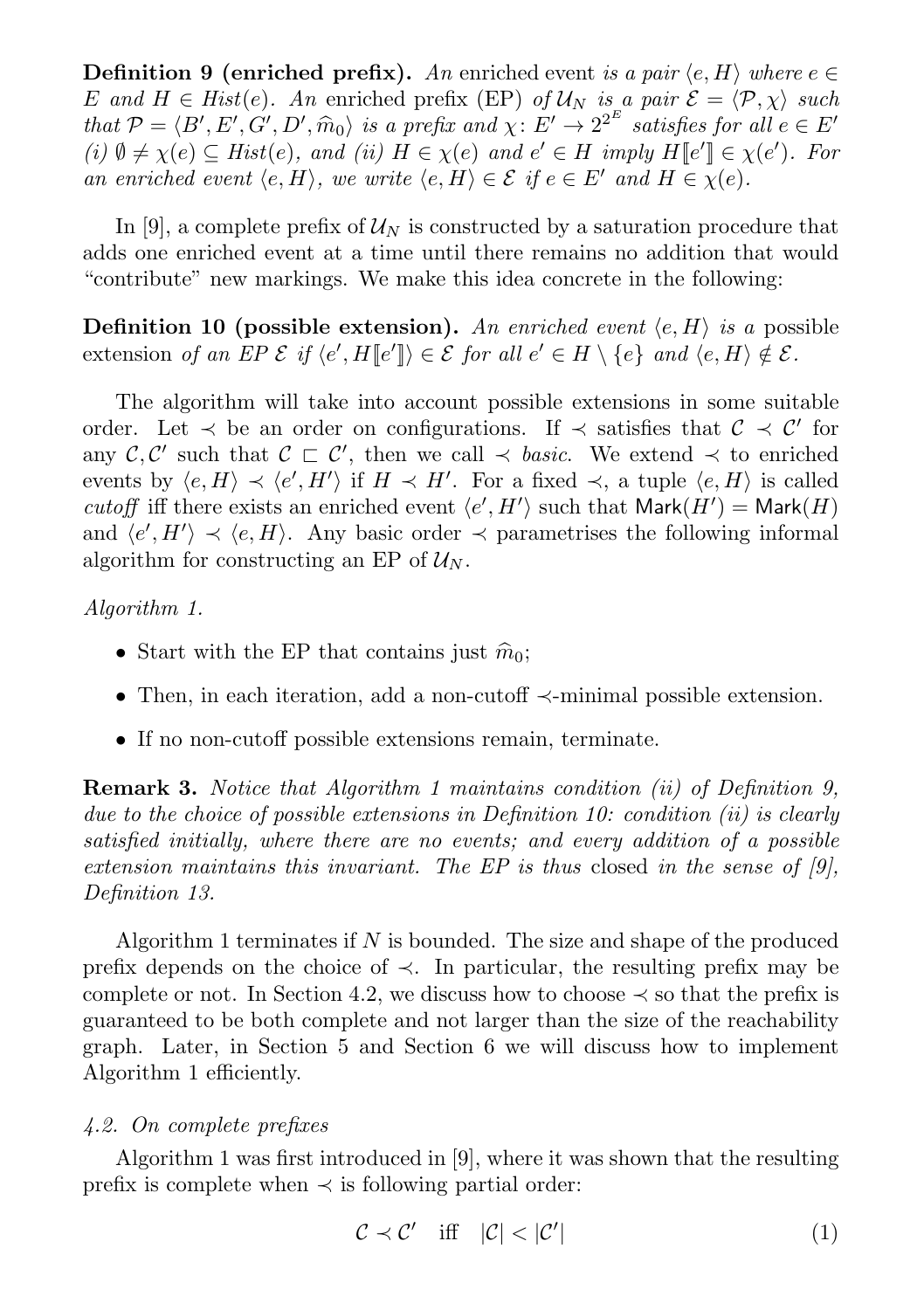This condition was originally introduced by McMillan [17] in his seminal paper on Petri net unfoldings. However, it is known that McMillan's order may create complete prefixes that are up to exponentially larger than the reachability graph [10]. This is because  $\prec$  is a partial order: multiple enriched events may lead to the same marking, but if they are incomparable (because their histories have the same size), then none of them is a cutoff. It is therefore preferable to replace McMillan's order by a suitable finer order, ideally a total order, in which case the resulting prefix will have at most as many events as there are reachable markings in the net (and usually far fewer).

For Petri nets, this problem was resolved in [10], which introduces *adequate* orders. Any adequate order will yield a complete prefix, and [10] exhibits an adequate order that is total for safe nets. Below, in Definition 11, we present a slight generalisation of the adequate orders from [10] that is more suitable for c-nets. We then show that these orders also yield complete prefixes.

We first adapt the notion of extension for a configuration. Given a configuration C, one calls a set of events X an extension of C if  $\mathcal{C} \cap \mathcal{X} = \emptyset$  and  $\mathcal{C} \cup \mathcal{X}$  is a configuration such that  $\mathcal{C} \sqsubseteq \mathcal{C} \cup \mathcal{X}$ . We call two extensions  $\mathcal{X}_1, \mathcal{X}_2$  (of different configurations) *isomorphic* if the subnets labelled by  $f$  and consisting of the events  $\mathcal{X}_1$ , conditions  $\cdot \mathcal{X}_1 \cup \mathcal{X}_1 \cup \underline{\mathcal{X}}_1$  (resp.  $\mathcal{X}_2$ ) and  $G, D$  restricted to these events and conditions are isomorphic. It is evident that two configurations with the same associated markings have the same extensions, modulo isomorphism.

**Definition 11 (adequate order).** Given a partial order  $\prec$  on configurations, we call it adequate iff it satisfies the following properties:

- 1.  $\prec$  is well founded;
- 2.  $C_1 \sqsubset C_2$  implies  $C_1 \prec C_2$ ;
- 3.  $\prec$  is preserved by finite extensions, that is, if  $C_1 \prec C_2$ , and Mark $(C_1)$  = Mark( $C_2$ ), for any extension  $X$  of  $C_1$  there exists some extension  $X'$  of  $C_2$ isomorphic to  $\mathcal X$  such that  $\mathcal C_1 \cup \mathcal X \prec \mathcal C_2 \cup \mathcal X'$ .

The above notion of adequate order differs from the one in [10] for condition 2, which is  $C_1 \subset C_2$  there. Note that for Petri net unfoldings  $C_1 \subset C_2$ implies  $C_1 \rightharpoonup C_2$ , hence the two notions coincide. However, for contextual unfoldings this is not the case; for instance, in Fig. 1  $\{e_1, e_3\} \not\sqsubset \{e_1, e_2, e_3\}$ . For c-nets therefore, Definition 11 is a slight generalisation of [10].

**Proposition 1 (completeness of the prefix).** Let N be a finite bounded cnet. If  $\prec$  is adequate, then Algorithm 1 terminates with an EP  $\mathcal{E} = \langle \mathcal{P}, \chi \rangle$  such that P is a complete prefix of  $\mathcal{U}_N$ .

Proof The proof consists of two parts: first one shows that the algorithm terminates, then one shows that the result is complete. The structure of the proof mimics the proof from [10], except that it has to be lifted to enriched events.

To prove that the algorithm terminates, one exploits that  $N$  is bounded, therefore the number of reachable markings is bounded; this ensures that along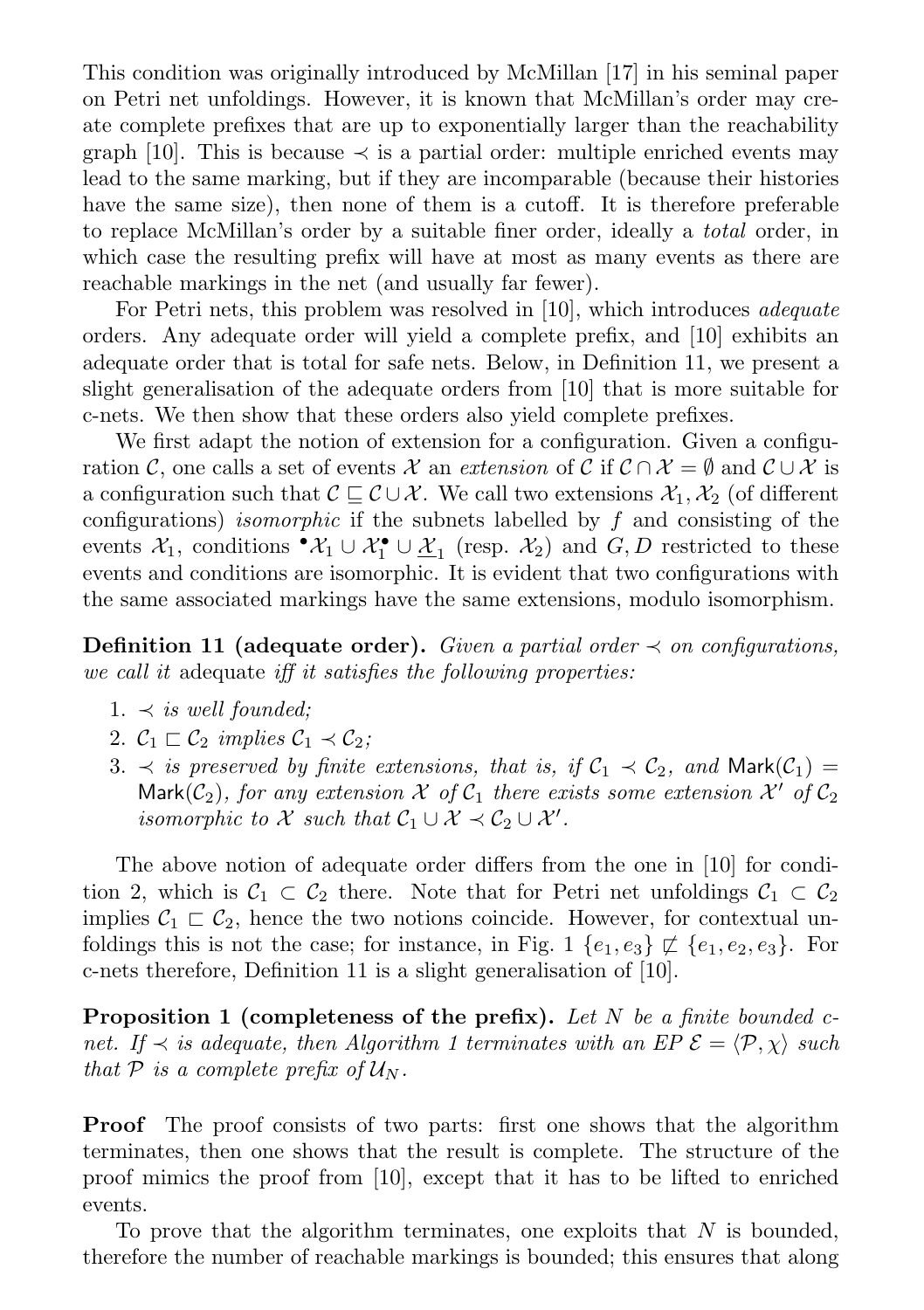any infinite chain  $C_1 \subset C_2 \subset \cdots$  there are two configurations  $C_1, C_2$  with  $Mark(\mathcal{C}_1) = Mark(\mathcal{C}_2)$  and hence a cutoff.

To show that the resulting prefix is complete, let us say that  $\mathcal E$  contains a configuration C of  $U_N$  if all events of C are in E and  $\langle e, C[\![e]\!] \rangle \in \mathcal{E}$  for all  $e \in \mathcal{C}$ . Let m be a reachable marking in N. Then there exists a configuration  $\mathcal C$  of  $\mathcal{U}_N$  such that Mark $(\mathcal{C}) = m$ . Either C is contained in E (and we are done), or C contains an enriched cutoff event  $\langle e, C[\![e]\!] \rangle$ . In the latter case, there exists a  $\prec$ -smaller enriched event  $\langle e', C' \rangle \in \mathcal{U}_N$  with Mark $(\langle e', C' \rangle) =$  Mark $(\langle e, \mathcal{C}[[e]] \rangle)$ . We can then construct isomorphic extensions  $\mathcal{X}, \mathcal{X}'$  of  $\mathcal{C}[\![e]\!]$  and  $\mathcal{C}'$  and thus obtain (thanks to condition 3 of Definition 11) a  $\prec$ -smaller configuration with marking m. Since  $\prec$  is well-founded, this argument can be iterated only finitely many times, thus resulting eventually in a configuration contained in  $\mathcal{E}$ .

#### 5. Two approaches to possible extensions and concurrency

We now turn to the question of how to implement Algorithm 1 efficiently, for constructing unfoldings in practice. Notice that Algorithm 1 is parametrised by an ordering  $\prec$  on enriched events. While that order needs to be adequate to obtain complete prefixes (see Section 4.2), the results in this section require only that  $\prec$  be basic.

Let N and  $\mathcal{U}_N$  be, as in the previous sections, a fixed finite c-net and its unfolding. The main computational problem of Algorithm 1 is to identify the possible extensions in each iteration. For Petri net unfolders (which do not deal with histories) this involves identifying sets M of conditions such that  $conc(M)$ and  $f(M) = \cdot t$  for some  $t \in T$  (compare Definition 1). For Petri nets, it is known that  $conc(M)$  holds iff  $conc({c_1, c_2})$  for all pairs  $c_1, c_2 \in M$ . Possible extensions can therefore be identified by repeatedly consulting a binary relation on conditions. Moreover, this binary relation can be computed efficiently and incrementally during prefix construction. This idea is exploited by existing tools such as Mole [12] or Punf [19].



Figure 5: A net showing that concurrency is not a binary relation for c-net unfoldings.

The above statement about  $conc(\cdot)$  is invalid for contextual unfoldings. Consider the net in Figure 5, which is identical to its unfolding, and the set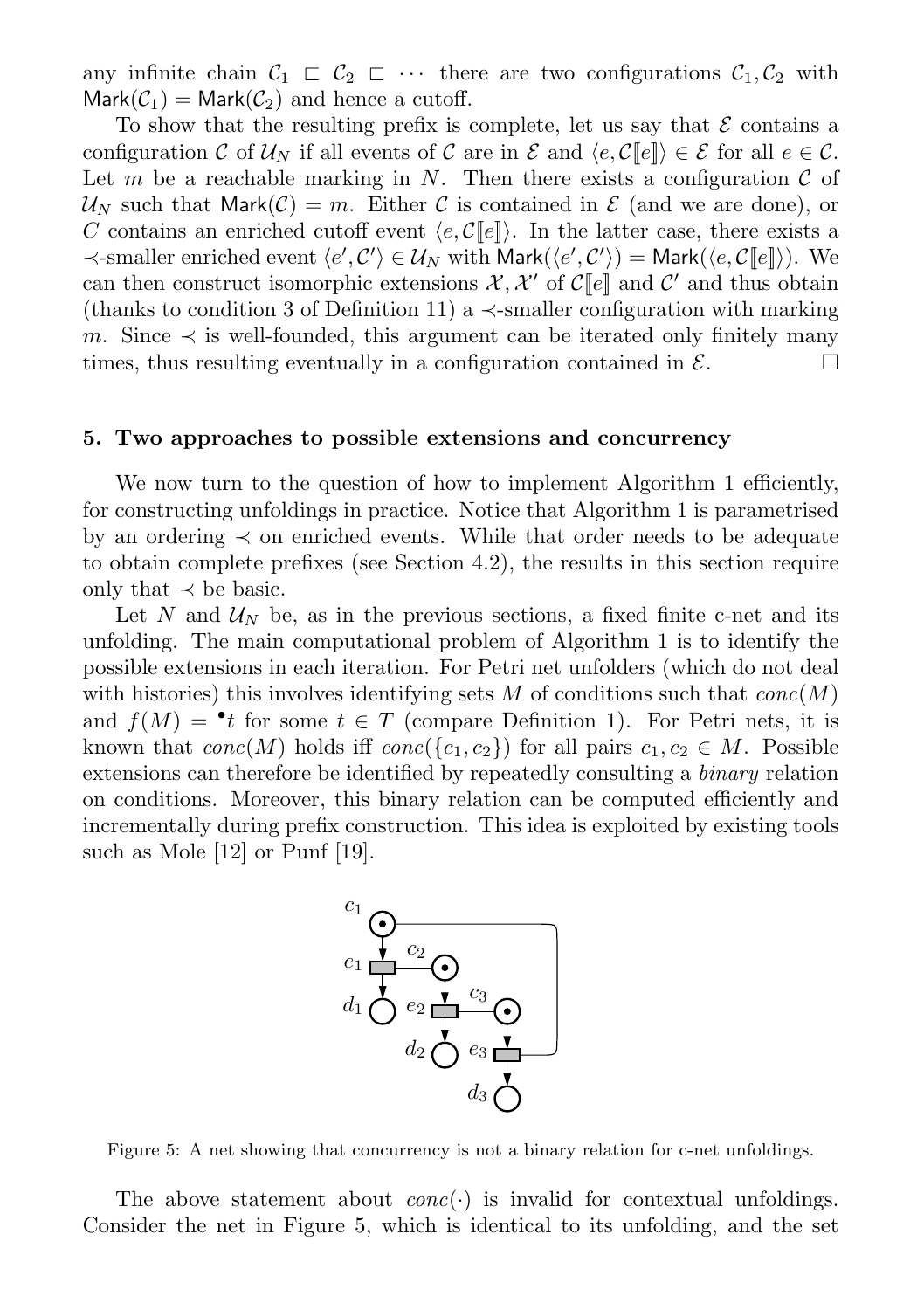$M = \{d_1, d_2, d_3\}.$  Clearly, the elements of M are pairwise concurrent, for instance  $d_1, d_2$  may be covered by firing  $e_1$ , then  $e_2$ . However, conc(M) does not hold. In fact,  $[\{d_1, d_2, d_3\}] = \{e_1, e_2, e_3\}$  cannot be fired in the same run as  $e_1 \nearrow e_2 \nearrow e_3 \nearrow e_1$ , i.e., it includes an asymmetric-conflict cycle and thus it is not a configuration.

In the following, we introduce a binary relation for c-net unfoldings in which pairwise concurrency does imply reachability of the whole set. This relation is defined on conditions enriched with histories.

**Definition 12 (histories for conditions).** Let c be a condition. A generating history of c is Ø if  $c \in \widehat{m}_0$ , or  $H \in Hist(e)$ , where  $\{e\} = \bullet c$ . A reading history of c is any  $H \subseteq Hist(e)$  such that  $e \subseteq c$ . A history of c is any of its history of c is any  $H \in Hist(e)$  such that  $e \in c$ . A history of c is any of its generating or reading histories or  $H_1 \cup H_2$ , where  $H_1$  and  $H_2$  are histories of c verifying  $\neg(H_1 \# H_2)$ . In the latter case, the history is called compound.

In words, for a condition  $c$ , not belonging to the initial marking, a generating history is any history of the unique event producing of  $c$ . When  $c$  is in the initial marking it has only an empty generating history. A reading history is any history of the events reading c. Compound histories are combinations of generating and (possibly multiple) reading histories.

If H is a history of c, we call  $\langle c, H \rangle$  an enriched condition, referred to as generating, reading, or compound condition, according to H. For an EP  $\mathcal{E} =$  $\langle \mathcal{P}, \chi \rangle$ , we say  $\langle c, H \rangle \in \mathcal{E}$  if for all  $e \in \cdot c \cup \underline{c}$  it holds  $C[\![e]\!] \in \chi(e)$ , i.e., H is built from histories in  $\chi$ . The mapping f is extended to enriched events and conditions by  $f(\langle e, H \rangle) = f(e)$  and  $f(\langle c, H \rangle) = f(c)$ .

Definition 13 (concurrency for enriched conditions). Two enriched conditions  $\langle c, H \rangle$ ,  $\langle c', H' \rangle$  are called concurrent, written  $\langle c, H \rangle \parallel \langle c', H' \rangle$ , iff  $\neg(H \#$ H') and  $c, c' \in \text{Cut}(H \cup H')$ .

To illustrate the definition, we give some examples from Fig. 5.

- $\langle c_1, \emptyset \rangle \nparallel \langle d_1, \{e_1\} \rangle$  because  $c_1 \notin \text{Cut}(\{e_1\});$
- $\langle d_1, \{e_1\}\rangle \nparallel \langle d_2, \{e_2\}\rangle$  because  $\{e_1\} \nparallel \{e_2\};$
- $\langle c_1, \emptyset \rangle \parallel \langle d_3, \{e_3\} \rangle;$
- $\langle d_1, \{e_1\} \rangle \parallel \langle d_2, \{e_1, e_2\} \rangle.$

**Remark 4.** Given enriched conditions  $\rho = \langle c, H \rangle$  and  $\rho' = \langle c', H' \rangle$  the statement  $\rho \parallel \rho'$  is equivalent to the conjunction of the next four statements:

1.  $\neg(\exists e_1 \in H, \exists e_2 \in H' \setminus H, e_2 \nearrow e_1)$ 2.  $\neg(\exists e_1 \in H', \exists e_2 \in H \setminus H', e_2 \nearrow e_1)$ 3.  $\neg(\exists e \in H, c' \in \bullet e)$ 4.  $\neg(\exists e \in H', c \in \bullet e)$ 

The following facts will be useful in the subsequent proofs.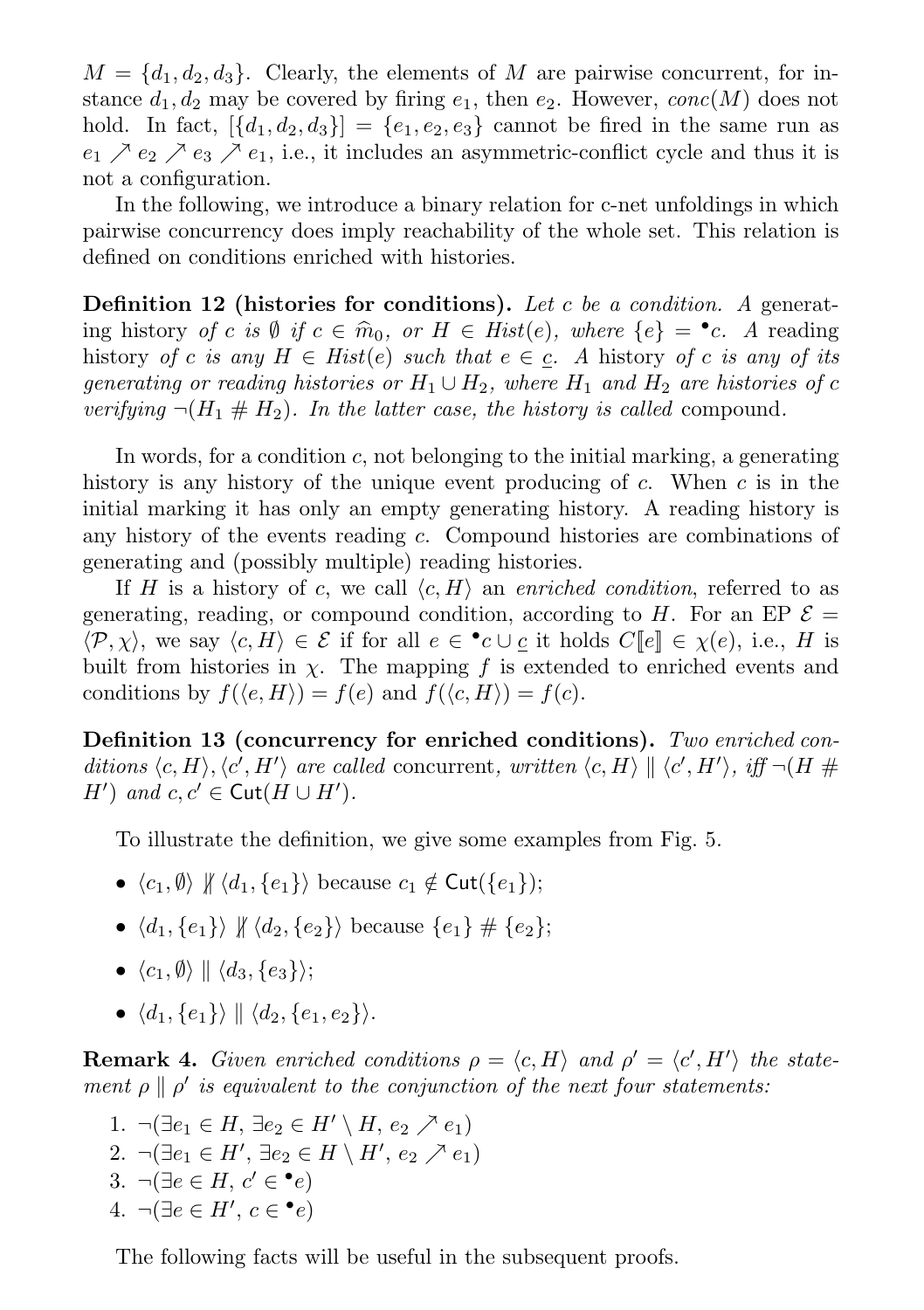**Remark 5.** Let H, H' be two histories of the same event e. Then  $\neg(H \# H')$ if and only if  $H = H'$ . In fact,  $\neg(H \# H')$  iff there exists a configuration C such that  $H, H' \sqsubseteq \mathcal{C}$  iff  $H = C[\![e]\!] = H'.$ 

Similarly, if  $\rho = \langle c, H \rangle$  and  $\rho' = \langle c, H' \rangle$  are two generating conditions for the same c, then  $\rho \parallel \rho'$  if and only if  $H = H'$ . In fact,  $\neg (H \# H')$  if and only if  $H = H'$ . To see this, note that either  $c \in \hat{m}_0$ , then  $H = H' = \emptyset$ . Or  $\bullet c = \{e\}$ , in which case the result follows from the obove observation in which case the result follows from the above observation.

We introduce another notion, that of an ancestor:

**Definition 14 (ancestor).** Let  $\rho = \langle c, H \rangle$  be a reading history. The ancestor of  $\rho$ , denoted  $\rho^{\uparrow}$ , is the unique generating condition  $\langle c, H' \rangle$  such that  $H' \sqsubseteq H$ .

Note that indeed  $H'$  is uniquely determined due to Remark 5.

In Section 5.1, we discuss how relation  $\parallel$  helps to compute possible extensions. For this purpose, we propose two methods that we call *lazy* and *eager*. In Section 5.2 we then discuss how to update  $\parallel$  during the unfolding construction. In Section 5.3 we show how to obtain a unique decomposition for each possible extension, and in Section 5.4 we compare the lazy and the eager approaches from a theoretical point of view.

#### 5.1. Computing possible extensions

We discuss two ways of computing possible extensions. The first, called "lazy", avoids constructing compound conditions (see Definition 12), reducing the number of enriched conditions considered. The second, "eager" approach does use compound conditions, saving work when computing possible extensions instead.



Figure 6: Predecessors w.r.t. asymmetric conflict of an event e.

Lazy Approach. The lazy approach is based on the observation that the history associated with an event can be constructed by taking generating and reading histories for places in the pre-set and generating histories for places in the context. This is stated by the following proposition:

**Proposition 2** (possible extensions - lazy). The pair  $\langle e, H \rangle$  with  $f(e) = t$ is an enriched event iff there exist sets  $X_p, X_c$  of enriched conditions such that

1. 
$$
f(X_p) = \cdot t
$$
 and  $f(X_c) = \underline{t}$ ;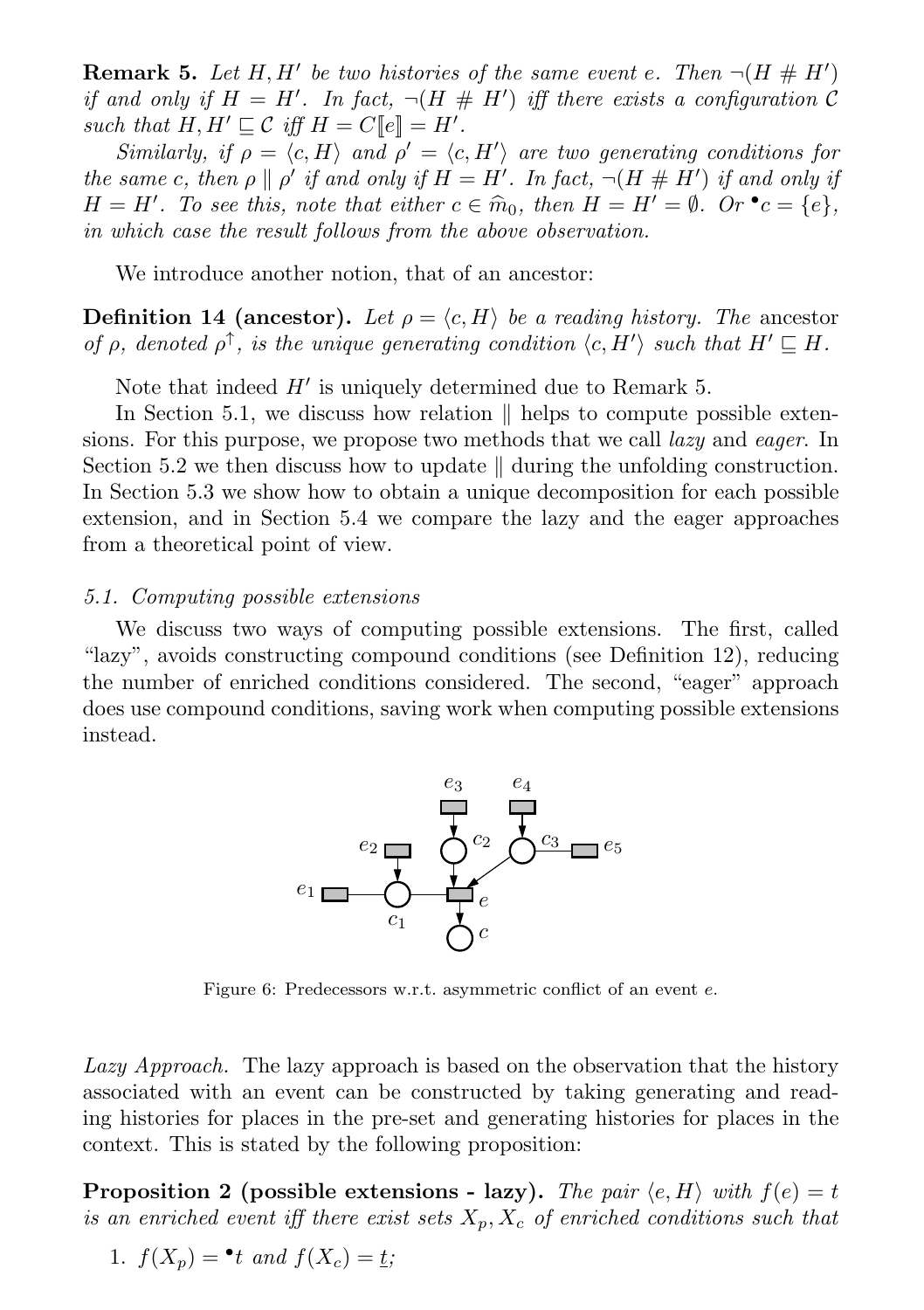- 2.  $X_p$  contains generating or reading conditions,  $X_c$  generating conditions;
- 3.  $X_p \cup X_c$  contains exactly one generating condition for every  $c \in (\bullet e \cup \underline{e});$
- 4. for all  $\rho, \rho' \in X_p \cup X_c$  we have  $\rho \parallel \rho'$ ;
- 5. finally,  $H = \{e\} \cup \bigcup_{\langle c, H' \rangle \in X_p \cup X_c} H'.$

Proposition 2 allows to identify new possible extensions whenever a prefix is extended with new enriched conditions. Compound conditions are avoided at the price of allowing  $X_p$  to contain, for every  $c \in \bullet e$ , an arbitrary number of reading conditions.

To illustrate the meaning of  $X_p$  and  $X_c$  in Proposition 2, consider Fig. 6. To create a history for event e,  $X_p$  must contain generating histories for  $c_2$  and  $c_3$ , i.e. histories of events  $e_3$  and  $e_4$ . Optionally,  $X_p$  may contain a reading history of  $c_3$  coming from  $e_5$ . As for  $X_c$ , it must contain a generating history of  $c_1$ (coming from  $e_2$ ) but it must not contain a reading history of  $c_1$ . In fact, note that  $e_1$  is not an asymmetric-conflict predecessor of  $e$ , hence it is not included in any history of e.

#### Proof

### Left-to-right.

Assume that  $\langle e, H \rangle$  is an enriched event. We define  $X_p := X_1 \cup X_2$ , where  $X_1$  (resp.  $X_2$ ) are sets of generating (resp. reading) conditions obtained from the generating (resp. reading) histories of  $\bullet$ e that extend to H:

$$
X_1 = \{ \langle c, \emptyset \rangle \mid c \in \mathbf{e} \cap \widehat{m}_0 \} \cup \{ \langle c, H[\![e']\!] \rangle \mid c \in \mathbf{e} \setminus \widehat{m}_0 \land \{e'\} = \mathbf{e} \} X_2 = \{ \langle c, H[\![e']\!] \rangle \mid c \in \mathbf{e} \land e' \in \underline{c} \cap H \}
$$

For  $X_c$ , we take the generating histories of conditions in  $\epsilon$ .

$$
X_c = \{ \langle c, \emptyset \rangle \mid c \in \underline{e} \cap \widehat{m}_0 \} \cup \{ \langle c, H[\![e']\!] \rangle \mid c \in \underline{e} \setminus \widehat{m}_0 \wedge \{e'\} = \bullet c \}
$$

This choice of  $X_p$  and  $X_c$  evidently satisfies properties 1, 2, and 3 of Proposition 2. As for the rest:

- *Property 4.* Let  $\langle c_1, H_1 \rangle, \langle c_2, H_2 \rangle \in X_p \cup X_c$ . Then  $H_1 \sqsubseteq H$  and  $H_2 \sqsubseteq H$ , so  $\neg(H_1 \# H_2)$ . Moreover,  $c_1 \in \text{Cut}(H_1)$  and  $c_2 \in \text{Cut}(H_2)$ . Assume w.l.o.g. that  $c_1 \notin \text{Cut}(H_1 \cup H_2)$ . Then there exists  $e' \in H_2$  such that  $c_1 \in \text{P}e'.$ Since  $c_1 \in \bullet e \cup \underline{e}$ , we have  $e \nearrow e'$ . Moreover,  $e' \in H_2 \sqsubseteq H$ , where the configuration H is a history of e, therefore by definition  $e' \nearrow_H^* e$ . This is a contradiction because H may not contain asymmetric conflict cycles.
- Property 5. Recall that any  $e' \in H$  satisfies  $e' \nearrow_H^* e$ . So either  $e' = e$  or there exists  $e'' \in H$  such that  $e' \nearrow_H^* e''$  and  $e'' \nearrow e$ . From all such  $e''$ , pick one that is maximal w.r.t. <. According to Definition 2 and Definition 5, this leaves three cases: there is c such that either (i)  $c \in \cdot^{\bullet}e$  and  $e'' \in \cdot^{\bullet}c$ , or (ii)  $c \in \bullet e$  and  $e'' \in \underline{c}$ , or (iii)  $c \in \underline{e}$  and  $e'' \in \bullet c$ . Moreover, since  $e'' \in H$ , we conclude that  $H'' := H[[e'']]$  is a history such that  $H'' \subseteq H$ . Thus, in cases (i) and (ii),  $\langle c, H'' \rangle \in X_p$ , and in case (iii),  $\langle c, H'' \rangle \in X_c$ . Finally,  $e' \in H''$  because  $e' \in H$  and  $e' \nearrow_H^* e''$ .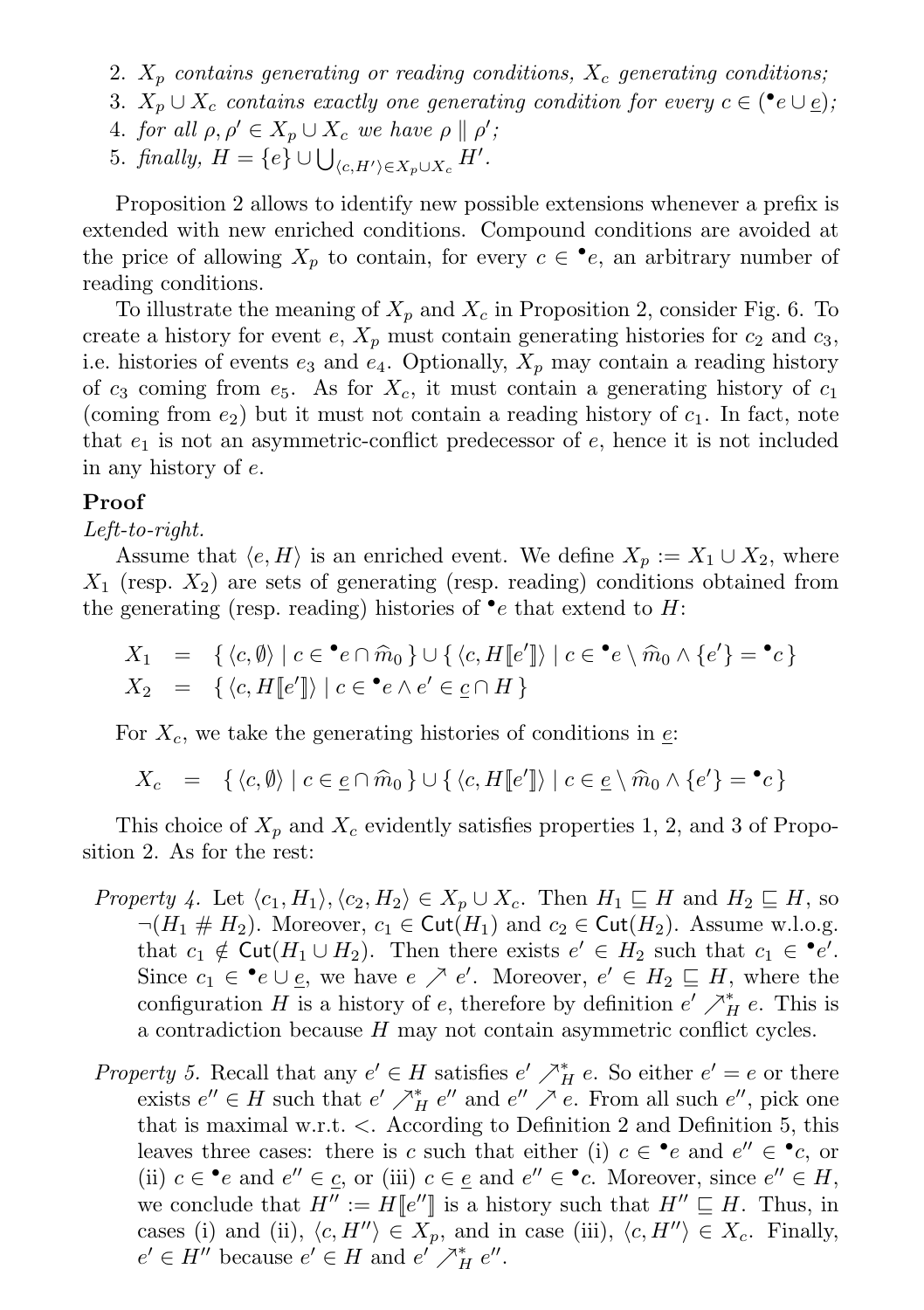Right-to-left.

Suppose that there exist  $X_p$ ,  $X_c$ , and H fulfilling properties 1–5. We have to show that  $H$  is a history of e. To see this, it suffices to see that  $H$  is a configuration and that  $H[\![e]\!]$  equals H.

- H is causally closed. Any H' such that  $\langle e', H' \rangle \in X_p \cup X_c$  is causally closed. Moreover, the choice of  $X_p$  ensures that all causal predecessors of e are contained in H.
- $\mathcal{F}_{H}$  is acyclic. By contradiction, assume that there exists a simple cycle  $e_1 \nearrow_H e_2 \nearrow_H \cdots \nearrow_H e_n \nearrow_H e_1$ , for some  $n \geq 2$ .

Either e appears in the cycle, then w.l.o.g.  $e_1 = e$  and  $e_2 \in H_2$ , for some  $\langle c_2, H_2 \rangle \in X_n \cup X_c$ . Now,  $e \nearrow e_2$  implies (see Definition 5) either  $e < e_2$ ,  $e \cap \cdot e_2 \neq \emptyset$ , or  $\cdot e \cap \cdot e_2 \neq \emptyset$ . In all cases,  $H_2$  consumes a token from some  $c_1 \in \cdot^{\bullet}e \cup \underline{e}$ . Due to property 3,  $X_p \cup X_c$  contains some tuple  $\langle c_1, H_1 \rangle$ , but  $\langle c_1, H_1 \rangle \nparallel \langle c_2, H_2 \rangle$ , violating property 4.

Or e does not appear in the cycle, then w.l.o.g.  $e_2 \in H_2$  and  $e_1 \in H_1 \setminus H_2$ for some  $\langle c_1, H_1 \rangle, \langle c_2, H_2 \rangle \in X_p \cup X_c$ , where  $H_1 \neq H_2$ . Thus,  $H_1 \# H_2$ , violating property 4.

 $H[\![e]\!] = H$ . We need to show that  $e' \nearrow_H^* e$  holds for each  $e' \in H$ . Recall that the elements  $\langle c', H' \rangle \in X_p \cup X_c$  are chosen such that H' is either empty or a history of some  $e''$  such that  $e'' \nearrow e$ . Thus, if  $e' \neq e$ , we have  $e' \nearrow_H^* e'' \nearrow e$  for some suitable  $e''$ , and for  $e' = e$  the condition holds trivially.  $\Box$ 

Eager approach. The eager approach, instead of attempting to combine generating and reading histories when computing a possible extension, explicitly produces all types of enriched conditions, including compound ones. This means more enriched conditions, but on the other hand less work when computing possible extensions.

**Proposition 3** (possible extensions - eager). The pair  $\langle e, H \rangle$  with  $f(e) =$ t is an enriched event iff there exist sets  $X_n, X_c$  of enriched conditions such that

- 1.  $f(X_p) = \bullet t$  and  $f(X_c) = \underline{t}$ ;
- 2.  $X_p$  contains arbitrary enriched conditions,  $X_c$  generating conditions;
- 3.  $X_p \cup X_c$  contains exactly one enriched condition for every  $c \in (\bullet e \cup e)$ ,
- 4. for all  $\rho, \rho' \in X_p \cup X_c$  we have  $\rho \parallel \rho'$ ;
- 5. finally,  $H = \{e\} \cup \bigcup_{\langle c, H' \rangle \in X_p \cup X_c} H'.$

Before we proceed with the proof, let us make some remarks. First, notice that  $|X_p| = |\cdot t|$  by properties 1 and 3 in Proposition 3 whereas no such bound exists in Proposition 2. Like the latter, Proposition 3 allows to identify new possible extensions upon addition of new enriched conditions.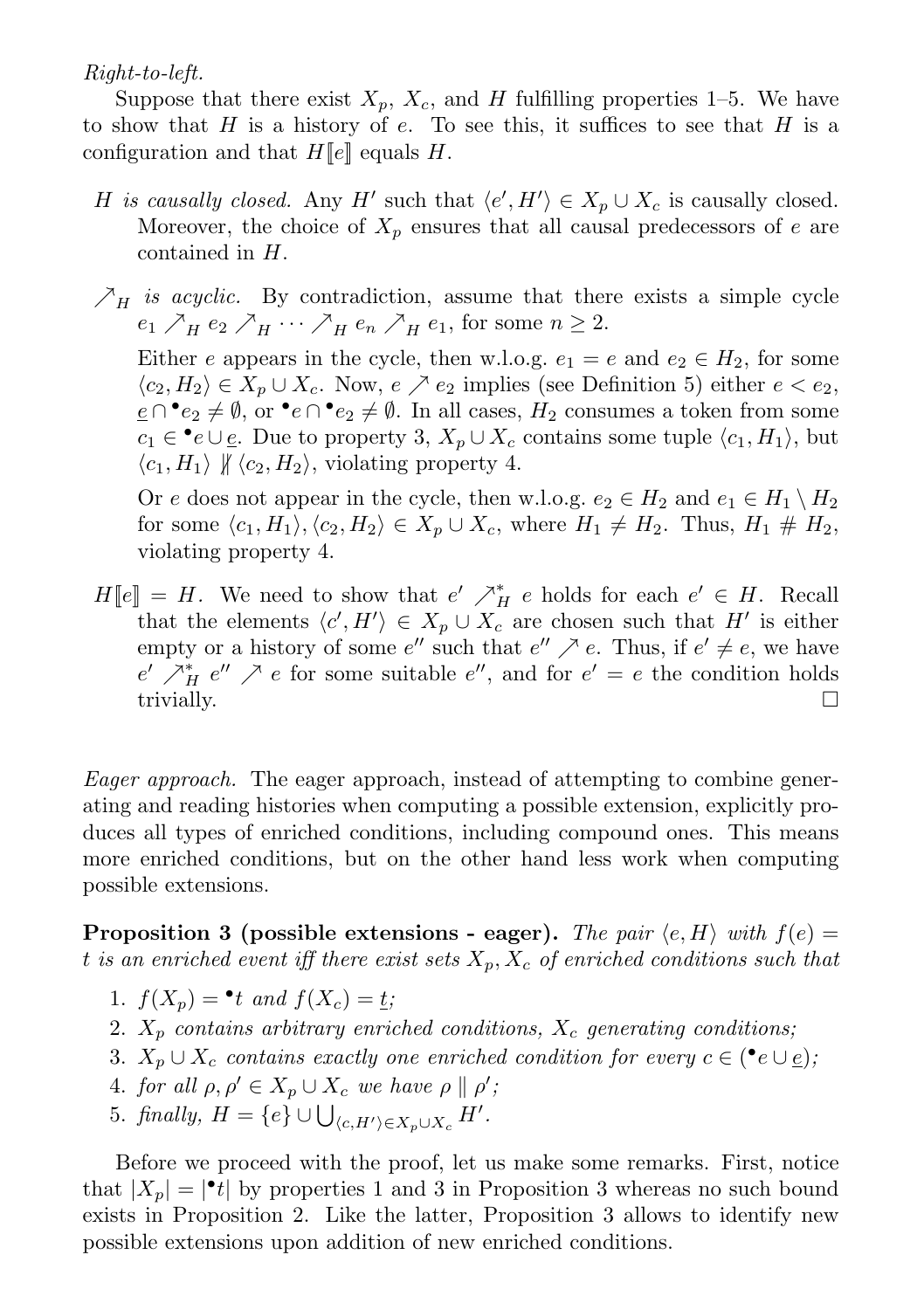As an example, consider again Fig. 6. The set  $X_p$  must contain an arbitrary history for  $c_2$  and  $c_3$ . Concretely, for  $c_2$  we can take only a generating history (coming from  $e_3$ ), while for  $c_3$  we can use a generating history (coming from  $e_4$ ) or a compound history (combining histories of  $e_4$  and  $e_5$ ). Instead,  $X_c$  is still restricted to include generating histories only, in this case of  $c_1$ .

Second, one can establish a relation between possible extensions according to Proposition 2 and Proposition 3. Let  $X_n$  be a set as in Proposition 2. We define

Eager
$$
(X_p)
$$
 := {  $\langle c, \bigcup_{\langle c, H \rangle \in X_p} H \rangle \mid c \in \bullet e \}$ .

On the other hand, if  $X_p$  is a set as in Proposition 3, let

Lazy $(X_p) := \{ \langle c, H [e''] \rangle \mid \langle c, H \rangle \in X_p \wedge e' \in (\mathbf{C} \cup \underline{c}) \cap H \} \cup \{ \langle c, \emptyset \rangle \mid c \in \mathbf{C} \cap \widehat{m}_0 \}.$ 

We are now ready to state the proof of Proposition 3.

Proof (of Proposition 3) We shall prove that a collection of enriched conditions satisfying properties 1–5 in Proposition 2 exists if and only if such a collection exists for properties 1–5 in Proposition 3.

## Left-to-right.

Let  $X_p, X_c$  be a pair of sets as per Proposition 2. We define  $X_p' := \mathsf{Eager}(X_p)$ and prove that  $X'_p, X_c$  satisfy properties 1–5 of Proposition 3.

Properties 1 and 5 are immediate. For properties 2 and 3 it suffices to realise that the elements of  $X_p$  are concurrent, therefore their union forms a valid compound history according to Definition 12.

For property 4, let  $\rho = \langle c, H_1 \cup \cdots \cup H_m \rangle, \rho' = \langle c', H_{m+1}, \cup \cdots \cup H_n \rangle \in X'_{p} \cup X_c$ such that  $\langle c, H_i \rangle, \langle c', H_j \rangle \in X_p \cup X_c$  for  $1 \leq i \leq m$  and  $m < j \leq n$ . The elements of  $X_p \cup X_c$  are concurrent, so  $c, c' \in \text{Cut}(H_1 \cup \cdots \cup H_n)$ . Moreover, if  $(H_1\cup\cdots\cup H_m)\# (H_{m+1}\cup\cdots\cup H_n)$ , then  $H_i\# H_j$  for some  $1\leq i\leq m < j\leq n$ , which contradicts the assumption that  $X_p \cup X_c$  are pairwise concurrent. Thus,  $\rho \parallel \rho'$  holds.

#### Right-to-left.

Let  $X_p, X_c$  be a pair of sets as per Proposition 3. We define  $X'_p := \text{Lazy}(X_p)$ . Now we show that  $X'_p, X_c$  satisfy properties 1–5 of Proposition 2.

Properties 1, 2, and 3 are immediate from the definition of  $X'_p, X_c$ . Property 4 follows from pairwise concurrency in  $X_p, X_c$ . For property 5, we need to show that every event  $e' \in H$  is included in one of the elements of  $X'_{p} \cup X_{c}$ . For  $e' = e$ , this is immediate. Otherwise there exists a chain  $e' \nearrow_H \cdots \nearrow_H e'' \nearrow_H e$ such that  $e'' \in \bullet(\bullet e) \cup \bullet e \cup \bullet(\bullet)$ . The definition of  $X'_{p}$  and  $X_{c}$  implies that their union contains at least one tuple  $\langle c, H[[e'']]\rangle$ , where  $e' \in H[[e'']].$ 

#### 5.2. Updating the concurrency relation

Propositions 2 and 3 tell us how to identify possible extensions: it suffices to identify a set of concurrent enriched conditions satisfying suitable side conditions. We thus need a technique for efficiently computing the binary concurrency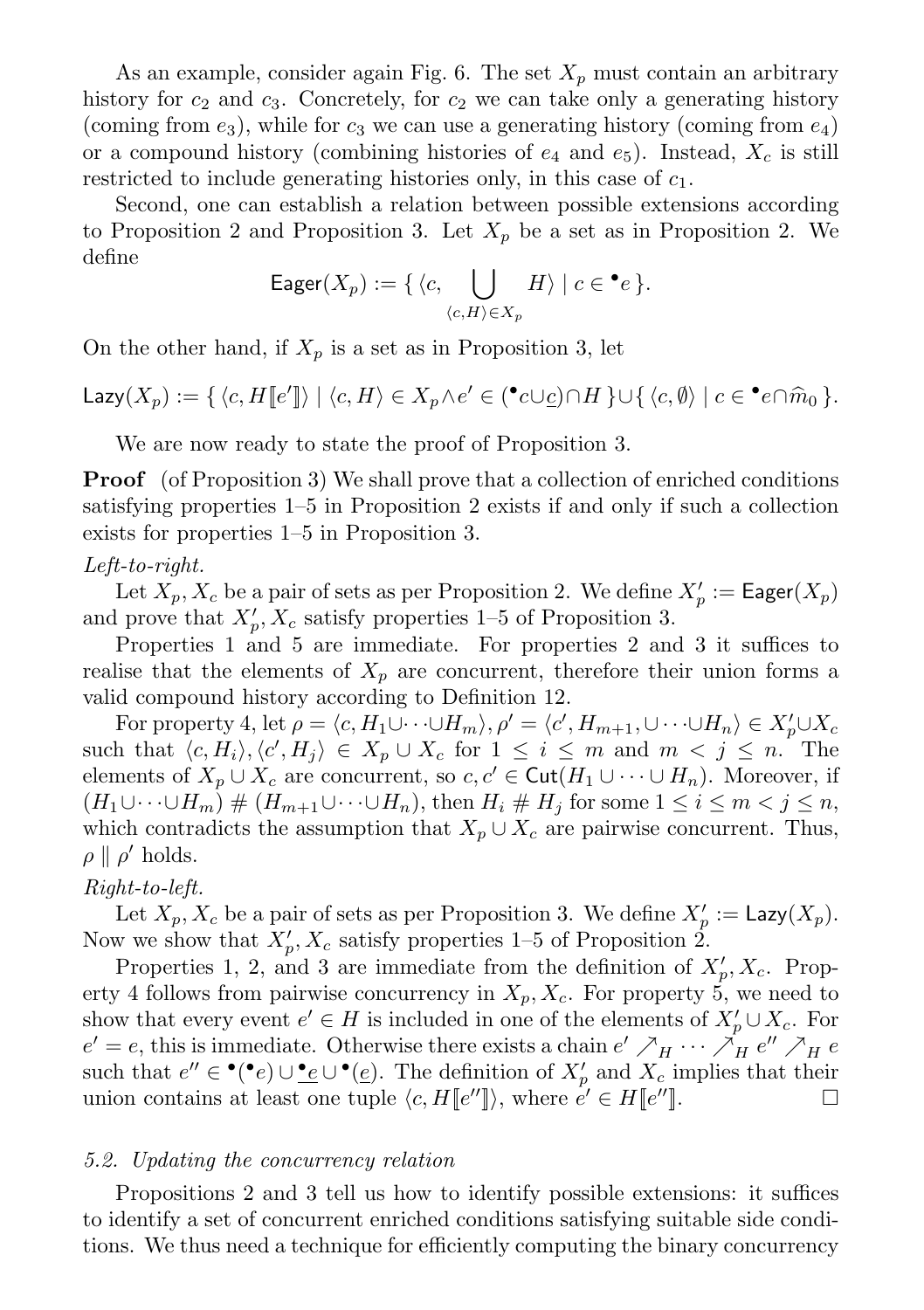relation  $\parallel$  on enriched conditions. In the following, we discuss methods that allow to do this incrementally, i.e., by extending  $\parallel$  whenever the unfolding grows by the insertion of new enriched events.

Again, it shall be useful to contrast our approach with that for Petri nets. There, when an event e is created with concurrent preset  $M$ , a condition c in  $e^{\bullet}$  is concurrent with other conditions in  $e^{\bullet}$ , non-concurrent with the elements of M, and for any other condition  $c'$  we have  $conc({c, c'})$  iff  $conc({c, c'})$  for all  $c_i \in M$ .

This principle is not correct for c-nets, even when lifted to enriched conditions. Consider Fig. 1 (b). Let us consider the enriched conditions  $\rho_1 =$  $\langle c_3, \{e_1\} \rangle$ ,  $\rho = \langle c_2', \{e_1, e_3\} \rangle$ , and  $\rho' = \langle c_4, \{e_1, e_2\} \rangle$ . Now,  $\rho_1$  is used to create the possible extension  $\langle e_3, \{e_1, e_3\} \rangle$ , which gives rise to the enriched condition ρ. Observe that  $\rho_1 \parallel \rho'$  holds but  $\rho \parallel \rho'$  does not. Intuitively, this is because  $\rho'$ contains an event  $(e_2)$  that reads, without consuming, a condition  $(c_3)$  in  $\bullet e_3$ , and such event is not included in  $\rho_1$ . For computing the concurrency relation  $\parallel$ , we must therefore introduce an additional condition ensuring that such events are taken into account correctly.

The following two results show how to achieve this. Proposition 4 deals with generating and reading conditions, and Proposition 5 with compound conditions.

**Proposition 4 (updating concurrency).** In Algorithm 1, let  $\mathcal{E}$  be the current EP, where  $\langle e, H \rangle$  is the last addition thanks to sets  $X_p, X_c$  as per Proposition 2 or Proposition 3. We denote by  $Y_p = e^{\bullet} \times \{H\}$  and  $Y_c = \underline{e} \times \{H\}$ the generating and reading conditions created by the addition of  $\langle e, H \rangle$ . Let  $\rho = \langle c, H \rangle \in Y_p \cup Y_c$ , and let  $\rho' = \langle c', H' \rangle \in \mathcal{E}$  be any other enriched condition. Then  $\rho \parallel \rho'$  iff

$$
\rho' \in Y_p \cup Y_c \ \lor \ (c' \notin \bullet e \ \land \ \bullet e \cap H' \subseteq H \ \land \ \forall \rho_i \in X_p \cup X_c : (\rho_i \parallel \rho'))
$$

## Proof

# Left-to-right.

Assume  $\rho \parallel \rho'$  and  $\rho' \notin Y_p \cup Y_c$ . Since  $\neg(H \# H')$ , there exists a configuration C such that  $H \sqsubset \mathcal{C}$  and  $H' \sqsubset \mathcal{C}$ .

- 1. Clearly,  $c' \notin \bullet e$  is implied by  $c' \in \text{Cut}(H \cup H')$ .
- 2. Let e' be an event in  $\underline{\bullet} \in \cap H'$ . Then  $e' \nearrow e$ . Since  $\neg(H \# H')$ , and due to Remark 1, e' cannot be in  $H' \setminus H$ , so  $e' \in H$ .
- 3. Let  $\rho_i = \langle c_i, H_i \rangle \in X_p \cup X_c$ . Then  $H_i \sqsubseteq H \sqsubseteq \mathcal{C}$ , therefore  $\neg(H_i \# H')$ . Moreover  $c' \in \text{Cut}(H_i \cup H')$ . In fact, otherwise there would exist  $e_1 \in H_i$ that consumes c' and this would contradict  $c' \in \text{Cut}(H \cup H')$ . It remains to show that  $c_i \in \text{Cut}(H_i \cup H')$ . Assume that there is  $e'' \in H'$ such that  $c_i \in \bullet e''$ . Since  $e \nearrow e'' \nearrow^* e'$  and  $\neg(H \# H')$ , necessarily  $e \in H'$ ,  $e \neq e'$ , and  $H = H'[[e]] \sqsubseteq H'$ . Due to condition (ii) of Definition 9 (cf. also Remark 3)  $\langle e', H' \rangle \in \mathcal{E}$  implies  $\langle e, H \rangle \in \mathcal{E}$ . But then,  $\langle e, H \rangle$ cannot be a possible extension.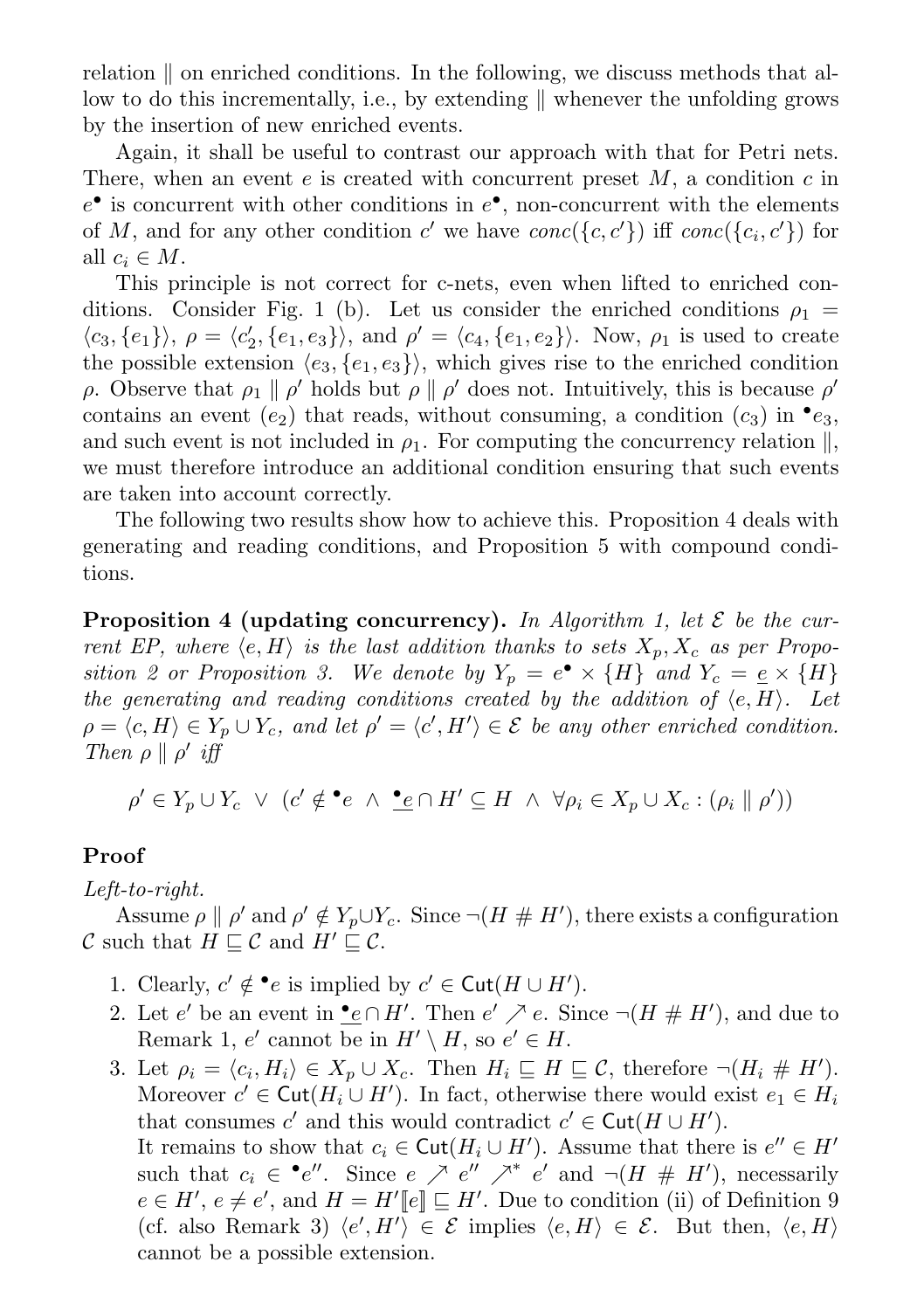Right-to-left.

We shall show that if the right-hand side of Proposition 4 holds, then  $\rho \parallel \rho'$ . Suppose  $\rho' \in Y_p \cup Y_c$ . Then  $H' = H$ , so  $\neg(H \# H')$ . Moreover, since  $c, c' \in \underline{e} \cup \bullet e$ , and H is a history for e, we have  $c, c' \in \text{Cut}(H)$ . Therefore,  $\rho \parallel \rho'$ as desired.

Let us now assume that the right-hand part of the disjunction holds, and assume by contradiction that  $\neg(\rho \parallel \rho')$ . Then either  $H \# H'$  or  $c, c' \notin$  $Cut(H \cup H')$ .

- 1. If  $H \# H'$ , then (i) either there exists  $e_1 \in H$ ,  $e_2 \in H' \setminus H$  with  $e_2 \nearrow e_1$ or (ii)  $e_1 \in H \setminus H'$ ,  $e_2 \in H'$  with  $e_1 \nearrow e_2$ . In either case,  $e_1 = e$  must hold; in fact, if  $e_1$  were in  $H \setminus \{e\}$ , then  $\rho_i \not\parallel \rho'$  for some  $\rho_i \in X_p \cup X_c$ .
	- (i) There are three cases for  $e_2 \nearrow e$ .
		- If  $e_2 \leq e$ , then  $e_2 \in H$  because H is causally closed, which contradicts  $e_2 \in H' \setminus H$ .
		- If  $\underline{e_2} \cap \bullet e \neq \emptyset$ , then again  $e_2 \in H$  because  $\underline{\bullet} \underline{e} \cap H' \subseteq H$ .
		- If  $\bullet e_2 \cap \bullet e \neq \emptyset$ , then clearly  $\rho' \nparallel \rho_i$  for some  $\rho_i \in X_p$ .
	- (ii) There are three cases for  $e \nearrow e_2$ .
		- If  $e < e_2$ , then H' consumes all tokens from •e, so  $\rho'$  is not concurrent with any element of  $X_p$ .
		- If  $\underline{e} \cap \cdot e_2 \neq \emptyset$ , then  $\rho'$  is not concurrent with some element of  $X_c$ .
		- If  $\bullet e \cap \bullet e_2 \neq \emptyset$ , see (i).
- 2. If  $c' \notin \text{Cut}(H \cup H')$ , then there exists  $e_1 \in H$  with  $c' \in \bullet e_1$ . If  $e_1 \neq e$ , we would get  $\rho_i \nparallel \rho'$  for some  $\rho_i \in X_p \cup X_c$ . But if  $e_1 = e$ , then  $c' \in \bullet e$ , contradicting our assumption.
- 3. If  $c \notin \text{Cut}(H \cup H')$ , then there exists  $e_1 \in H'$  with  $c \in \bullet e_1$ . If  $\rho \in Y_p$ , then  $H'$  consumes all of  $\bullet e$ ; if  $\rho \in Y_c$ , then  $H'$  consumes some element of  $e$ . In either case, we get non-concurrency between  $\rho'$  and some element of  $X_p \cup X_c$ .

As a complement to Proposition 4, the following result allows to compute the concurrency relation for compound conditions.

Proposition 5 (updating concurrency - compound). Let  $\rho = \langle c, H_1 \cup H_2 \rangle$ be a compound condition of  $\mathcal{E}$ , where  $\rho_1 = \langle c, H_1 \rangle$ ,  $\rho_2 = \langle c, H_2 \rangle$  are enriched conditions verifying  $\neg(H_1 \# H_2)$ . Let  $\rho' = \langle c', H' \rangle \in \mathcal{E}$  be any enriched condition. Then

$$
\rho \parallel \rho' \iff \rho_1 \parallel \rho' \land \rho_2 \parallel \rho'
$$

**Proof** Let  $H = H_1 \cup H_2$ . Left-to-right.

By contradiction, assume  $\rho \parallel \rho'$  and w.l.o.g.  $\rho_1 \parallel \rho'$ . Then one of the four statements in Remark 4 must be false:

1. There exist  $e_1 \in H'$  and  $e_2 \in H_1 \setminus H'$  verifying  $e_2 \nearrow e_1$ . As  $e_2 \in H \setminus H'$ , we have  $H \# H'$ , a contradiction to  $\rho \parallel \rho'$ .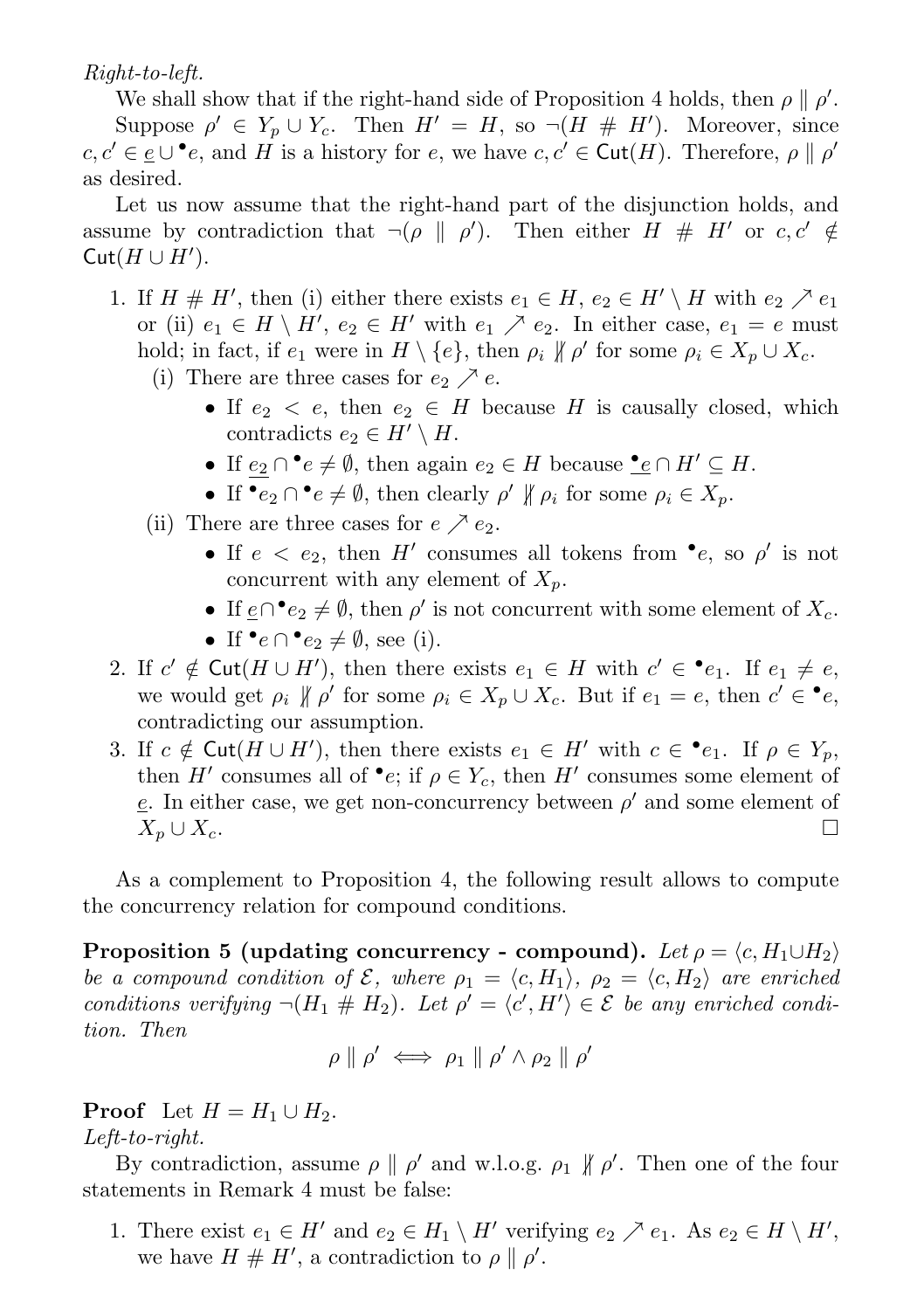- 2. There exist  $e_1 \in H_1$  and  $e_2 \in H' \setminus H_1$  verifying  $e_2 \nearrow e_1$ . As  $H_1 \subseteq H$ , we have  $e_1 \in H$ . Regarding  $e_2$ , we have two cases: either  $e_2 \notin H$  or  $e_2 \in H$ . Assuming the former immediately leads us to the contradiction  $H \# H'$ . Assuming  $e_2 \in H = H_1 \cup H_2$  leads to  $e_2 \in H_2 \setminus H_1$ . In turn, this implies  $H_1 \# H_2$ , a contradiction to our hypothesis.
- 3. There exists  $e \in H_1$  such that  $c' \in \bullet e$ . Then  $e \in H$  and H also consumes c', a contradiction to  $\rho \parallel \rho'$ .
- 4. There exists  $e \in H'$  such that  $c \in \bullet e$ . This is a contradiction to  $\rho \parallel \rho'$ .

Right-to-left. Assume  $\rho_1 \parallel \rho', \rho_2 \parallel \rho',$  and by contradiction  $\rho \parallel \rho'.$  We consider the four cases of Remark 4:

- 1. There exist  $e_1 \in H$  and  $e_2 \in H' \setminus H$  verifying  $e_2 \nearrow e_1$ . Then either  $e_1 \in H_1$ , and  $H_1 \# H'$  holds, or  $e_1 \in H_2$  and  $H_2 \# H'$  holds. In any case we reach a contradiction to our hypothesis.
- 2. There exist  $e_1 \in H'$  and  $e_2 \in H \setminus H'$  verifying  $e_2 \nearrow e_1$ . Same argument as before, regarding  $e_2$  instead of  $e_1$ .
- 3. There exists  $e \in H$  such that  $c' \in \bullet e$ . Either  $e \in H_1$  and  $\neg(\rho_1 \parallel \rho')$ or  $e \in H_2$  and  $\neg(\rho_2 \parallel \rho')$ . In any case we reach a contradiction to our hypothesis.
- 4. There exists  $e \in H'$  such that  $c \in \bullet e$ . This is a contradiction to  $\rho_1 \parallel \rho'$ .  $\Box$

#### 5.3. Unique possible extensions

Propositions 2 and 3 show how possible extensions are constructed, in both lazy and eager fashions. Essentially, a history  $H$  for an event is constructed by taking generating histories for the conditions in e, while for the conditions in • e one takes a generating history and optionally some reading histories. In the eager case, the latter are combined to one single compound history.

The optionality of the reading histories means that, in some cases, the same history H may be constructed in different ways, by combining different sets of enriched conditions. Consider the unfolding in Fig. 7. Condition c has  $n + 1$ different reading histories:  $H_0 := \emptyset$ ,  $H_1 := \{e_1\}$ , ...,  $H_n := \{e_1, \ldots, e_n\}$ , while c' has one single history  $H := H_n$ . Notice that we have  $\langle c, H_i \rangle \parallel \langle c', H \rangle$  for all  $i = 0, \ldots, n$ . Thus, there exists a multitude of possibilities to construct the enriched event  $\langle e, H \cup \{e\} \rangle$ : there are  $2^{n+1}$  collections satisfying Proposition 2 and  $n+1$  collections for Proposition 3.



Figure 7: Propositions 2 and 3 allow multiple constructions of  $\langle e, {e_1, \ldots, e_n, e} \rangle$ .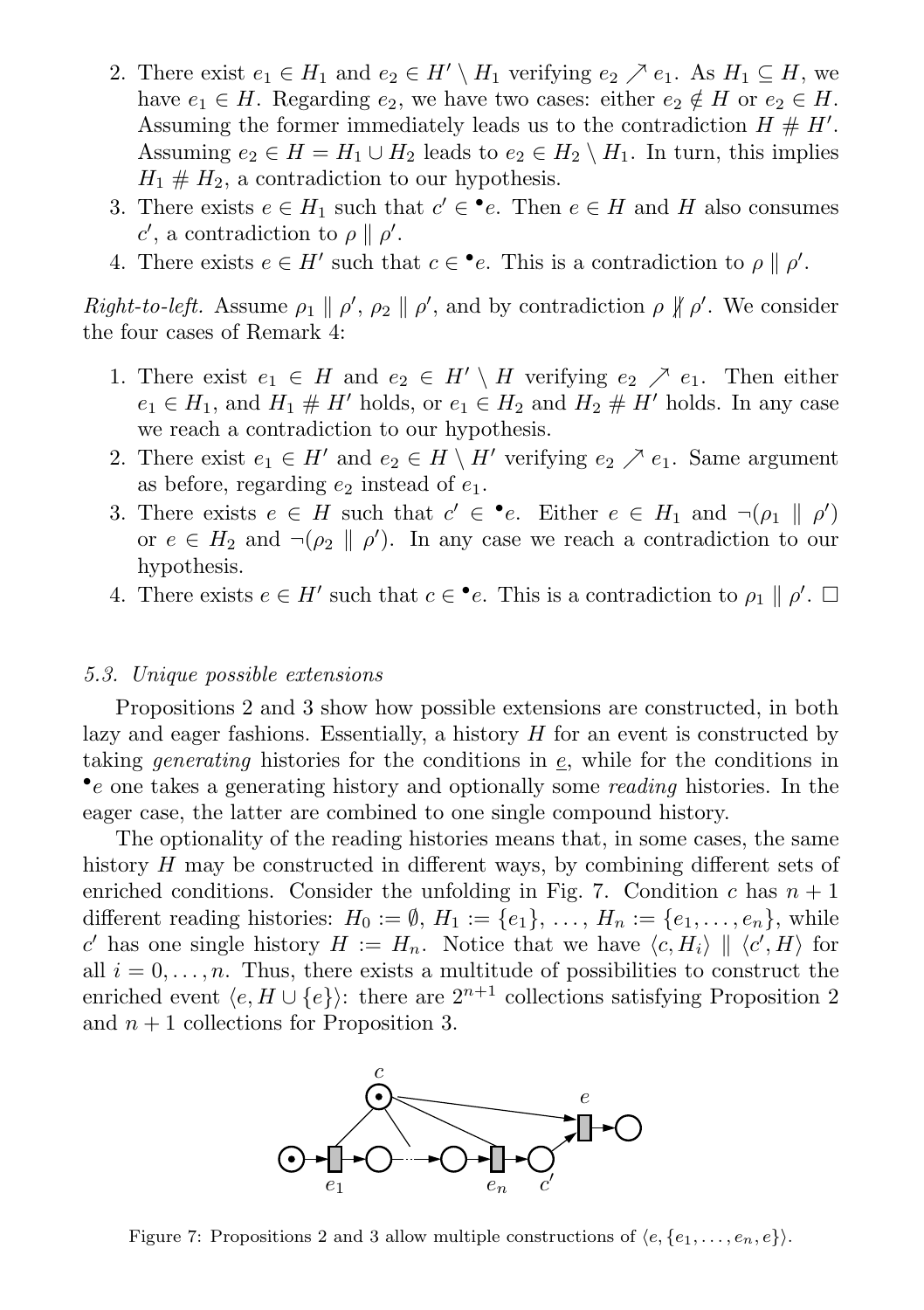In the following, we discuss how to remove this ambiguity, i.e. how additional constraints can be inserted into Propositions 2 and 3 so that every tuple  $\langle e, H \rangle$ can be obtained from a unique collection of enriched conditions. Roughly, the idea is simple: if one element of  $X_p \cup X_c$  contains an event  $e'$  that reads from  $c \in$ • e, then that event must be contained in a reading (resp. compound) condition for c included in  $X_n$ .

In both lazy and eager mode, this requires to compute an additional relationship between enriched conditions, and we propose how this can be computed.

# 5.3.1. Lazy approach: Subsumption

For the lazy approach, which deals exclusively with generating and reading histories, we use the notion of subsumption:

**Definition 15 (subsumption).** Let  $\rho = \langle c, H \rangle$  be a generating or reading condition and  $\rho' = \langle c', H' \rangle$  be a reading condition, where H' is the history of some  $e \in \underline{c'}$ . If  $e \in H$ ,  $c' \in \text{Cut}(H)$ , and  $H' = H[\![e]\!]$ , we say that  $\rho$  subsumes  $\rho'$ , written  $\rho \propto \rho'$ .

In other words, the subsuming condition  $\rho$  includes  $H'$  and reads but never consumes c'. For instance, in Fig. 7,  $\langle c', H \rangle \propto \langle c, H_i \rangle$ , for all  $i = 1, ..., n$ .

**Definition 16 (subsumption closure).** Let  $X_p$ ,  $X_c$  be sets of enriched conditions enjoying the properties in Proposition 2. We call  $X_p, X_c$  subsumptionclosed if additionally for any  $\rho \in X_p \cup X_c$ , if  $\rho \propto \rho'$  for some reading condition  $\rho'$  such that  $\rho'^{\uparrow} \in X_p$ , then  $\rho' \in X_p$ .

For instance, the collection  $\langle c, \emptyset \rangle$ ,  $\langle c', H \rangle$  satisfies the conditions of Proposition 2 but is not subsumption-closed since  $\langle c', H \rangle \propto \langle c, H_1 \rangle$ ,  $\langle c, H_1 \rangle^{\dagger} = \langle c, \emptyset \rangle \in$  $X_p$  but  $\langle c, H_1 \rangle \notin X_p$ . The only subsumption-closed collection to produce  $\langle e, H \cup \{e\} \rangle$  is  $\{ \langle c, H_i \rangle | i = 0, \ldots, n \} \cup \{ \langle c', H \rangle \}.$ 

We now show how, for subsumption-closed collections  $X_p, X_c$ , knowledge of the relation  $\propto$  can be used for computing concurrency.

**Proposition 6 (concurrency vs. subsumption).** In Algorithm 1, let  $\mathcal{E}$  be the current EP, where  $\langle e, H \rangle$  is the last addition thanks to sets  $X_p, X_c$  as per Proposition 2 and assume  $X_p, X_c$  subsumption-closed. We denote by  $Y_p =$  $e^{\bullet} \times \{H\}$  and  $Y_c = \underline{e} \times \{H\}$  the generating and reading conditions created by the addition of  $\langle e, H \rangle$ . Let  $\rho' = \langle c', H' \rangle$  be any enriched condition such that  $\rho' \notin Y_p \cup Y_c$ ,  $c' \notin \bullet e$ , and  $\forall \rho_1 \in X_p \cup X_c$ :  $(\rho_1 \parallel \rho')$ . Then the following are equivalent:

1. for all  $\rho''$  such that  $\rho' \propto \rho''$  and  $\rho''^{\uparrow} \in X_p$  we have  $\rho'' \in X_p$ ; 2.  $\underline{\bullet} e \cap H' \subseteq H$ .

Proof Left-to-right

Let  $e''$  be in <u>•</u> $e \cap H'$ , i.e.  $e'' \in H'$  and there is  $c_1 \in \bullet e \cap e''$ . Let  $\rho'' =$  $\langle c_1, H'[\![e'']\!] \rangle$  and note that  $\rho'$  does not consume  $c_1$ , so by definition  $\rho' \propto \rho''$ . Let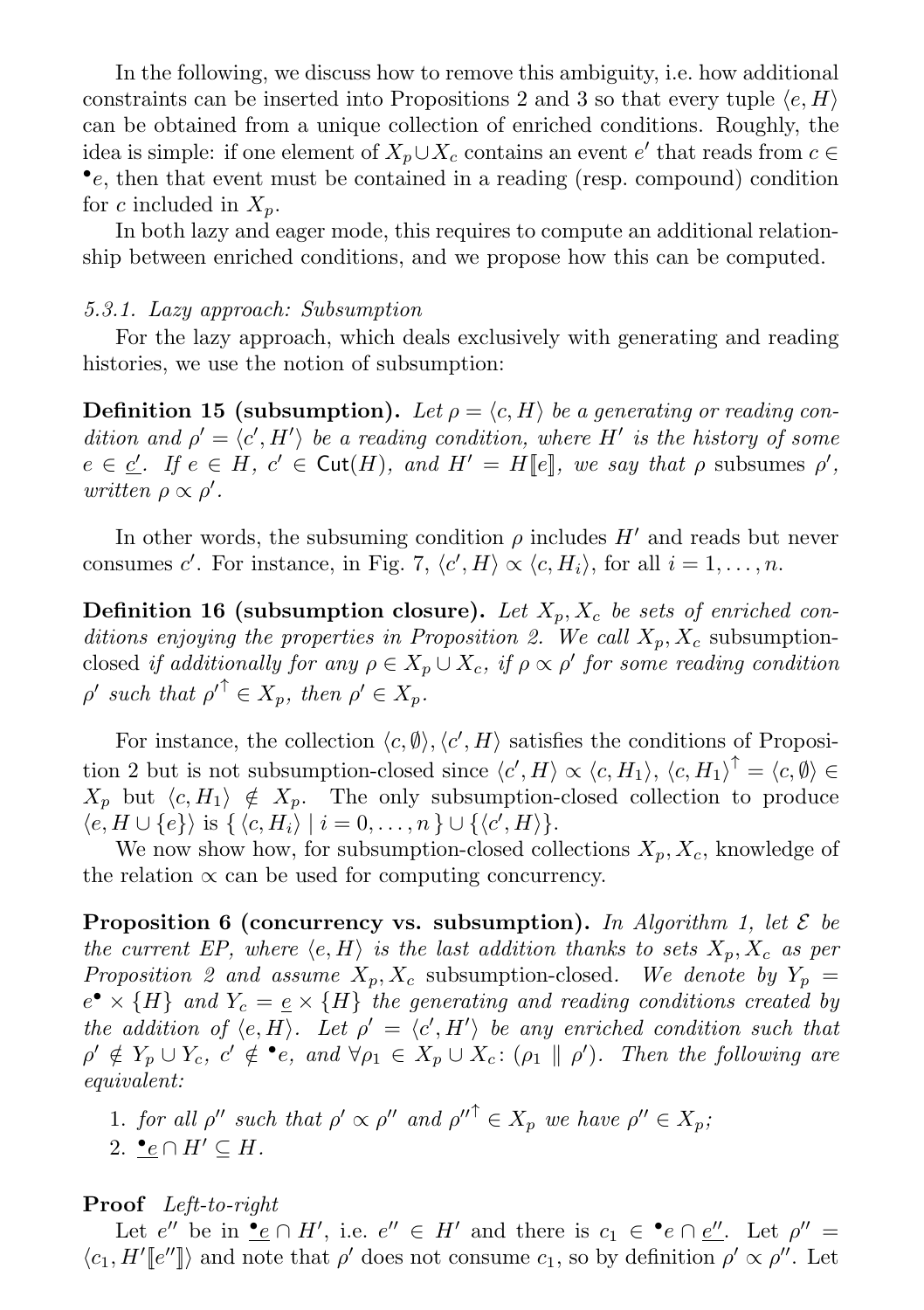$\rho_1 = \langle c_1, H_1 \rangle \in X_p$  be the generating condition associated with  $c_1$  in  $X_p$ . Denote  $\rho''^{\uparrow} = \langle c_1, H_1'' \rangle$ . Recall that  $\rho_1 \parallel \rho'$  implies the existence of a configuration C such that  $H_1 \subseteq \mathcal{C}$  and  $H''_1 \subseteq H'[\ell''] \subseteq H' \subseteq \mathcal{C}$ . Therefore  $\neg(H''_1 \# H_1)$ , and thus, by Remark 5,  $H_1'' = H_1$ . Therefore,  $\rho_1 = {\rho''}^{\uparrow}$  and thus, by 1. we have  $\rho'' \in X_p$  and hence  $e'' \in H$ .

# Right-to-left

Suppose that  $\rho' \propto \rho'' = \langle c_1, H_1'' \rangle$ , where  $H_1'' = H'[[e'']]$  for some  $e'' \in H'$ , and suppose  $\rho''^{\uparrow} = \rho_1 = \langle c_1, H_1 \rangle \in X_p$ . Now  $c_1 \in \cdot^{\bullet}e \cap \underline{e''}$ , and since, by construction of the unfolding,  $\bullet e \cap \underline{e} = \emptyset$  (see Definition 1), we have  $e'' \neq e$ . But  $e'' \in \bullet e \cap H'$ and by 2. we get  $e'' \in H$ , so there must be some  $\rho_2 = \langle c_2, H_2 \rangle \in X_p \cup X_c$  with  $e'' \in H_2$ . By assumption,  $\rho_2 \parallel \rho'$ , so there exists some configuration C such that  $H_2\llbracket e''\rrbracket\sqsubseteq H_2\sqsubseteq \mathcal{C}$  and  $H''_1=H'\llbracket e''\rrbracket\sqsubseteq H'\sqsubseteq \mathcal{C}$ . This implies  $\neg(H_2\llbracket e''\rrbracket\# H''_1),$ hence by Remark 5 they are equal, so by definition  $\rho_2 \propto \rho''$ . If  $X_p, X_c$  is subsumption-closed, then we have  $\rho'' \in X_p$ , as desired.

Proposition 6 shows how knowledge of the subsumption relation can be useful for updating the concurrency relation; condition 1 of Proposition 6 can be used to implement or replace the condition  $\bullet e \cap H' \subseteq H$  of Proposition 4. This, on the other hand, begs for a way to incrementally compute  $\propto$ , too, which is done by Proposition 7.

**Proposition 7 (updating subsumption).** In Algorithm 1, let  $\mathcal{E}$  be the current EP, where  $\langle e, H \rangle$  is the last addition thanks to sets  $X_p, X_c$  as per Proposition 2. We denote by  $Y_p = e^{\bullet} \times \{H\}$  and  $Y_c = \underline{e} \times \{H\}$  the generating and reading conditions created by the addition of  $\langle e, H \rangle$ . Let  $\rho = \langle e, H \rangle \in Y_p \cup Y_c$ , and let  $\rho' = \langle c', H' \rangle \in \mathcal{E}$  be any other enriched condition. Then  $\rho \propto \rho'$  if and only if

$$
\rho' \in Y_c \ \lor \ (\exists \rho'' \in X_p \cup X_c \colon \rho'' \propto \rho' \land \rho \parallel \rho')
$$

## Proof Left-to-right.

If  $\rho \propto \rho'$ , then by Definition 15 there is some  $e' \in H \cap \underline{c'}$  such that  $H' = H[[e']]$ and  $c' \in \text{Cut}(H)$ .

- 1. Either  $e' = e$ , then  $H' = H$  and  $\rho' \in Y_c$ .
- 2. Otherwise  $e'$  is contained in some H'' such that  $\rho'' = \langle c'', H'' \rangle \in X_p \cup X_c$ . Since  $c' \in \underline{e'}$ , c' must be either initial or produced by  $H''$ , and  $\overline{H''}$  does not consume  $c'$  (since H does not), so  $c' \in \text{Cut}(H'')$ . We have  $H' = H[[e'] \sqsubseteq H$  and  $H''[[e'] \sqsubseteq H'' \sqsubseteq H$ . Therefore,  $\neg(H' \#$  $H''[e']$  and by Remark 5 we have  $H' = H''[e']$  and hence  $\rho'' \propto \rho'$ . Finally,  $\rho \parallel \rho'$  follows from  $\rho \propto \rho'$ : we have  $H' \sqsubseteq H$ , so clearly  $\neg (H \# H')$ , and  $c, c' \in \text{Cut}(H)$ .

## Right-to-left.

1. If  $\rho' \in Y_c$ , then  $c' \in \underline{e}$  and  $H' = H = H[\underline{e}]$ , so clearly  $\rho \propto \rho'$  (and vice versa).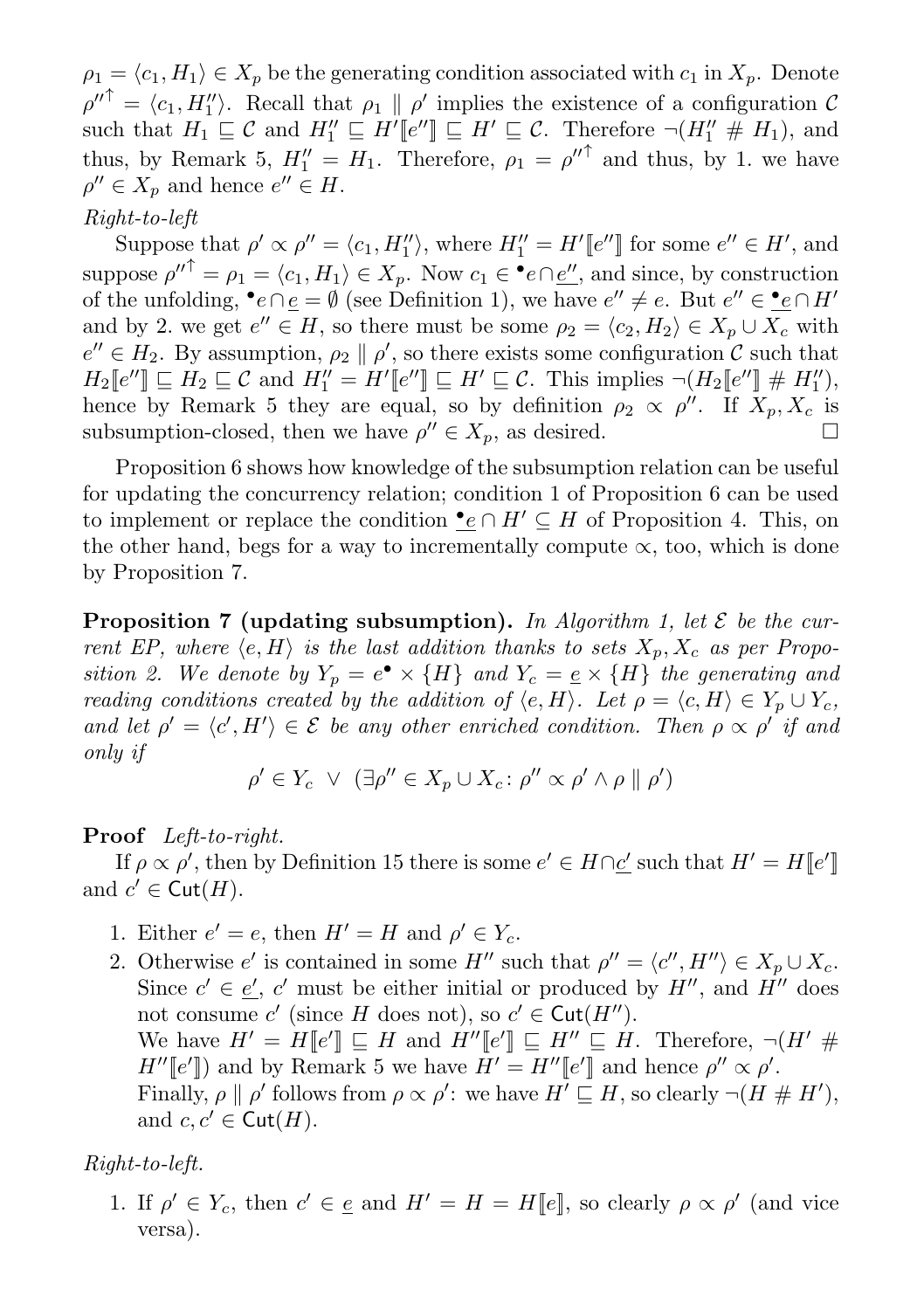2. Let  $\rho'' = \langle c'', H'' \rangle \in X_p \cup X_c$  such that  $\rho'' \propto \rho'$  and assume  $\rho \parallel \rho'$ . From the former we get  $c' \in \mathsf{Cut}(H'')$  and from the latter  $c' \in \mathsf{Cut}(H \cup H')$ . So  $c'$  is initial or produced by  $H'' \sqsubseteq H$  and not consumed by H, thus  $c' \in \text{Cut}(H)$ . Now,  $\rho'' \propto \rho'$  implies some  $e' \in H''$  such that  $H' = H''[e']$ . It remains to show that  $H[[e']]=H''[[e'],$  which again follows from Remark 5.

The results of this section lead us to the following characterisation of unique possible extensions.

Corollary 1 (unique lazy extensions). The pair  $\langle e, H \rangle$  with  $f(e) = t$  is an enriched event iff there exist sets  $X_p$ ,  $X_c$  of enriched conditions such that

- 1.  $f(X_p) = \bullet t$  and  $f(X_c) = \underline{t}$ ;
- 2.  $X_p$  contains generating or reading conditions,  $X_c$  generating conditions;
- 3.  $X_p \cup X_c$  contains exactly one generating condition for every  $c \in (\bullet e \cup \underline{e});$
- 4. for all  $\rho, \rho' \in X_p \cup X_c$  we have  $\rho \parallel \rho'$ ;
- 5.  $X_p, X_c$  are subsumption closed;
- 6. finally,  $H = \{e\} \cup \bigcup_{\langle c, H' \rangle \in X_p \cup X_c} H'.$

Moreover, for any enriched event  $\langle e, H \rangle$  there exists exactly one pair of sets  $X_p, X_c$  satisfying properties 1–6.

Proof The "iff" part follows almost directly from Proposition 2. We just need to observe that any collection that does not satisfy property 5 can be made subsumption-closed by adding all the  $\rho'$  according to the rule given in Definition 16.

It remains to show the uniqueness of the pair  $X_p, X_c$  w.r.t.  $\langle e, H \rangle$ . We start by observing that for any  $\rho_1 = \langle c_1, H_1 \rangle \in X_p \cup X_c$ , it holds  $H_1 \subseteq H$ . In fact, let  $e' \in H_1$  and  $e'' \in H$ , such that  $e'' \nearrow e'$ . Then  $e'' \neq e$ , otherwise  $e'$   $^{\mathcal{A}}e'$   $e'$  would be a cycle of asymmetric conflict in H. Hence there is some  $\rho_2 = \langle c_2, H_2 \rangle \in X_p \cup X_c$  such that  $e'' \in H_2$ . Since  $\rho_1 \parallel \rho_2$  and thus  $\neg (H_1 \# H_2)$ , we deduce  $e'' \in H_1$ , as desired.

Now, let  $X'_p, X'_c$  be another pair of sets of enriched conditions satisfying properties 1–6 above for  $\langle e, H \rangle$ . For any condition  $\rho_1 = \langle c_1, H_1 \rangle \in X_p \cup X_c$ , we distinguish two cases. First, if  $\rho_1$  is a generating condition, then by property 3 there exists  $\rho'_1 = \langle c_1, H'_1 \rangle \in X'_{p} \cup X'_{c}$ . By the observation above,  $H_1, H'_1 \sqsubseteq H$ , hence  $\rho_1 \parallel \rho'_1$  and thus, by Remark 5,  $\rho_1 = \rho'_1 \in X'_{p} \cup X'_{c}$ . The second possibility is that  $\rho_1$  is a reading condition, i.e.,  $H_1$  is the history of some  $e_1 \in \mathcal{L}$ . Since  $e_1 \in H$ , there exists  $\rho'_2 = \langle c_2, H'_2 \rangle \in X'_p \cup X'_c$  such that  $e_1 \in H'_2$ . Clearly  $c_1 \in \text{Cut}(H_2')$  and thus  $\rho_2' \propto \langle c_1, H_2' [e_1] \rangle =: \rho_1'.$  Moreover, it is easy to see that  $\rho'_1{}^{\uparrow} \in X'_p$  and thus subsumption closure of  $X'_p, X'_c$  leads us to conclude that  $\rho'_1 \in X'_p$ . To conclude, observe that  $H'_2[\![e_1]\!] \sqsubseteq H'_2 \sqsubseteq H$  and  $H'_1 \sqsubseteq H$ , and thus, by Remark 5,  $H_2'[\![e_1]\!] = H_1$ , since they are both histories of event  $e_1$ . Therefore  $\rho_1 = \rho'_1 \in X'_p \cup X'_c.$ 

Therefore  $X_p \cup X_c \subseteq X'_p \cup X'_c$ . By symmetry we conclude that they must  $\Box$ coincide.  $\Box$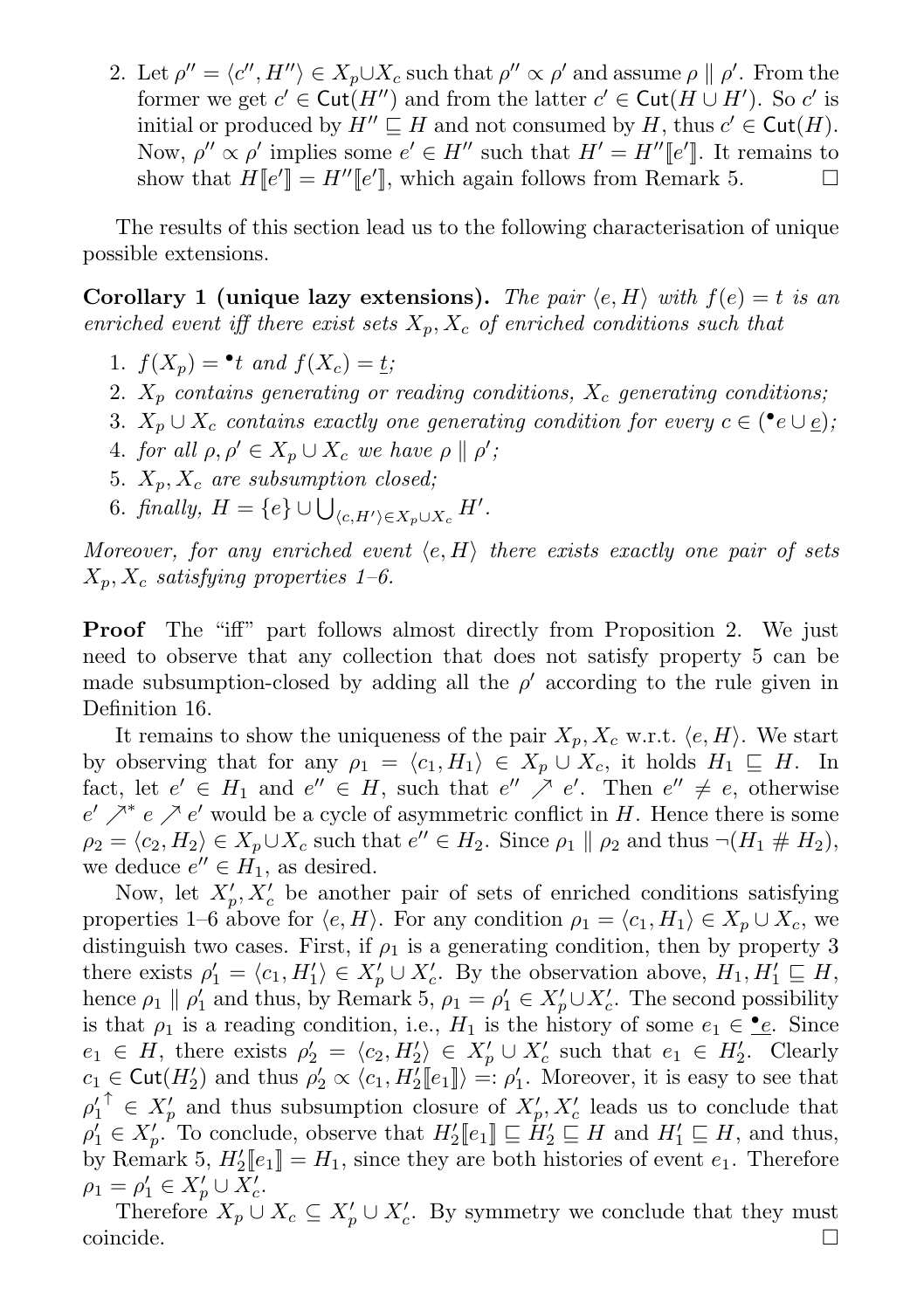#### 5.3.2. Eager approach: Asymmetric concurrency

We now show how possible extensions can be made unique in the eager approach. In the lazy case, we used the concept of subsumption to achieve this. Recall its intuition: if one element of  $X_p \cup X_c$  contains an event e' that reads from some  $c \in \bullet e$ , then that event must be contained in a reading condition for c included in  $X_p$ . For the eager case, this idea must be adapted to compound conditions, where the history of  $c$  may be a union of several of its readers. In this case, we demand that at least those readers of c contained elsewhere in  $X_p \cup X_c$  are included in the (compound) history chosen for c in  $X_p$ .

We introduce a new relation between enriched conditions that captures this intuition. It is a refinement of  $\parallel$  that we call asymmetric concurrency (//). It turns out that unique possible extensions can be characterised using only this relation.

Definition 17 (asymmetric concurrency). Let  $\rho = \langle c, H \rangle$  and  $\rho' = \langle c', H' \rangle$ be two enriched conditions. We say that  $\rho$  is asymmetrically concurrent to  $\rho'$ , written  $\rho \, || \, \rho'$  iff  $\rho \, || \, \rho'$  and  $\underline{c} \cap H' \subseteq H$ .

Notice that  $\ell$  is an asymmetric relation.

The following proposition relates  $\parallel$  and  $\parallel$  for generating conditions:

Proposition 8 (concurrency vs asymmetric concurrency). Suppose that  $\rho = \langle c, H \rangle$  is a generating enriched condition and  $\rho' = \langle c', H' \rangle$  is an arbitrary enriched condition. Then  $\rho \parallel \rho'$  iff  $\rho \parallel / \rho'$  or  $\rho' \parallel / \rho$ .

**Proof** We only need to prove the direction from left to right, the other trivially follows from Definition 17. So suppose by contradiction that  $\rho \parallel \rho'$  and neither  $\rho \, \text{if} \, \rho' \text{ nor } \rho' \text{ if } \rho.$  Thus, there exist  $e_1 \in (\underline{c} \cap H') \setminus H$  and  $e_2 \in (\underline{c'} \cap H) \setminus H'.$ So H is not empty, and it is in fact the history of some event  $e \in \bullet c$ . So  $e < e_1$ , therefore e must be in H'. Moreover,  $e_2 \in H \setminus H'$ , so  $e_2 \neq e$  and  $e_2 \nearrow^+ e$ . This means  $H \# H'$ , contradicting  $\rho \parallel \rho'$ .

As for the computation of  $\ket{\prime}$ , notice that  $\bra{c, H}$   $\ket{\prime}$   $\bra{c', H'}$  implies  $\bra{c, H}$  $\langle c', H' \rangle$ . We can thus reuse Propositions 4 and 5 to obtain  $\parallel$  and check  $c \cap H' \subseteq H$ and  $\underline{c}' \cap H \subseteq H'$  at the same time. More details are discussed in Section 6.

The following Corollary 2 summarises the results of this section, showing how unique possible extensions can be characterised using only //.

Corollary 2 (unique eager extensions). The pair  $\langle e, H \rangle$  with  $f(e) = t$  is an enriched event iff there exist sets  $X_p$ ,  $X_c$  of enriched conditions such that

- 1.  $f(X_p) = \bullet t$  and  $f(X_c) = \underline{t}$ ;
- 2.  $X_p$  contains arbitrary enriched conditions,  $X_c$  generating conditions;
- 3.  $X_p \cup X_c$  contains exactly one enriched condition for every  $c \in (\bullet e \cup e)$ ,
- 4.  $\rho \text{ // } \rho'$  for  $\rho \in X_p$  and  $\rho' \in X_p \cup X_c$ ;
- 5.  $\rho \text{ // } \rho'$  or  $\rho' \text{ // } \rho$  for all  $\rho, \rho' \in X_c$ ;
- 6. finally,  $H = \{e\} \cup \bigcup_{\langle c, H' \rangle \in X_p \cup X_c} H'.$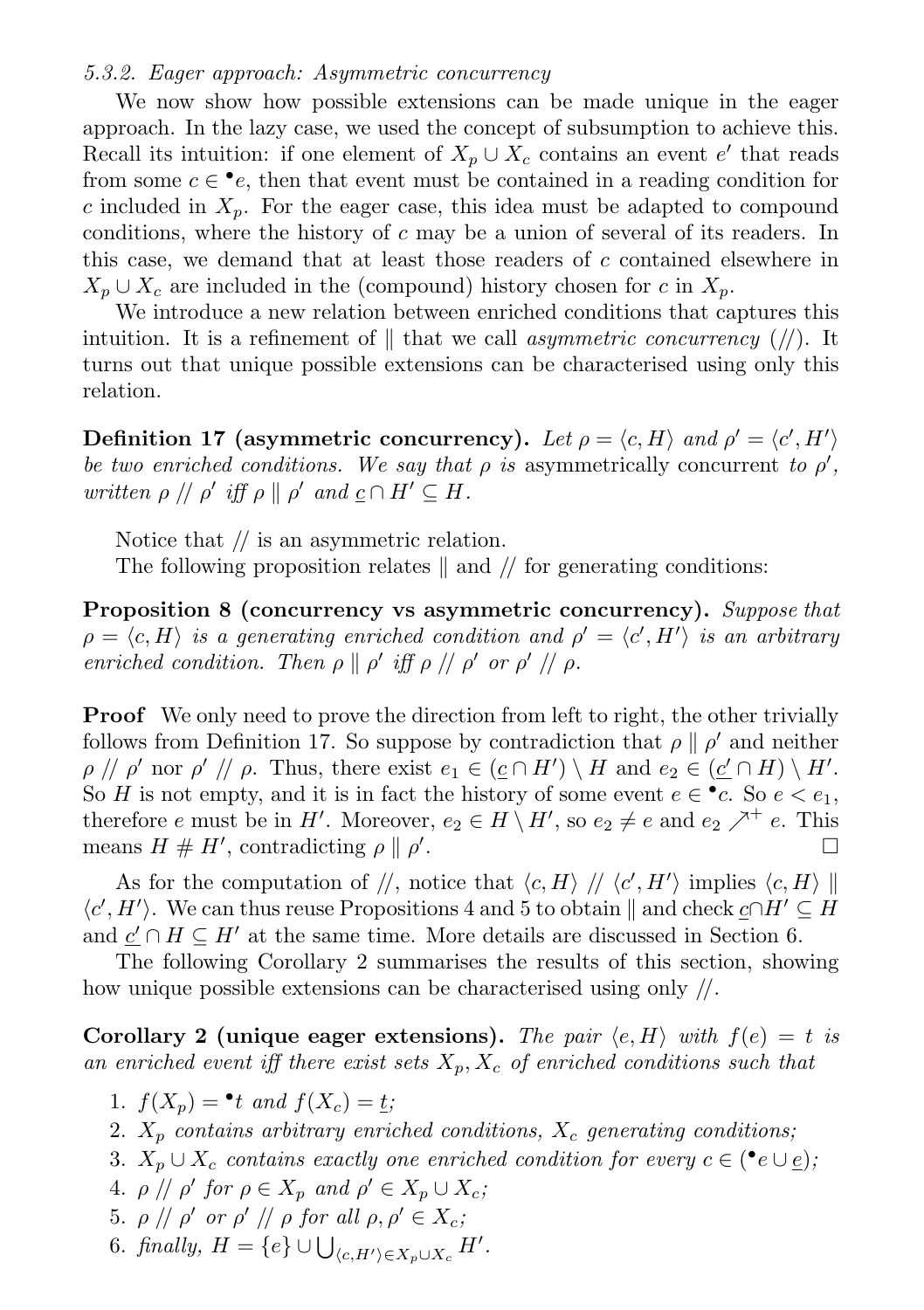Moreover, for any enriched event  $\langle e, H \rangle$  there exists exactly one pair of sets  $X_p, X_c$  satisfying properties 1–6.

Proof The "iff" follows almost directly from Proposition 3 and Proposition 8. In particular, properties 4 and 5 imply that  $\rho \parallel \rho'$  holds for all  $\rho, \rho' \in X_p \cup X_c$ . Moreover, let  $X_n, X_c$  be some collection satisfying the conditions of Proposition 3 but not Corollary 2. Then there are  $\rho_1 = \langle c_1, H_1 \rangle \in X_p$  and  $\rho' =$  $\langle c_2, H_2 \rangle \in X_p \cup X_c$  with  $\rho_1 \parallel \rho_2$  and some  $e' \in (c_1 \cap H_2) \setminus H_1$ . We have  $H_2\llbracket e' \rrbracket \subseteq H$  and therefore  $\neg(H_1 \# H_2\llbracket e' \rrbracket)$ . Thus  $\rho_1$  can be replaced with the compound condition  $\rho'_1 = \langle c_1, H_1 \cup H_2 \llbracket e' \rrbracket \rangle$  in  $X_p$ . This process can be repeated until property 4 is satisfied.

It remains to show uniqueness. Suppose there exists another collection  $X'_p, X'_c$  for the same enriched event  $\langle e, H \rangle$ . There must be some  $\rho_1 = \langle e, H_1 \rangle \in$  $X_p \cup X_c$  and  $\rho_2 = \langle c, H_2 \rangle \in X_p' \cup X_c'$  with  $H_1 \neq H_2$  and w.l.o.g. some  $e_1 \in H_1 \backslash H_2$ . Since  $e_1 \in H$ , there must be some  $\rho_3 = \langle c', H_3 \rangle \in X_p' \cup X_c'$  such that  $e_1 \in H_3$ .

If  $c \in \bullet e$  and  $e_1 \in \underline{c}$ , then  $\rho_2 \in X_p$ , but  $\rho_2 \nvert / \rho_3$  would be violated.

So let  $c \in \underline{e} \cup \bullet e$ . If  $e_1 \in \bullet c$ , then  $H_2$  would not be a history of c. The final possibility is that  $e_1 \nearrow^+ e'$  for some  $e' \in \cdot^{\bullet}c \cup \underline{c}$  and  $e' \in H_2$ . But then  $H_2 \# H_3.$ 

# 5.4. Discussion: lazy vs eager approach

In order to discover possible extensions of the form  $\langle e, H \rangle$ , both approaches consider combinations of generating and reading histories for conditions  $c \in \bullet e$ .

Consider Proposition 2. For every possible extension, the lazy approach takes one generating and possibly several reading histories for c, all of which must be concurrent. If the events in  $c$  have many different histories, or  $c$  is large, then many different combinations need to be checked for concurrency.

The eager approach (Proposition 3) takes exactly one enriched condition of arbitrary type, including compound, for c. A compound history is a set of concurrent reading histories (Definition 12); thus a compound condition represents pre-computed information needed to identify possible extensions. In this sense, the eager and the lazy approach can be thought of as different time/space tradeoffs.

We consider two examples in which eager beats lazy and vice versa. In Fig. 8 (a), condition c has a sequence of n readers and hence  $n + 1$  histories  $\{e_1, \ldots, e_i\}$ , for  $i = 0, \ldots, n$ . For each history H of c', eager simply combines H with the  $n+1$  histories for c, while lazy checks all  $2^n$  subsets of  $e_1, \ldots, e_n$  to find these  $n+1$  compound histories. If c' has many histories, eager becomes largely superior. Of course, an intelligent strategy may help lazy to avoid exploring all  $2<sup>n</sup>$  subsets one by one. However, even with a good strategy, lazy still has to enumerate at least the same combinations as eager; and since the problem of identifying the useful subsets is NP-complete [20], there will always be instances where lazy becomes inefficient, whatever strategy is employed.

On the other hand, consider Fig. 8 (b). Again,  $c$  has  $n$  readers, this time yielding  $2^n$  histories. Suppose that  $f(c)$  is an input place of some transition t.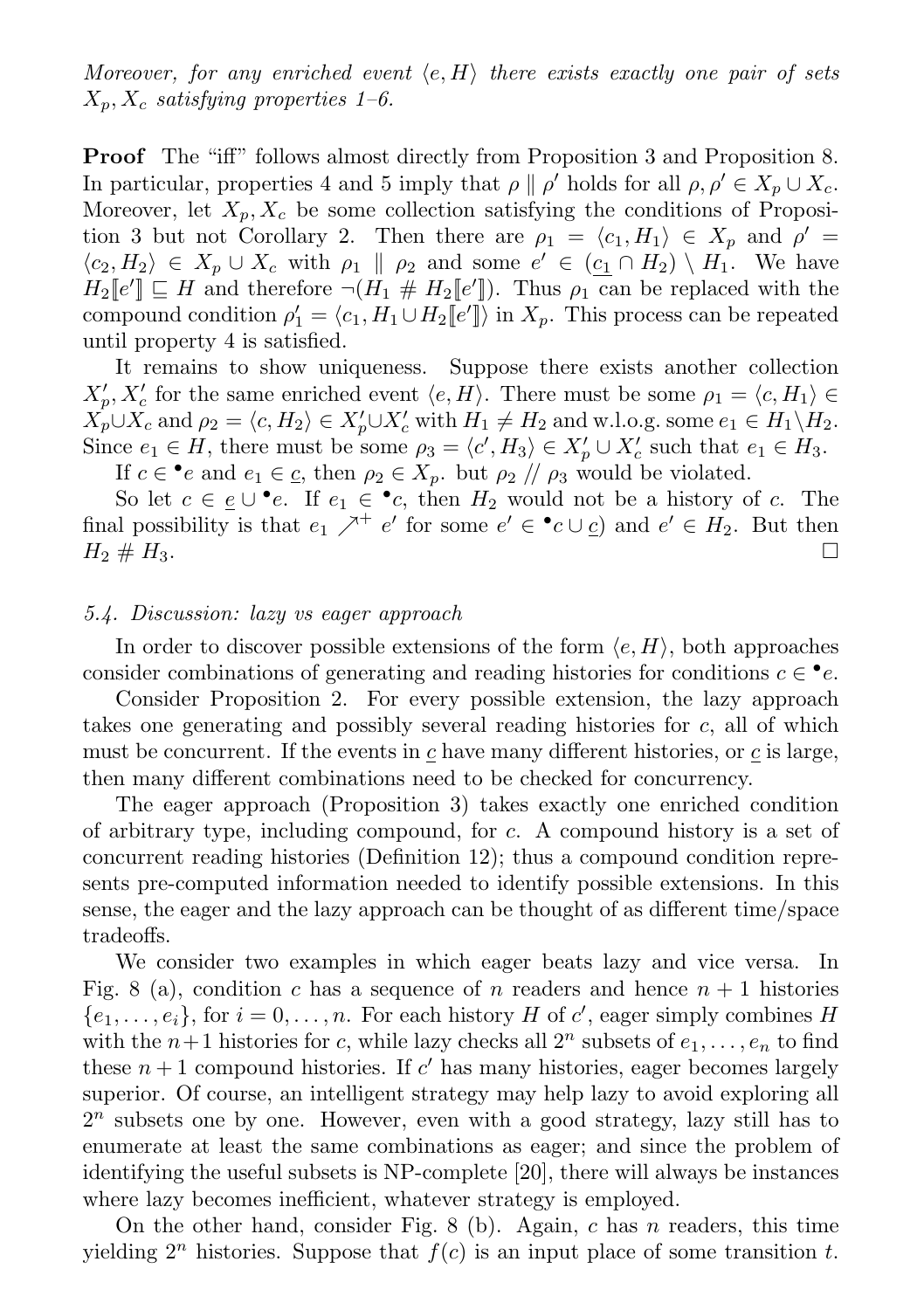

Figure 8: Good examples for the eager (a) and the lazy (b) approach.

Now, if t also has  $f(a)$  and  $f(b)$  in its preset, then no t-labelled event e will ever be generated in the unfolding, and all histories of  $c$  are effectively useless. Since those compound conditions also appear in the computation of the concurrency relation, they become a liability in terms of both memory and execution time. The lazy approach does not suffer from this problem here.

Both approaches therefore have their merits, and we implemented them both. We shall report on experiments in Section 7.

#### 5.5. Memory usage

We shall briefly discuss the memory usage arising from the methods proposed in this section. There are two major factors determining memory consumption:

- As some of our examples show, notably Fig. 3 (a) and Fig. 8 (b), a condition in the unfolding may have a number of histories exponential in the number of events reading from it. Thus, the memory usage for creating a finite unfolding prefix may be exponentially larger than the unfolding prefix that is eventually produced.
- Moreover, the memory needed to store the binary relations between enriched conditions such as  $\mathbb{I}$ ,  $\propto$ , and  $\mathbb{I}$  is quadratic w.r.t. the number of these enriched conditions in the worst case.

One could ask whether these memory blowups are really necessary. Let us first discuss this question with regard to the second point: in a concrete implementation, the binary relations  $\parallel$ ,  $\propto$ , and  $\parallel$  could either be stored explicitly (at the cost of quadratic memory overhead) or decided individually for each pair whenever necessary, by directly checking the respective definitions, at the cost of higher computation time. We initially implemented the second approach [21]; however, the running times were such that only small unfoldings with a few hundred events could be produced in reasonable time. We therefore chose to store the binary relations explicitly.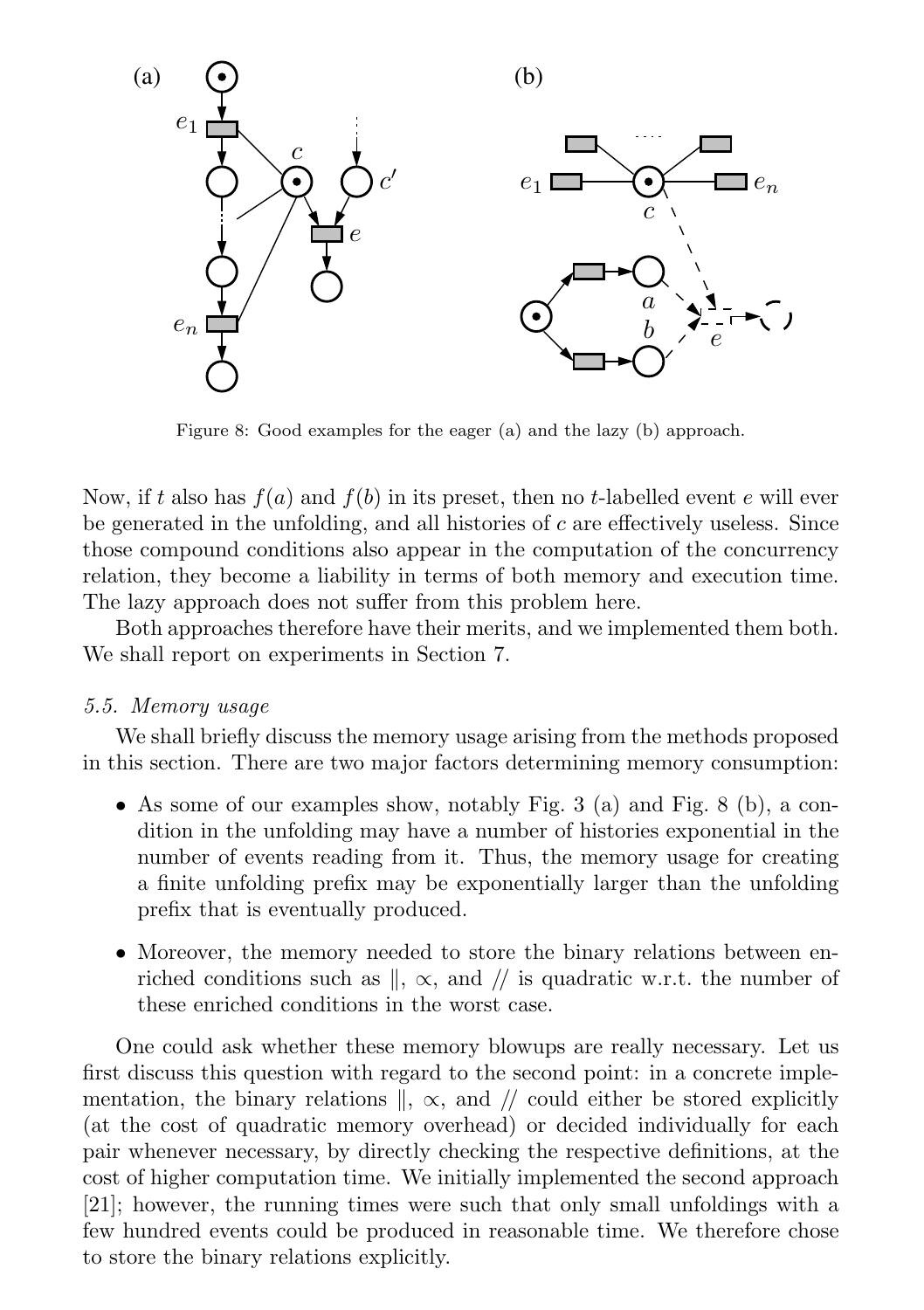Histories, on the other hand, allow to easily identify new possible extensions (as per Propositions 2 and 3). In principle, one could imagine an additional time/space tradeoff in which not only the concurrency relation but even the histories themselves are constructed on demand whenever one tries to instantiate the above-mentioned propositions, leading to an algorithm which consumes only linear space w.r.t. the size of the unfolding prefix. Due to the unsatisfactory results with the concurrency relation, we did not consider this approach.

In any case, the memory usage is asymptotically the same as for the PRencoding. Section 6 contains some hints on how to store histories efficiently, and Section 7 provides data on actual memory usage on several examples.

# 6. Efficient prefix construction

We implemented the procedure from Algorithm 1, using the methods proposed in Section 5. The resulting tool, called Cunf, is publicly available [11]. Cunf expects as input a c-net and produces as output a complete unfolding prefix. The current implementation of Cunf is restricted to safe c-nets because our examples of interest are in this domain. Moreover, this choice simplifies certain data structures and algorithms in the implementation.

Notice that there exist efficient tools for the unfolding of Petri nets, such as Mole [12] or Punf [19]. While we profited much from the experiences gained from developing Mole, Cunf is not an extension of it. The issues of asymmetric conflict and histories permeate every aspect of the construction so that we went for a completely new implementation in C, comprising some 4,000 lines of code.

Here, we review some features such as data structures and implementation details relevant to handling the complications imposed by contextual unfoldings, that helped to produce an efficient tool. Experiments are reported in Section 7.

#### 6.1. The history graph

Cunf needs to maintain enriched events and conditions, i.e. tuples  $\langle e, H \rangle$ or  $\langle c, H \rangle$ , where H is a history. We store them in a graph structure, that grows whenever the enriched prefix  $\mathcal E$  is extended. Formally, the *history graph* associated with  $\mathcal E$  is a directed graph  $\mathcal H_{\mathcal E}$  whose nodes are the enriched events of  $\mathcal{E}$ , and with edges  $\langle e, H \rangle \to \langle e', H' \rangle$  iff  $e' \in H$  and  $H' = H[[e']]$  and either (i)  $(e'^{\bullet} \cup e') \cap^{\bullet} e \neq \emptyset$  or (ii)  $e'^{\bullet} \cap e \neq \emptyset$ . Each node  $\langle e, H \rangle$  is labelled by  $e$ .

Intuitively,  $\mathcal{H}_{\mathcal{E}}$  has an edge between two enriched events  $\langle e, H \rangle$  and  $\langle e', H' \rangle$ iff some enriched condition  $\langle c, H' \rangle$  was used to construct  $\langle e, H \rangle$  (in the sense of Proposition 2 or Proposition 3).

This structure allows Cunf to perform many operations efficiently: every additional enriched event enlarges the graph by just one node plus some edges; common parts of histories are shared. We can easily enumerate the events in  $H \in \chi(e)$  by following the edges from node  $\langle e, H \rangle$ , and  $\mathcal{H}_\varepsilon$  implicitly represents the relation  $\Box$ . Given an event e, we can enumerate the histories in  $\chi(e)$  by keeping the list of nodes in  $\mathcal{H}_{\mathcal{E}}$  that are labelled by e. Given a condition c, we can enumerate its generating and reading histories similarly.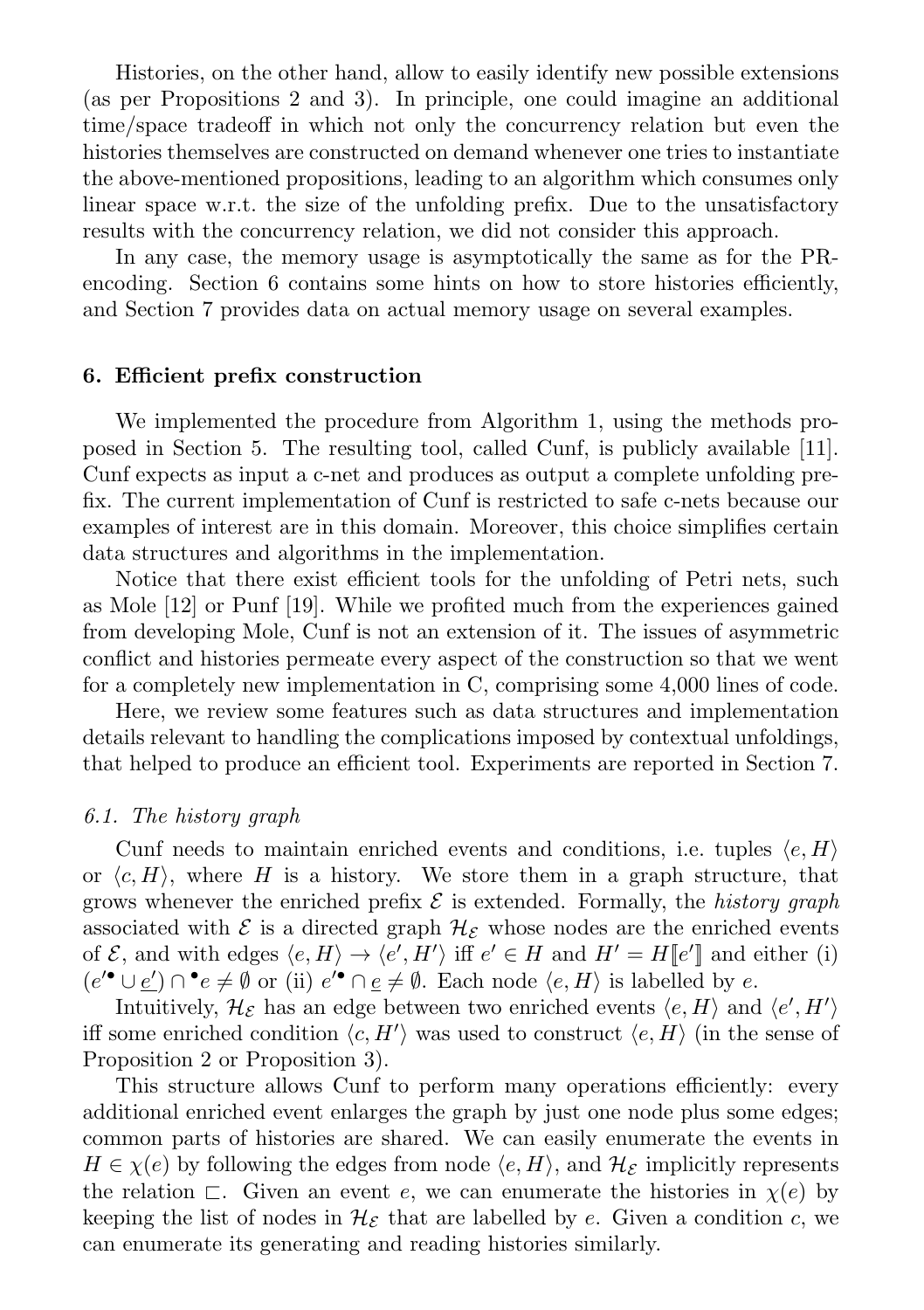Compound conditions are stored in a shared-tree-like structure, where leaves represent reading histories and internal nodes compound histories. An internal node has two children, one of which is a leaf, the other either internal or a leaf. One easily sees that a compound history of c corresponds, w.l.o.g., to a union  $H_1 \cup \cdots \cup H_n$  of reading histories. Every internal node represents such a union, and the structure allows sharing if one compound history contains another.

### 6.2. Possible extensions

Cunf behaves similar to Mole or other unfolders in its flow of logic, but its actions are on enriched events and conditions. We start with a prefix containing just  $\hat{m}_0$  and identify the initial possible extensions. As long as the set of possible extensions is non-empty, we choose a "minimal" extension and add it unless it is a cutoff. For "minimal", we use the adequate order  $\prec_F$  from [10]. Adding  $\langle e, H \rangle$  means adding H to  $\chi(e)$ , creating e first if necessary. The addition of  $\langle e, H \rangle$  will give rise to various types of enriched conditions for whom we compute the concurrency relation (see below). Whenever we add an enriched condition  $\rho$ , we attempt to find possible extensions, i.e. sets  $X_p, X_c$  matching the conditions in Propositions 2 and 3 such that  $X_p \cup X_c$  includes  $\rho$ , where, in order to implement condition 4, we use the precomputed binary concurrency relation. Upon identifying a possible extension  $\langle e, H \rangle$ , we immediately compute its marking, information relevant to deciding  $\prec_F$ , and certain lists  $r(H)$ ,  $s(H)$ during two linear traversals of H. Details on  $r(H)$  and  $s(H)$  are given below.

## 6.3. Concurrency relation

The relation  $\parallel$  on the enriched conditions of  $\mathcal E$  can be stored and updated whenever new possible extensions are appended to  $\mathcal{E}$ . We detail now how Propositions 4 and 5 are used to efficiently compute this update.

Let  $c(\rho)$  denote the set of enriched conditions  $\rho'$  verifying  $\rho \parallel \rho'$ . The relation  $\parallel$  is generally sparse, and Cunf stores  $c(\rho)$  as a list. However, for the purpose of the following,  $c(\rho)$  could also be a row in a matrix representing  $\parallel$ .

For reading and generating conditions  $\rho$  (Proposition 4), Cunf initially sets  $c(\rho)$  to  $Y_p \cup Y_c$ . Next, it computes the intersection of  $c(\rho')$  for all  $\rho' \in X_p \cup X_c$ , and filters out those  $\langle c', H' \rangle$  for which  $\bullet \in \cap H' \nsubseteq H$  holds. In order to compute this condition without actually traversing H and  $H'$ , we use the sets  $r(H)$  and  $s(H)$  computed earlier (see above). These are defined as  $r(H) := \{ e' \in H |$  $\underline{e'} \cap \text{Cut}(H) \neq \emptyset$  and  $s(H) := \{ e' \in H \mid e' \in \underline{\bullet}e \}$ . Then  $\underline{\bullet}e \cap H' \nsubseteq H$  holds iff  $\bullet e \setminus s(H) \cap r(H') \neq \emptyset$ , which can be computed traversing  $\bullet e$  and  $s(H)$  one time, and checking  $r(H')$  for every  $\rho'$ . Note that, while the other steps have their counterparts in Petri net unfoldings, this step is new and specific to c-nets. However, we find that this implementation keeps the overhead very small. The checks to test  $c \cap H' \subseteq H$  required to compute // are done similarly and can in fact be combined with the aforementioned test. We store // inside the lists  $c(\rho)$ that represent  $\parallel$ : the lowest two bits of a pointer are "abused" to store whether  $\rho$  //  $\rho'$  holds and vice versa.

As for compound conditions  $\rho$  built using  $\rho_1$  and  $\rho_2$  (Proposition 5), Cunf computes  $c(\rho)$  as the intersection of  $c(\rho_1)$  and  $c(\rho_2)$ .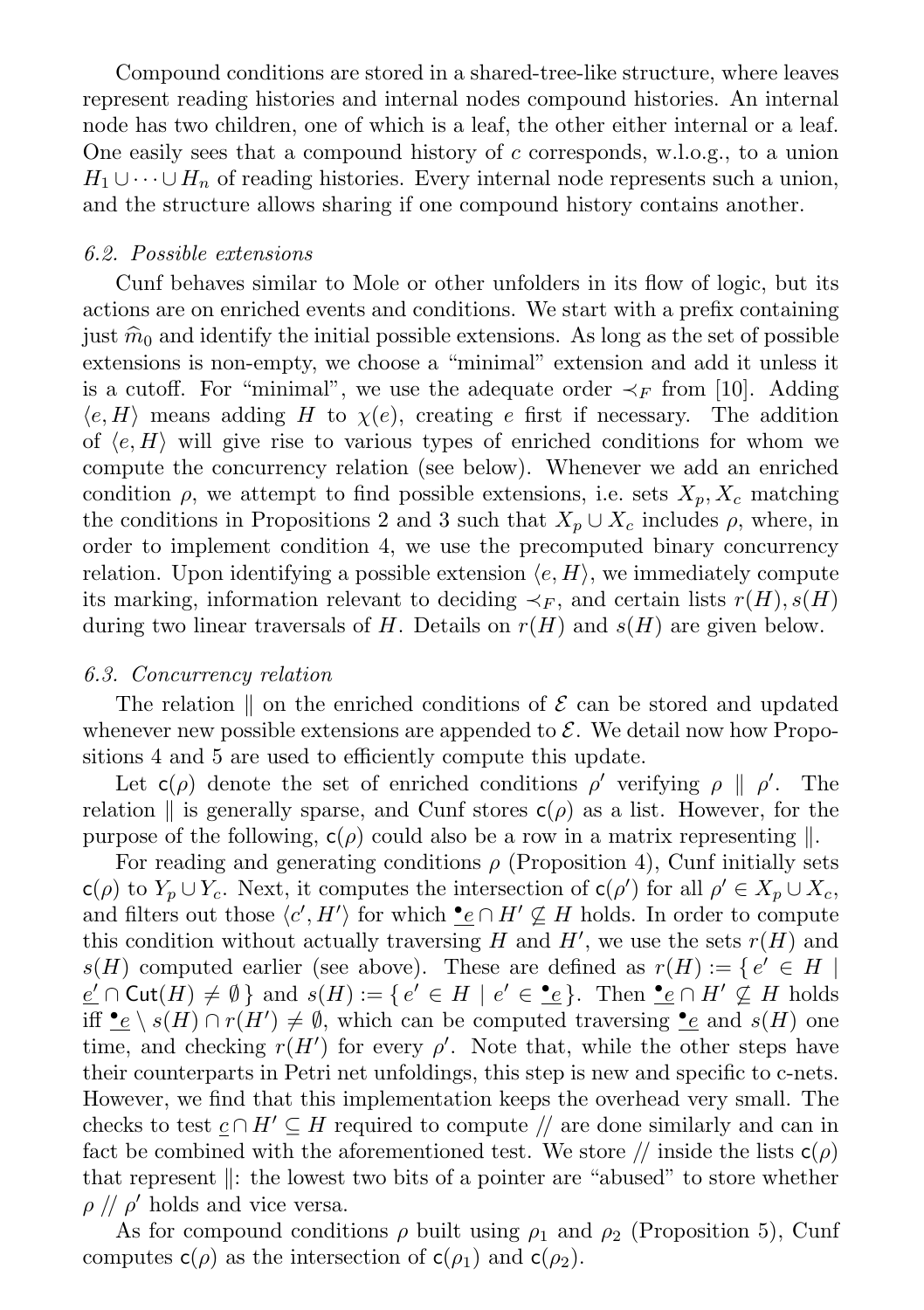Certain enriched conditions  $\rho = \langle c, H \rangle$  need not to be included in the concurrency relation. It is safe, for instance, to leave  $c(\rho)$  empty if  $\rho$  is generating and  $f(c)$ <sup>•</sup>  $\cup$   $f(c) = \emptyset$ , or if H is a cutoff. We can also avoid computing  $c(\rho)$  if  $\rho$ is reading or compound and  $f(c)^{\bullet} = \emptyset$ , even if  $f(c) \neq \emptyset$ .

#### 6.4. Splitting the concurrency relation

Let  $\rho = \langle c, H \rangle$  be an enriched condition. As mentioned in the previous paragraph, Cunf manages the set  $c(\rho)$  containing the enriched conditions  $\rho'$ such that  $\rho \parallel \rho'$ . We found that the performance of the tool benefits greatly in some cases by splitting  $c(\rho)$  into two sets:  $c_1(\rho) = \{ \langle c, H' \rangle \mid \rho \parallel \langle c, H' \rangle \}$  and  $c_2(\rho) = c(\rho) \setminus c_1(\rho)$ . In other words,  $c_1(\rho)$  contains the concurrent pairs for the same condition c and  $c_2(\rho)$  the others.

This simple split helps in several places. Suppose, for instance, that  $\rho$  is a new enriched condition that we have just added to the prefix.

- If  $\rho$  is reading or generating (where H is a history for an event e), we apply Proposition 4 to compute  $c(\rho)$  (cf. Section 6.3). For  $\rho' \in X_p$ , any  $\langle c', H' \rangle \in$  $c_1(\rho')$  verifies  $c' \in \bullet e$ , so  $c_1(\rho')$  can be excluded from consideration.
- Next, in the eager approach, we may use  $\rho$  to generate compound conditions. For this, we now simply take all  $\rho' = \langle c, H' \rangle$  from  $c_1(\rho)$  and create a new compound condition  $\rho'' = \langle c, H \cup H' \rangle$ . Moreover,  $c_1(\rho'') =$  $c_1(\rho) \cap c_1(\rho')$  and  $c_2(\rho'') = c_2(\rho) \cap c_2(\rho').$
- Finally, we may use any new  $\rho$  to search for possible extensions according to Propositions 2 and 3 (cf. Section 6.2). In order to find the sets  $X_p, X_c$ , we may in certain cases restrict our search to  $c_2(\rho)$  rather than  $c(\rho)$ .

#### 7. Experiments

In order to experimentally evaluate our tool, we performed a series of experiments. We were interested in the following questions:

- Is the contextual unfolding procedure efficient?
- What is the size of the unfoldings, compared to Petri net unfoldings?
- How do the various approaches (lazy, eager, PR, plain encoding) compare?

Concerning the second and third point, it is worth noting that we could contrive examples to show arbitrarily large differences between various approaches. As far as the size of the final unfolding is concerned, Fig. 3 already shows that contextual unfoldings may be up to exponentially more succinct than Petri net unfoldings. As far as running time is concerned, Section 5.4 contains examples that would distinguish the eager and the lazy approach in both senses.

To see how the running time of the contextual approaches can be superior to the plain encoding, consider the net in Fig. 9, where transition  $t$  reads from two places  $p_1$  and  $p_2$ . Both places have an additional reading transition, so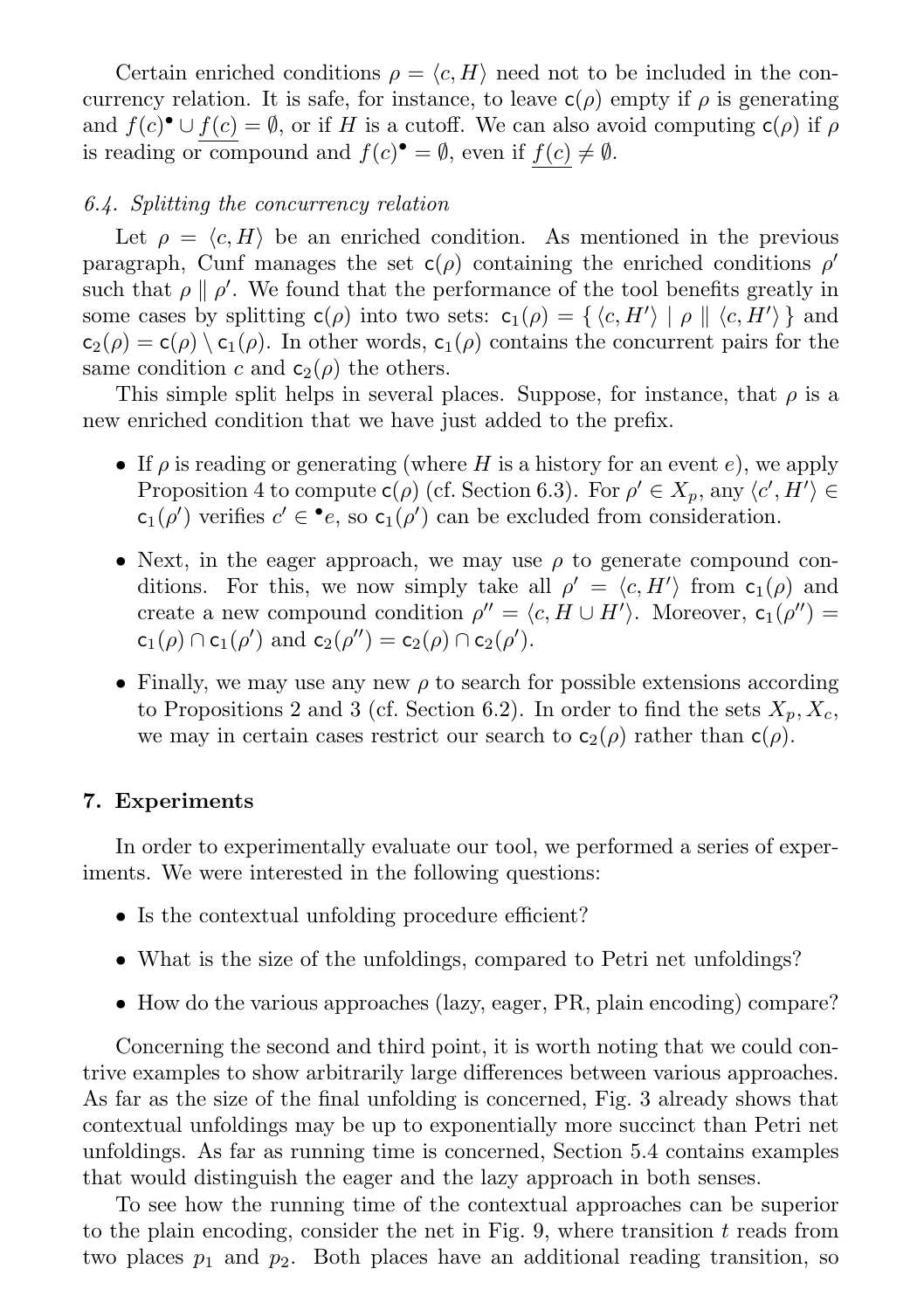

Figure 9: Pairs of independent readers

they each have one (empty) generating history, two reading histories, and one compound history. The contextual unfolding is isomorphic to the net itself. If one expands the context of transition t to k places like  $p_1$  and  $p_2$ , then the contextual approaches produce the prefix in time linear to  $k$ . The plain encoding, on the other hand, will create an exponential number of events for  $t$ , each corresponding to some set of transitions that have previously read from t.

In order to abstract from such artefacts and get numbers from more realistic examples, we took a set of safe nets that have previously served as benchmarks in the literature on Petri net unfoldings, e.g. [22, 18, 23]. These nets are not specifically geared towards using contextual approaches, though read arcs occur naturally here as part of larger nets. These nets have various characteristics that allowed to test many aspects of our implementation.

For each net N in the set, we first obtained the c-net  $N'$  by substituting pairs of arcs  $(p, t)$  and  $(t, p)$  in N by read arcs. Evidently, the plain encoding of  $N'$  is N. Secondly, we obtained the PR-encoding  $N''$  of  $N'$ .

We first compared Mole [12] and Cunf on the nets  $N$  and  $N''$ , which are ordinary Petri nets without read arcs. The object of this exercise was to establish whether Cunf was working reasonably efficient on known examples. Indeed, its running times were always within 70% and 140% of those of Mole, the differences due to minor implementation choices. To abstract from these details, we used Cunf for all further comparisons.

We then used Cunf to produce complete unfoldings of the plain net  $N$ , the PR-encoding  $N''$ , and of  $N'$  using both lazy and eager methods and the order  $\prec_F$  from [10]. Table 1 summarises the results.<sup>2</sup>

The columns in the table are subdivided into three parts, corresponding to the contextual net, its PR-encoding, and its plain encoding. For contextual nets, we first give the number of events and conditions contained in the complete finite prefix (columns |E| and |B|, in thousands). The number for  $|E|$  is actually somewhat larger than what is strictly necessary according to Definition 4 because it also includes events that are enabled by cutoff-free configurations even if those events are not part of any non-cutoff enriched event (see also the discussion at the end of Section 3).

<sup>2</sup>Experiments performed using revision 55 of the Cunf tool, compiled with gcc 4.4.5. Our machine has twelve 64bit Intel Xeon CPUs, running at 2.67GHz, 50GB RAM and executes Linux 2.6.32-5.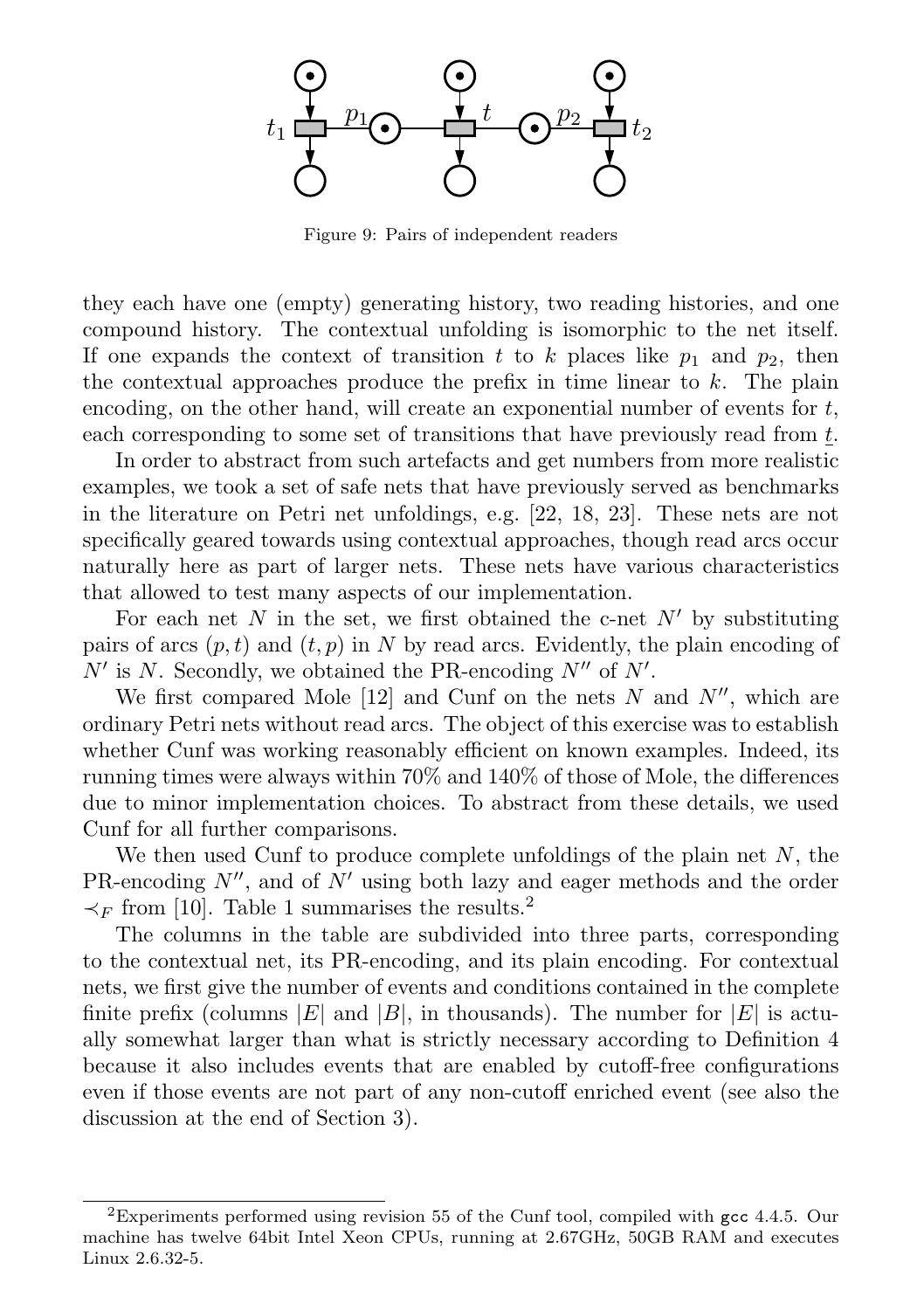|                        | Contextual unfolding |              |                 |               | (Eager)  |         |             | (Lazy)  |             |                  | PR unfolding |                 |                           |       |          |                  | Plain unfolding |                 |           |             |
|------------------------|----------------------|--------------|-----------------|---------------|----------|---------|-------------|---------|-------------|------------------|--------------|-----------------|---------------------------|-------|----------|------------------|-----------------|-----------------|-----------|-------------|
| Net                    | $\vert E \vert$      | B            | $ E_{\rm cut} $ | $ \bullet_e $ | comp.    |         | $t_E$ $m_E$ |         | $t_L$ $m_L$ | $\left E\right $ | B            | $ E_{\rm cut} $ | $\lvert \bullet_e \rvert$ | $t_R$ | $m_R$    | $\left E\right $ | B               | $ E_{\rm cut} $ |           | $t_P$ $m_P$ |
| $bds_1.sync$           | 1.8k                 | 2.8k         | $40\%$          | - 1.5         | 0        | 0.11    | 17          | -1.5    | 0.9         | 2.3              | 4.8          | 40%             | 2.3                       | 2.1   | 1.9      | 7.0              | 13.5            | 67\% 4.2 2.5    |           |             |
| byzagr4_1b             | 8.0 <sub>k</sub>     | 17.6k        | $4\%$           | 2.9           | 72       | 2.60    | 163         | -1.4    | 1.0         | 1.0              | 1.4          | $4\%$           | 1.9                       | 3.4   | -1.5     | 1.8              | 2.4             |                 | $5\%$ 1.4 | - 1.5       |
| $dpd$ -7.sync $10.4k$  |                      | 21.4k        | 25\% 2.1        |               | $\theta$ | 0.98    | 59          | 1.2     | 1.0         | $1.0^{\circ}$    | 1.4          | $25\%$          | 1.4                       | 1.2   | 1.4      | 1.0              | 1.4             | $25\%$ 1.0      |           | - 1.2       |
| elevator $-4$ 16.9 $k$ |                      | 28.6k        | 44%             | -1.7          | 0        | 1.24    | 71          | $-1.1$  | 0.9         | $1.0^{\circ}$    | 13.7         | 44%             | 22.4                      |       | 358 66.3 | 1.0              | 1.7             | 44\% 1.8        |           | - 1.1       |
| $ftp_1.sync 50.9k$     |                      | 96.6k        | 26\% 1.9        |               |          | 0 24.81 | 296         | 0.6     | 1.0         | 1.0              | 1.6          | $26\%$          | 1.6                       | 2.5   | 6.3      | 1.8              | 2.8             | 37\% 2.0        |           | 1.9         |
| furnace_4              |                      | 94.4k 147.4k | 68%             | - 1.6         | 0        | 19.04   | 266         | 0.7     | 0.9         | 1.1              | 1.9          | 70%             | 1.8                       | 1.7   | 2.1      | 1.2              | 1.8             | $69\%$ 0.9      |           | -1.4        |
| key_4                  | 4.8k                 | 7.9k         | $16\%$          | 1.7           | 23.3k    | 1.58    | 110 711     |         | 0.4         | 4.6              | 5.5          | $19\%$          | 13.4                      | 6.4   | 0.7      | 14.6             | 17.7            | $46\%$ 0.8      |           | 1.1         |
| $mmgt\_4.f$ sa $46.9k$ |                      | 92.1k        | 45\% 2.0        |               | 0        | 0.97    | 70          | - 1.1   | - 1.0       | 1.0              | 1.0          | $45\%$          | 1.0                       | 1.0   | 1.0      | 1.0              | 1.0             | 45\% 0.9        |           | - 1.0       |
| $q_1$ .sync            | 10.7k                | 20.6k        | $13\%$          | -1.9          | $\Omega$ | 1.36    | 77          | 1.0     | 0.9         | 1.0              | 1.5          | 13\%            | 1.5                       | 2.2   | 2.1      | 1.0              | 1.5             | $13\%$ 1.0      |           | $-1.1$      |
| $rw_12.\text{sync}$    |                      | 98.4k 196.8k | $92\%$ 2.0      |               | 0        | 3.35    | 171         | 1.2     | 1.0         | 1.0              | 1.5          | $92\%$          | 1.5                       | 3.4   | 2.5      | 1.0              | 1.5             | 92\% 1.5        |           | 1.0         |
| $rw_1w3r$              | 14.5k                | 24.2k        | $32\%$          | - 1.7         | 191      | 0.27    | 36          | $1.6\,$ | 1.0         | 1.0              | 1.7          | 34\%            | 1.7                       | 2.0   | 1.6      | 1.1              | 1.2             | $34\%$ 0.8      |           | 0.9         |
| $d$ me $11$            | 9.2k                 | 16.7k        | $1\%$           | -1.8          | $\Omega$ | 7.89    | 516         | 0.9     | 1.0         | 1.0              | 1.9          | $1\%$           | 1.9                       | 1.0   | 0.9      | 1.0              | 1.9             | $1\%$           | 0.8       | 0.9         |
| $rw_2w1r$              | 9.4k                 | 15.3k        | $15\%$          | - 1.6         |          | 0.23    | 31          | -1.0    | 1.0         | 1.0              | 4.2          | 15%             | 4.7                       | 61.9  | 6.4      | 1.0              | 1.2.            | 15\% 0.7        |           | 0.9         |

Table 1: Experimental results. Data for the eager approach are absolute numbers, whereas for lazy, <sup>p</sup>lace-replication, and <sup>p</sup>lain unfolding the ratiow.r.t. eager is given; see the text for more information.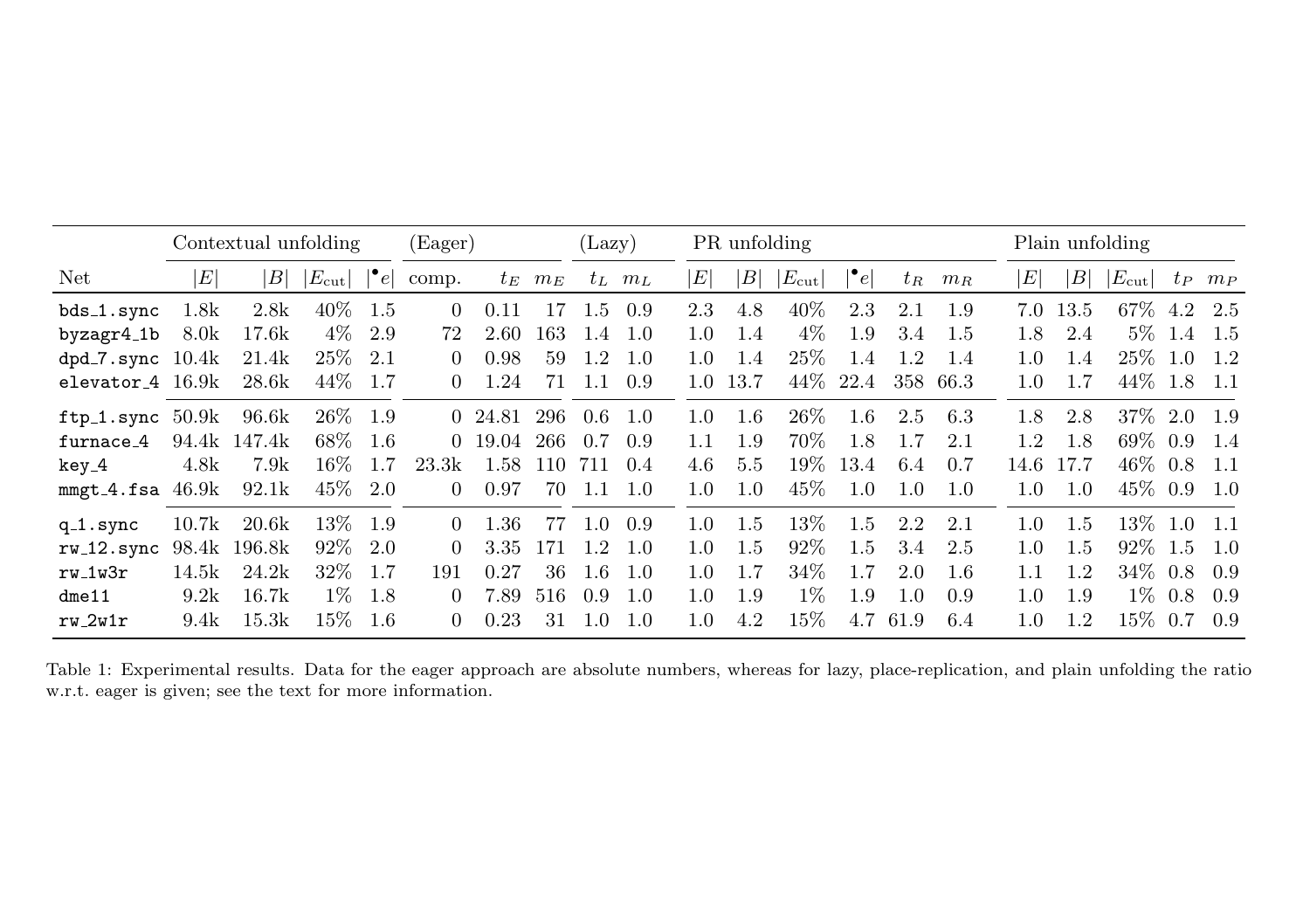The column marked  $|E_{cut}|$  provides the percentage of such events; this percentage could be subtracted from  $|E|$  to obtain the strictly necessary prefix w.r.t. Definition 4. Our tool does in fact detect those events anyway, so their inclusion hardly affects the running time.

The column  $\lvert \cdot \rvert$  gives the average preset size of an event. The four columns mentioned so far are identical for the eager and the lazy approach. For the eager approach, we then list the number of compound conditions (causing additional memory overhead of the eager approach w.r.t. lazy) and the running time<sup>3</sup> in seconds  $(t_E)$  as well as (maximum virtual) memory consumption in megabytes  $(m_E)$ . For lazy, we list running times  $(t_L)$  and memory consumption  $(m_L)$  relative to the eager approach, i.e. a factor less than 1 means a faster/less memoryconsuming computation, and a factor larger than 1 a slower/more memoryconsuming one.

For the PR-encoding and the plain encoding, the data for number of events and conditions, running times, memory consumption, and average preset size (only PR) is also given relative to the eager approach. We additionally provide the percentage of cutoff events  $(|E_{cut}|)$ . Notice that the number of *enriched* events in lazy and eager equals the number of events in PR (compare the discussion in the introduction). The ratio between number of events in contextual and number of events in PR is thus the average number of histories per event in the contextual approach. We make the following observations:

• We first look at the comparison between lazy and eager. It turns out that in this set of benchmarks, many examples did not exhibit any compound conditions (despite the presence of many read arcs), e.g., because reading actions took place sequentially, or multiple potential readers happened to be in conflict with one another. In those examples, the differences between the two versions are due to the different implementations of the possible extensions (Section 5.1) and the various relations that must be maintained (Section 5.3), sometimes slightly favouring one approach, sometimes the other.

Significant differences arise where (like in key 4) there are many compound conditions; here lazy has some memory savings but performs very badly. An effect to the contrary like in Fig. 8 (b), while in principle possible, did not manifest itself in our benchmarks.

• Compared with PR, the eager approach is consistently more efficient. In several cases (such as elevator  $4$  or  $rw_2wtr$ ), PR is orders of magnitudes slower. This clear tendency is slightly surprising given that the enriched contextual prefix has essentially the same size as the prefix of the PRencoding. We experimentally traced the difference to the enlarged presets of certain transitions in the PR-encoding (see Fig. 3), causing combinatorial overhead and increasing the number of conditions in the concurrency

 $3$ Actually, the CPU time.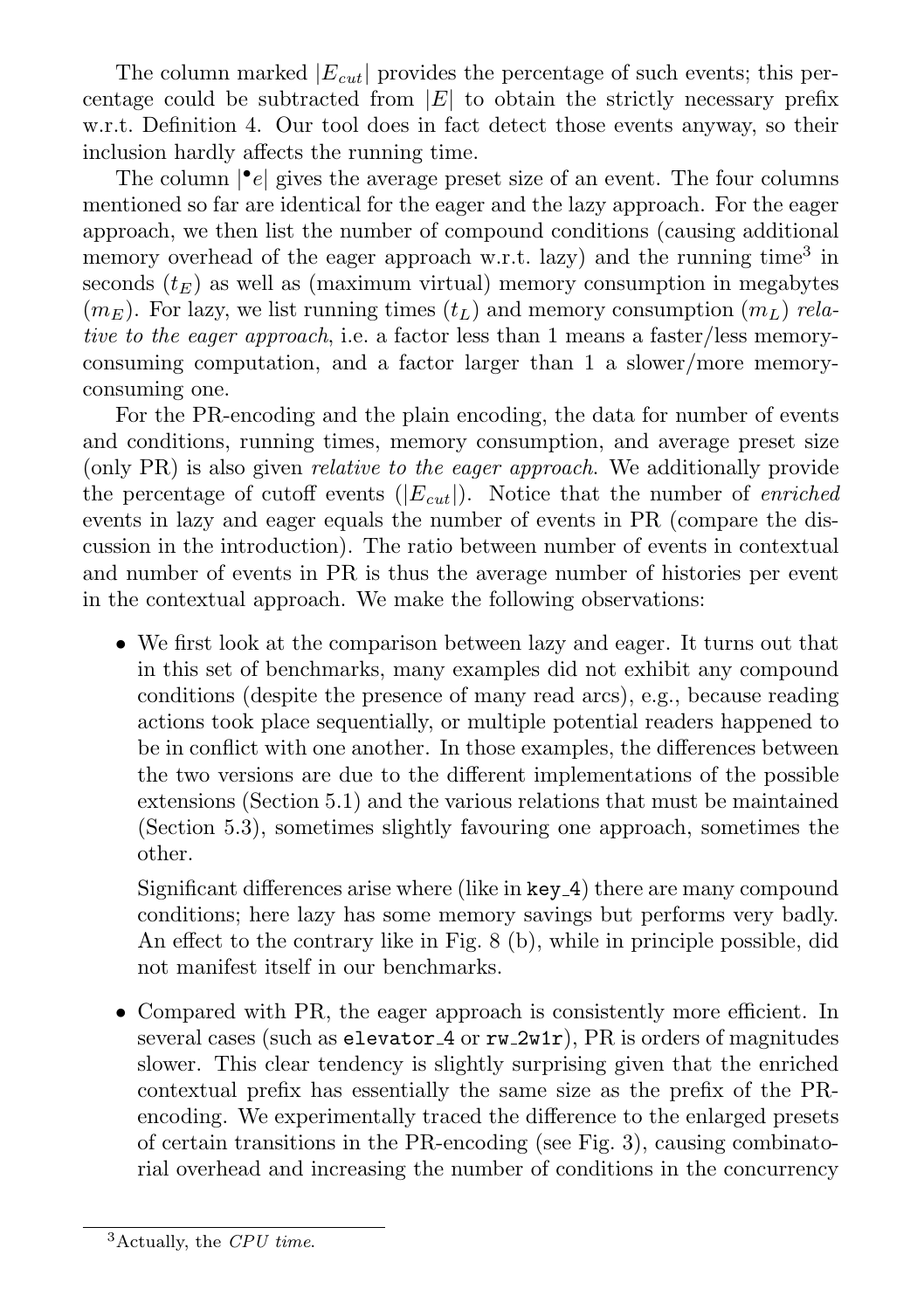relation. Indeed, high running times for PR seem to coincide with high numbers in the  $|\cdot e|$  column for PR (recall that this number is relative to the one for contextual).

• Both the eager approach and the plain unfolding handle all examples gracefully. The factors of the running times are between 0.7 and 4.2, meaning eager is between 40% slower and 4 times faster w.r.t. plain. The prefixes produced by the contextual unfolding methods are smaller than in the plain approach in half the cases. Interestingly, these are not always the same as those on which they run faster: for elevator<sub>4</sub> and rw 12.sync, the same number of events is produced more quickly. Here, the read arcs are arranged in such a way that each event still has only one history; the time saving comes from the fact that the contextual approach produces fewer conditions and hence a smaller concurrency relation. For key 4 and rw 1w3r, the contextual methods produce smaller unfoldings but take longer to run, due some overhead in the computation of the // relation.

To summarize, this set of benchmarks contained examples where lazy and PR performed badly, whereas eager and plain handled all cases gracefully. The eager approach was the fastest overall, and for all examples its running time was within factor 2 of the fastest approach for that example. The prefixes produced by the contextual methods can be significantly smaller than for their Petri net encodings, which make them suitable candidates for subsequent analysis methods (see Section 8 for a brief discussion).

Moreover, we note that read arcs occur naturally when encoding networks of logic gates as Petri nets, one of the motivations mentioned by McMillan in his seminal paper on the unfolding technique [17]. In this encoding, the signals, i.e. the inputs and outputs of each gate, are modelled with two places for indicating whether the signal is high  $(1)$  or low  $(0)$ . The outputs change as a function of reading the inputs. Fig. 10 (a) shows an example of an AND-gate and its encoding as a c-net fragment.



Figure 10: (a) Encoding of a logical AND-gate; and (b) grid of AND-gates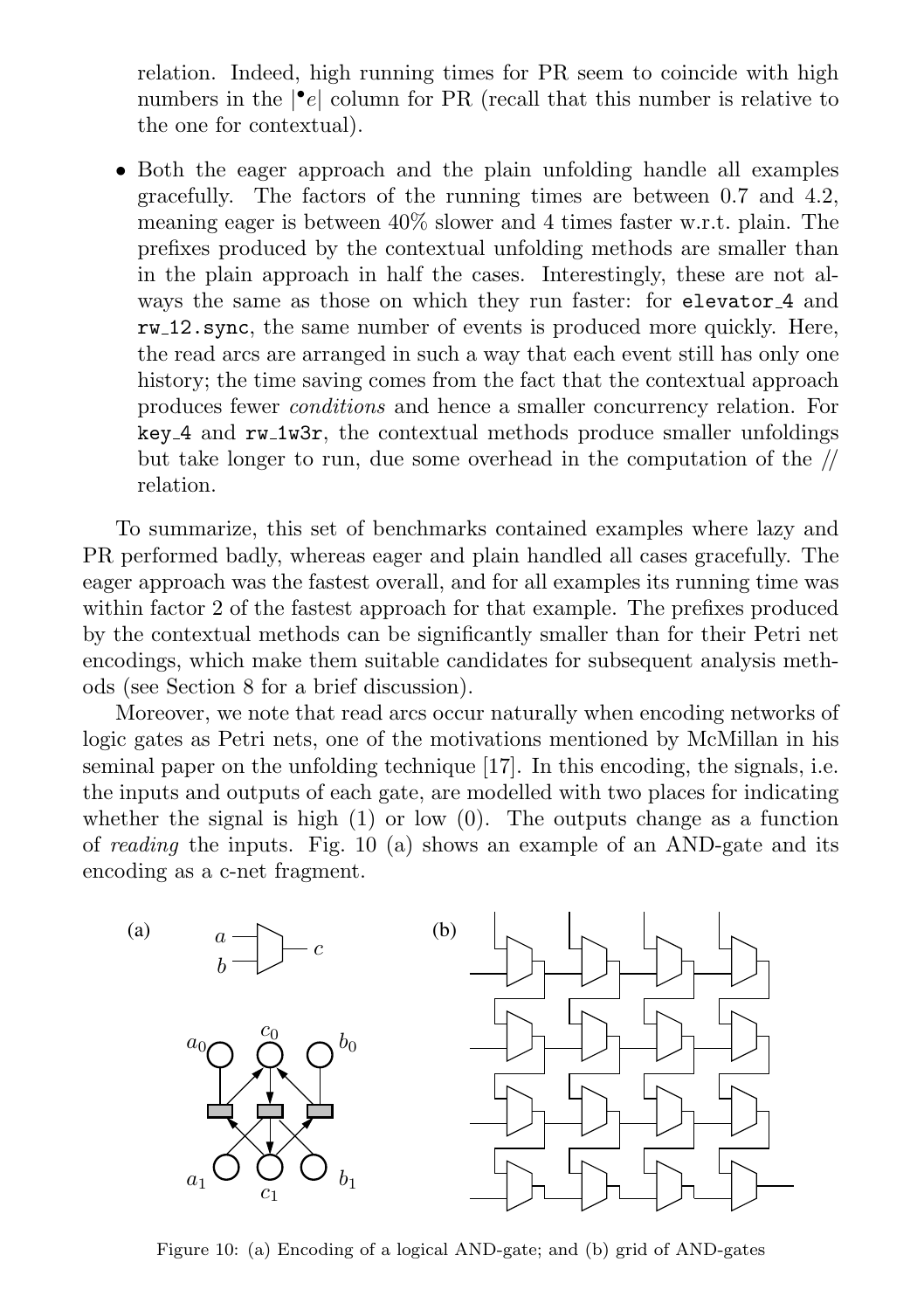

Figure 11: Unfolding times for the plain, PR, and contextual net encodings of the AND-gate networks of size  $n := k \times k$ .

Various experiments that we conducted indicate that contextual unfoldings perform well on such c-nets. To illustrate the benefits, we present one simple experiment on a particular family of examples, a grid of  $n := k \times k$  AND-gates, shown in Fig. 10 (b) for  $k = 4$ . The inputs for the AND-gates are at the left and top of the figure, and outputs propagate to the right and towards the bottom. Our experiment simulates what happens when the inputs are switched from low to high. Observe that the signal changes required to make the output (at the bottom right) high can occur in many different orders, which are not distinguished by c-net unfoldings. We observed that the plain unfolding of these distinguished by e-net unfortings. We observed that the plain unforting of these nets is approximately of size  $\mathcal{O}(2.2^{\sqrt{n}})$ , while the size of both the contextual and PR prefixes is  $\mathcal{O}(n)$ . Furthermore, Cunf builds the latter two in  $\mathcal{O}(n^3)$ , while it requires approximately  $\mathcal{O}(5^{\sqrt{n}})$  time to produce the plain unfolding, see Fig. 11.

# 8. SAT-based property checking of c-nets

While the focus of this article is on the construction of prefixes rather than on their use in verification, we shall briefly sketch how complete prefixes allow to encode properties of c-nets in propositional logic. For this, we adapt the SAT-based reductions of [1], which were presented for Petri nets, to c-nets.

We start by recalling that the reachability problem for bounded nets is PSPACE-complete, whereas the following problem is NP-complete, see e.g. [1]:

Given a complete prefix of  $\mathcal{U}_N$ , where N is a bounded Petri net, and a marking  $m$  of  $N$ , is  $m$  reachable in  $N$ ?

It is straightforward to see that the result extends to the case where N is a general c-net (with read arcs).

This result suggests that the reachability problem can be encoded as a satisfiability problem in propositional logic, using a formula whose size is polynomial in that of  $\mathcal{U}_N$ . Here, we shall only sketch the basics of how this can be done; future work will study the precise details needed to obtain practical modelchecking algorithms.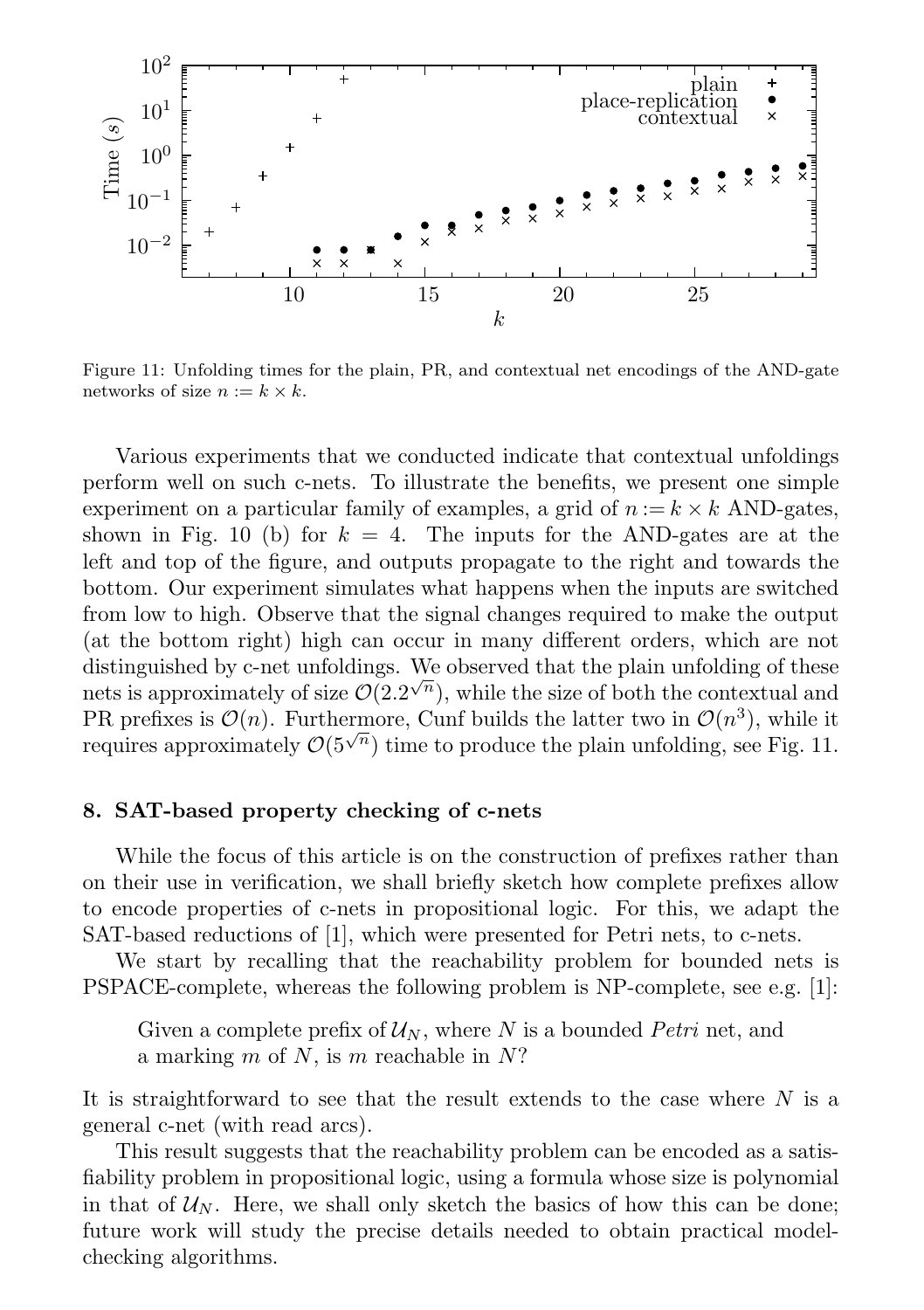The key idea is to first construct a formula  $\phi_N$  that characterises the configurations and markings of  $\mathcal{U}_N$ . Thus, for every condition c and event e of  $\mathcal{U}_N$ ,  $\phi_N$  will contain a variable **c** and **e**, respectively; the models of  $\phi_N$  will be those assignments in which the event variables with value true correspond to some configuration  $\mathcal C$  and the true condition variables to Mark $(\mathcal C)$ .

We let  $\phi_N := \phi_C \wedge \bigwedge_{c \in B} \phi_c$ , where  $\phi_C$  ensures the absence of asymmetricconflict cycles in C, and the formulae  $\phi_c$  for  $c \in B$  ensure causal closure of C and correct treatment of  $c$ , i.e. variable  $c$  will be true iff condition  $c$  is produced but not consumed by  $\mathcal{C}.$ 

A simple way to prohibit all cycles would be to list them explicitly, i.e.

$$
\phi_C := \bigwedge_{e_1,\ldots,e_n \in \text{Cycles}(\mathcal{U}_N)} \neg(\mathbf{e_1} \wedge \cdots \wedge \mathbf{e_n}),
$$

where  $\textsf{Cycles}(\mathcal{U}_N) := \{e_1, \ldots, e_n \mid e_1 \nearrow \cdots \nearrow e_n \nearrow e_1\}.$  Notice that this encoding is not polynomial as there may be exponentially many such cycles; however, better encodings exist with size  $\mathcal{O}(n \cdot \log n)$ , where n is the number of events [24].

Moreover, suppose that condition  $c \in B$  has  $\bullet c = \{e\}, c \bullet = \{f_1, \ldots, f_m\},\$ and  $\underline{c} = \{g_1, \ldots, g_k\}$ . Then we define

$$
\phi_c := \bigg( \bigvee_{i=1}^m \mathbf{f}_i \vee \bigvee_{i=1}^k \mathbf{g}_i \bigg) \to \mathbf{e} \quad \wedge \quad \mathbf{c} \leftrightarrow \Big( \mathbf{e} \wedge \bigwedge_{i=1}^m \neg \mathbf{f}_i \Big).
$$

The main difference between  $\phi_N$  and the corresponding construction for Petri nets in [1] is the treatment of asymmetric-conflict cycles. In Petri nets, all conflicts are symmetric and between pairs of events  $e, e'$  with  $\bullet e \cap \bullet e' \neq \emptyset$ . In contrast, conflict cycles in c-nets can be of arbitrary length as exemplified by Fig. 5, where  $e_1, e_2, e_3$  form an asymmetric-conflict cycle of length 3.

Using  $\phi_N$ , and following the example of [1], one can encode many questions about the set of reachable markings of  $N$  in terms of propositional logic, for instance:

• Is there any reachable marking in N that contains both places p and  $q$ ? Let f is the mapping from Definition 1, and suppose that  $c_1, \ldots, c_m \in B$ are those conditions with  $f(c_i) = p$ , for  $i = 1, \ldots, m$ , and  $d_1, \ldots, d_k \in B$ those with  $f(d_i) = q$ , for  $i = 1, ..., k$ . Let  $\phi_p = \mathbf{c}_1 \vee \cdots \vee \mathbf{c}_m$  and  $\phi_q = \mathbf{d}_1 \vee \cdots \vee \mathbf{d}_k$ . Then, a marking that contains both p and q exists in  $N$  iff

$$
\phi_N \wedge \phi_p \wedge \phi_q
$$

is satisfiable.

• Is  $\{p,q\}$  a P-invariant of N?

This means that every reachable marking puts exactly one token into either p or q. Under the same assumptions as above, this is the case iff

$$
\phi_N \to (\phi_p \oplus \phi_q)
$$

is valid, i.e., its negation is unsatisfiable.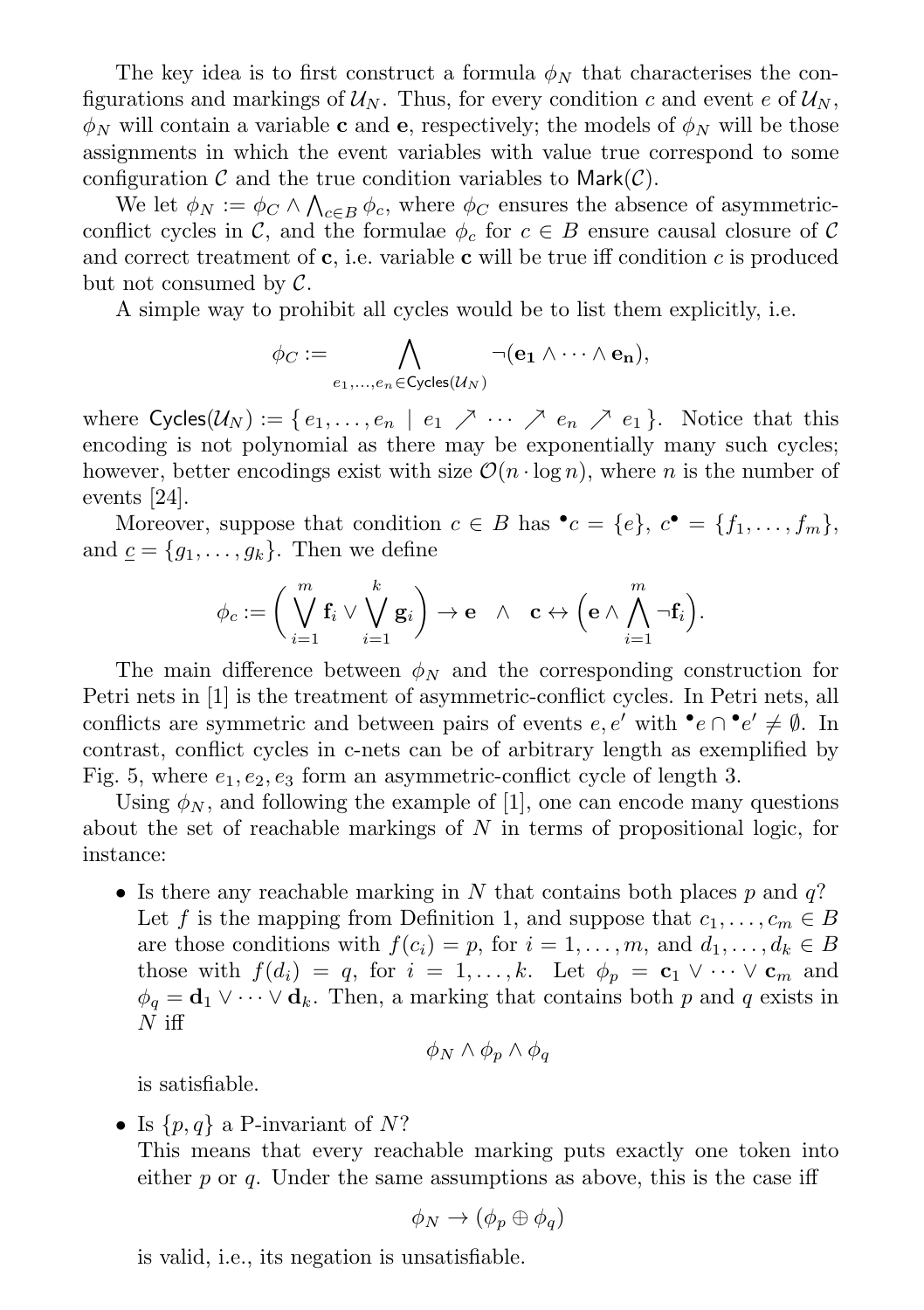• Does N contain a deadlock?

Suppose that t is a transition of N with  $\mathbf{t} = \{p, q\}$ , and otherwise make the same assumptions as above. Let  $\phi_t = \phi_n \wedge \phi_a$ , then any model of  $\phi_N \wedge \phi_t$  corresponds to a marking enabling t. Assuming that we construct corresponding formulae for all other transitions of  $N$ , then a deadlock exists iff

$$
\phi_N \wedge \bigwedge_{t \in T} \neg \phi_t
$$

is satisfiable.

# 9. Conclusions

We have made theoretical and practical contributions to the computation of unfoldings of contextual nets. To our knowledge, Cunf is the first tool that efficiently produces these objects. The availability of a tool that produces contextual unfoldings may trigger new interest in applications of c-nets and the algorithmics of asymmetric event structures in general.

It will be interesting to further explore the applications in verification, of which we have given a taste in Section 8. Unfolding-based techniques need two ingredients: an efficient method for generating them, and efficient methods for analysing the prefixes. We have provided the first ingredient in this quest. We believe that traditional unfolding-based verification techniques [25] can be extended to work with contextual unfoldings and that their succinctness may help to speed up these analyses. We find this topic to be an interesting avenue for future research.

Moreover, it would also be interesting to investigate a mix between eager and lazy that tries to get the best of the two worlds. For instance, one could start with the eager approach and switch (selectively for some conditions) to lazy as soon the number of compound conditions exceeds a certain bound. This, and other ideas, remain to be tested.

### References

- [1] J. Esparza, K. Heljanko, Unfoldings A Partial-Order Approach to Model Checking, EATCS Monographs in Theoretical Computer Science, Springer, 2008.
- [2] K. Heljanko, Combining symbolic and partial-order methods for modelchecking 1-safe Petri nets, Ph.D. thesis, Helsinki University of Technology (2002).
- [3] W. Vogler, A. L. Semenov, A. Yakovlev, Unfolding and finite prefix for nets with read arcs, in: Proc. of CONCUR'98, Vol. 1466 of LNCS, 1998, pp. 501–516.
- [4] G. Ristori, Modelling systems with shared resources via Petri nets, Ph.D. thesis, Department of Computer Science, University of Pisa (1994).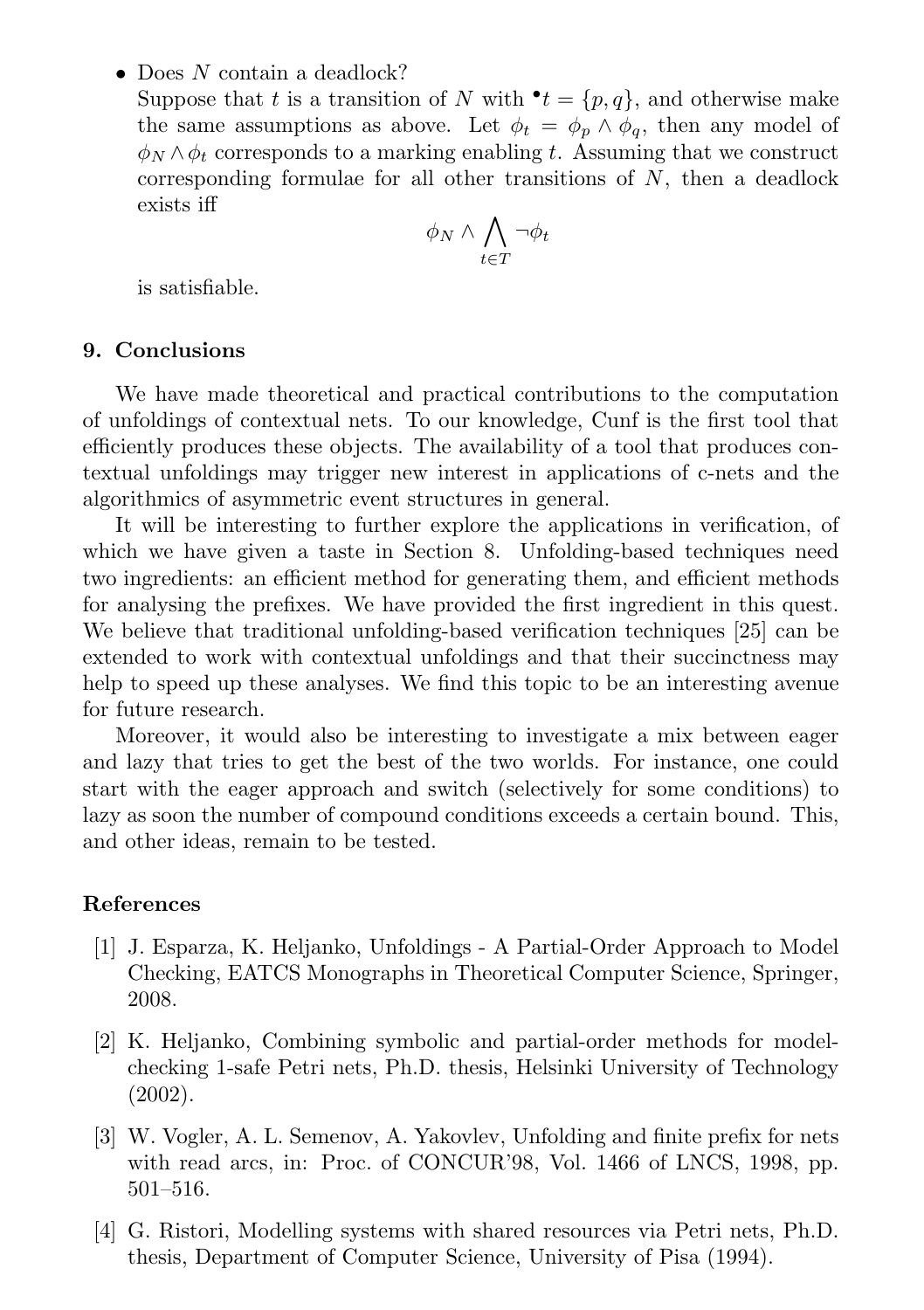- [5] U. Montanari, F. Rossi, Contextual occurrence nets and concurrent constraint programming, in: Dagstuhl Seminar 9301, Vol. 776 of LNCS, 1994, pp. 280–295.
- [6] R. Janicki, M. Koutny, Invariant semantics of nets with inhibitor arcs, in: Proc. Concur, Vol. 527 of LNCS, 1991, pp. 317–331.
- [7] P. Baldan, A. Corradini, U. Montanari, An event structure semantics for P/T contextual nets: Asymmetric event structures, in: Proc. FoSSaCS, Vol. 1378 of LNCS, 1998, pp. 63–80.
- [8] J. Winkowski, Reachability in contextual nets, Fundamenta Informaticae  $51$   $(1-2)$   $(2002)$   $235-250$ .
- [9] P. Baldan, A. Corradini, B. König, S. Schwoon, McMillan's complete prefix for contextual nets, ToPNoC 1 (2008) 199–220, LNCS 5100.
- [10] J. Esparza, S. Römer, W. Vogler, An improvement of McMillan's unfolding algorithm, Formal Methods in System Design 20 (2002) 285–310.
- [11] C. Rodríguez, Cunf, http://www.lsv.ens-cachan.fr/~rodriguez/ tools/cunf/.
- [12] S. Schwoon, Mole, http://www.lsv.ens-cachan.fr/~schwoon/tools/ mole/.
- [13] P. Baldan, A. Bruni, A. Corradini, B. König, S. Schwoon, On the computation of McMillan's prefix for contextual nets and graph grammars, in: Proc. ICGT'10, Vol. 6372 of LNCS, 2010, pp. 91–106.
- [14] C. Rodríguez, S. Schwoon, P. Baldan, Efficient contextual unfolding, in: Proc. Concur, Vol. 6901 of LNCS, 2011, pp. 342–357.
- [15] C. Rodríguez, S. Schwoon, P. Baldan, Efficient contextual unfolding, Tech. Rep. LSV-11-14, LSV, ENS de Cachan (2011).
- [16] R. Janicki, M. Koutny, Semantics of inhibitor nets., Information and Computation 123 (1995) 1–16.
- [17] K. L. McMillan, Using unfoldings to avoid the state explosion problem in the verification of asynchronous circuits, in: Proc. CAV, Vol. 663 of LNCS, 1992, pp. 164–177.
- [18] V. Khomenko, Model checking based on prefixes of Petri net unfoldings, Ph.D. thesis, School of Computing Science, Newcastle University (2003).
- [19] V. Khomenko, Punf, http://homepages.cs.ncl.ac.uk/victor. khomenko/tools/punf/.
- [20] K. Heljanko, Deadlock and reachability checking with finite complete prefixes, Licentiate's thesis, Helsinki University of Technology (1999).